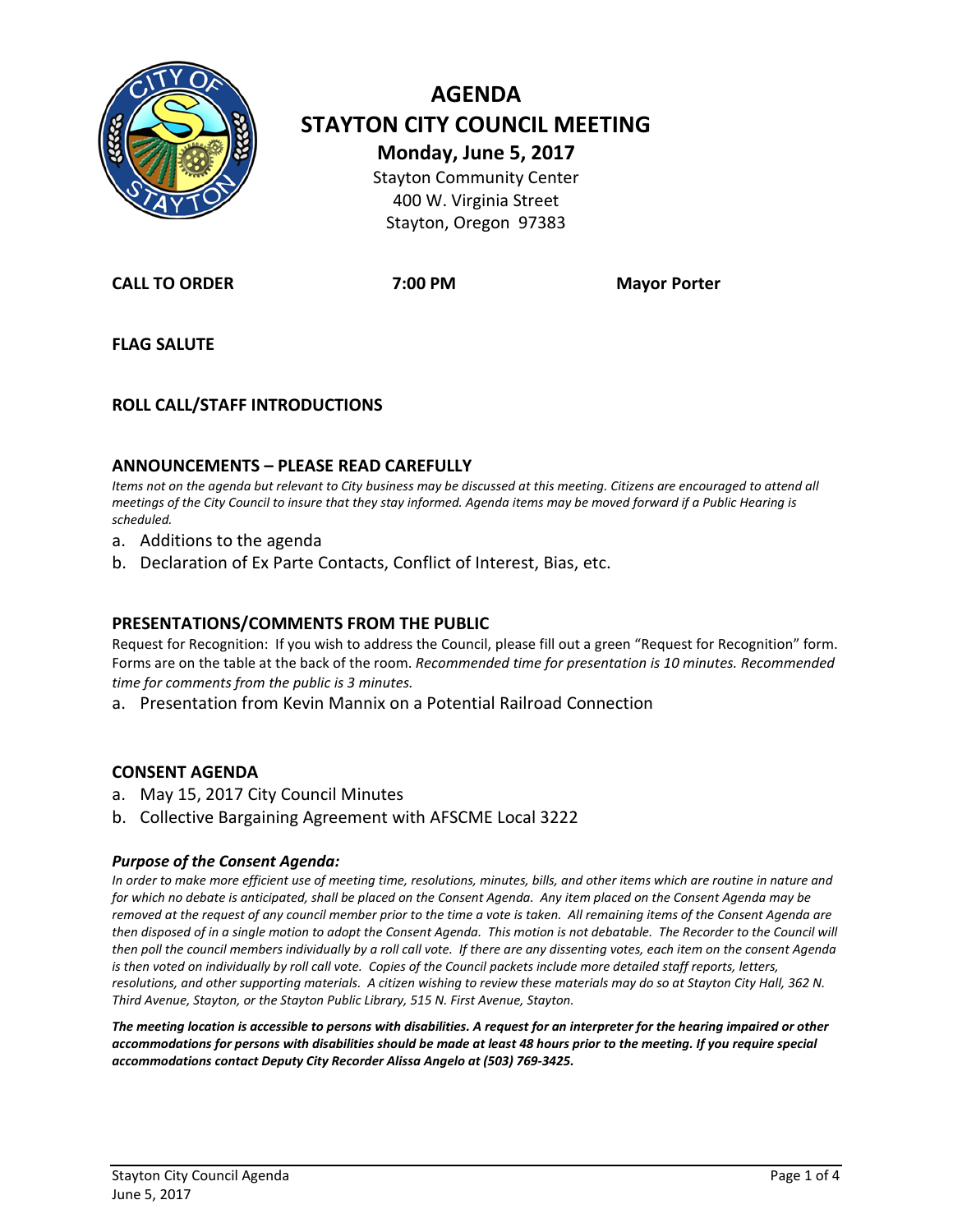### **PUBLIC HEARING**

#### **Certifying Eligibility and Electing to Receive State Revenue Sharing Funds**

- a. Staff Report Andy Parks
- b. Open Public Hearing
- c. Public Hearing
- d. Close Public Hearing
- e. Council Deliberation
- f. Council Decision on Resolution No. 956 and Resolution No. 957

#### **City of Stayton 2017-2018 Fiscal Year Budget**

- a. Staff Report Andy Parks
- b. Open Public Hearing
- c. Public Hearing
- d. Close of Public Hearing
- e. Council Deliberation
- f. Council Decision on Resolution No. 958, Adopting the F.Y. 2017-2018 City Budget, Making Appropriations, and Levying Property Taxes for the Fiscal Year

#### **UNFINISHED BUSINESS – None**

#### **NEW BUSINESS**

#### **Resolution No. 959, Fiscal Year 2016-17 Budget Appropriation Transfers Action**

- a. Staff Report Andy Parks
- b. Council Deliberation
- c. Council Decision

#### **STAFF/COMMISSION REPORTS – None**

#### **PRESENTATIONS/COMMENTS FROM THE PUBLIC**

*Recommended time for presentations is 10 minutes. Recommended time for comments from the public is 3 minutes.*

#### **BUSINESS FROM THE CITY ADMINISTRATOR**

**BUSINESS FROM THE MAYOR**

**BUSINESS FROM THE COUNCIL**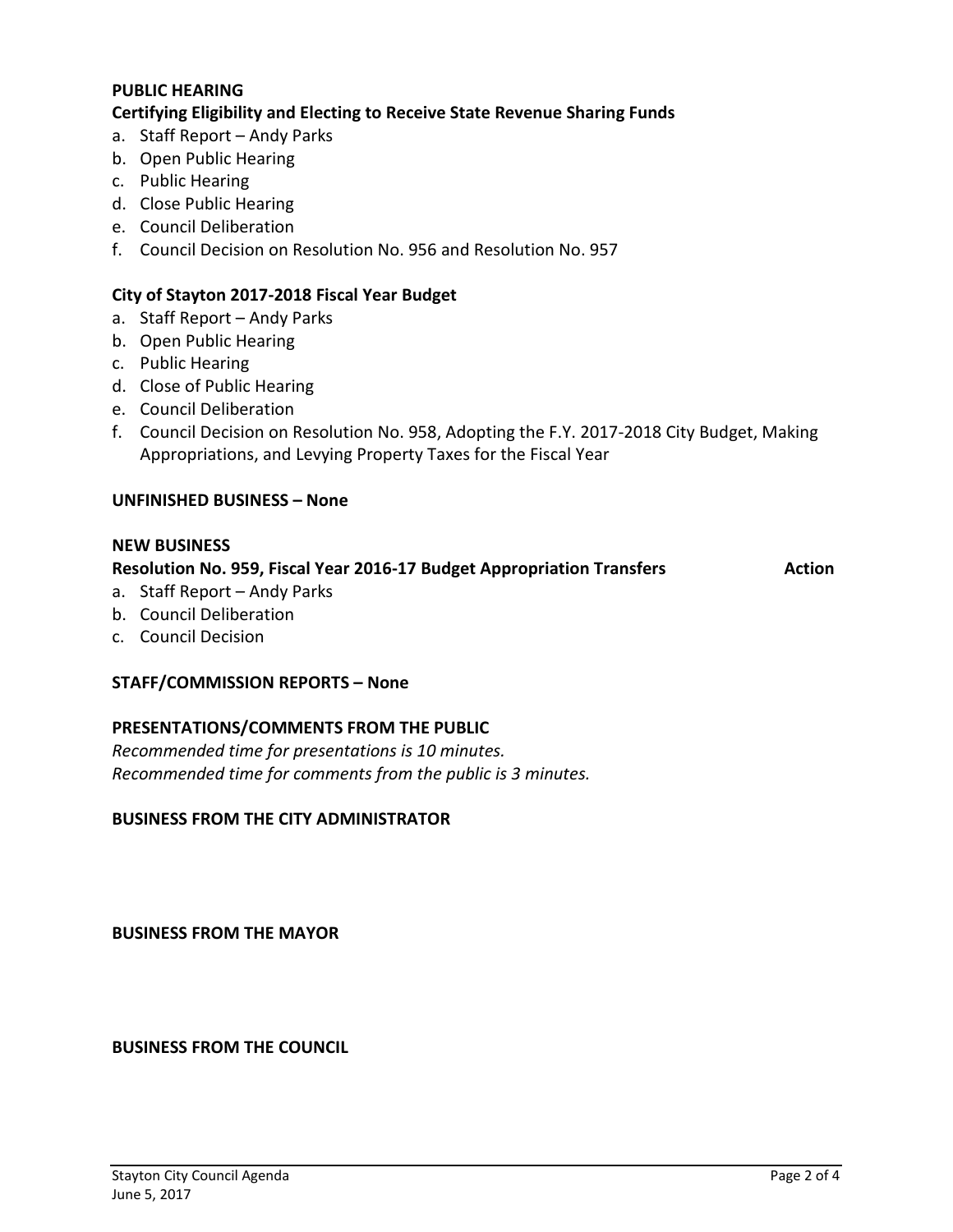### **FUTURE AGENDA ITEMS – June 19, 2017**

- Revised Fee Schedule
- City of Stayton Charter
- CCRLS Agreement
- Hayden Homes Appeal Hearing

### **ADJOURN**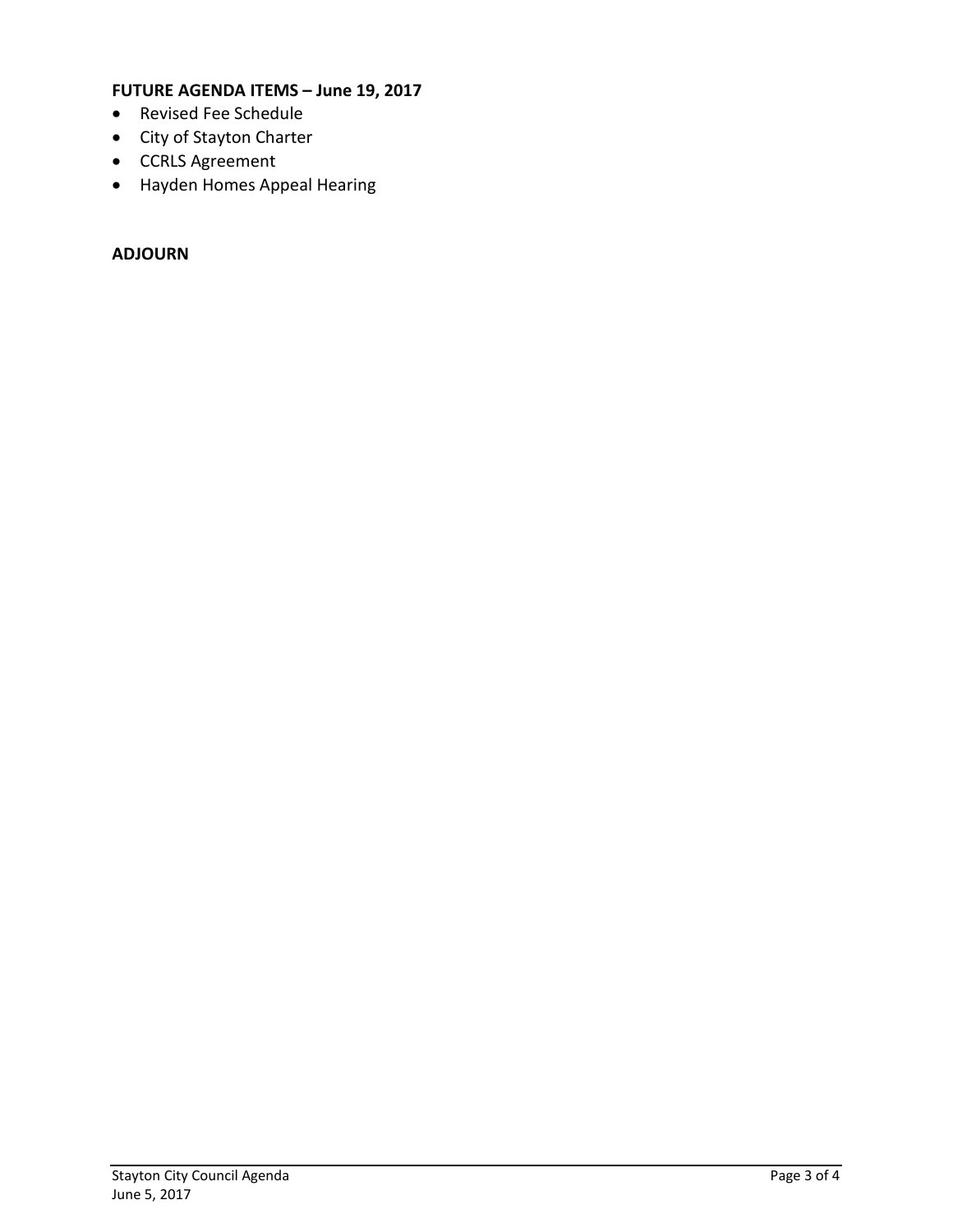# **CALENDAR OF EVENTS**

#### **JUNE 2017**

| Monday                | June 5    | <b>City Council</b>                                         | 7:00 p.m.   | Community Center (north end) |
|-----------------------|-----------|-------------------------------------------------------------|-------------|------------------------------|
| Tuesday               | June 6    | Parks & Recreation Board                                    | 6:30 p.m.   | E.G. Siegmund Meeting Room   |
| Friday                | June 9    | <b>Community Leaders</b>                                    | $7:30$ a.m. | Covered Bridge Café          |
| Tuesday               | June 13   | <b>Commissioner's Breakfast</b>                             | 7:30 a.m.   | Covered Bridge Café          |
| Monday                | June 19   | <b>City Council</b>                                         | 7:00 p.m.   | Community Center (north end) |
| Wednesday             | June 21   | Library Board                                               | 6:00 p.m.   | E.G. Siegmund Meeting Room   |
| Monday                | June 26   | <b>Planning Commission</b>                                  | 7:00 p.m.   | Community Center (north end) |
| <b>JULY 2017</b>      |           |                                                             |             |                              |
| Monday                | July 3    | <b>City Council</b>                                         | Cancelled   |                              |
| Tuesday               | July 4    | CITY OFFICES CLOSED IN OBSERVANCE OF FOURTH OF JULY HOLIDAY |             |                              |
| Wednesday             | July 5    | Parks & Recreation Board                                    | 6:30 p.m.   | E.G. Siegmund Meeting Room   |
| Tuesday               | July 11   | <b>Commissioner's Breakfast</b>                             | $7:30$ a.m. | Covered Bridge Café          |
| Friday                | July 14   | <b>Community Leaders</b>                                    | 7:30 a.m.   | Covered Bridge Café          |
| Monday                | July 17   | <b>City Council</b>                                         | 7:00 p.m.   | Community Center (north end) |
| Wednesday             | July 19   | Library Board                                               | 6:00 p.m.   | E.G. Siegmund Meeting Room   |
| Monday                | July 31   | <b>Planning Commission</b>                                  | 7:00 p.m.   | Community Center (north end) |
| <b>AUGUST 2017</b>    |           |                                                             |             |                              |
| Tuesday               | August 1  | Parks & Recreation Board                                    | 6:30 p.m.   | E.G. Siegmund Meeting Room   |
| Tuesday               | August 1  | National Night Out                                          | 6:00 p.m.   | Various City Parks           |
| Monday                | August 7  | <b>City Council</b>                                         | 7:00 p.m.   | Community Center (north end) |
| Tuesday               | August 8  | <b>Commissioner's Breakfast</b>                             | 7:30 a.m.   | Covered Bridge Café          |
| Friday                | August 11 | <b>Community Leaders</b>                                    | 7:30 a.m.   | Covered Bridge Café          |
| Wednesday             | August 16 | Library Board                                               | 6:00 p.m.   | E.G. Siegmund Meeting Room   |
| Monday                | August 21 | <b>City Council</b>                                         | 7:00 p.m.   | Community Center (north end) |
| Monday                | August 28 | <b>Planning Commission</b>                                  | 7:00 p.m.   | Community Center (north end) |
| <b>SEPTEMBER 2017</b> |           |                                                             |             |                              |

### Monday September 4 **CITY OFFICES CLOSED IN OBSERVANCE OF LABOR DAY HOLIDAY** Tuesday September 5 City Council 7:00 p.m. Community Center (north end) Wednesday September 6 Parks & Recreation Board 6:30 p.m. E.G. Siegmund Meeting Room Friday September 8 Community Leaders 7:30 a.m. Covered Bridge Café Tuesday September 12 Commissioner's Breakfast 7:30 a.m. Covered Bridge Café Monday September 18 City Council 19 and 1:00 p.m. Community Center (north end) Wednesday September 20 Library Board 6:00 p.m. E.G. Siegmund Meeting Room Monday September 25 Planning Commission 7:00 p.m. Community Center (north end)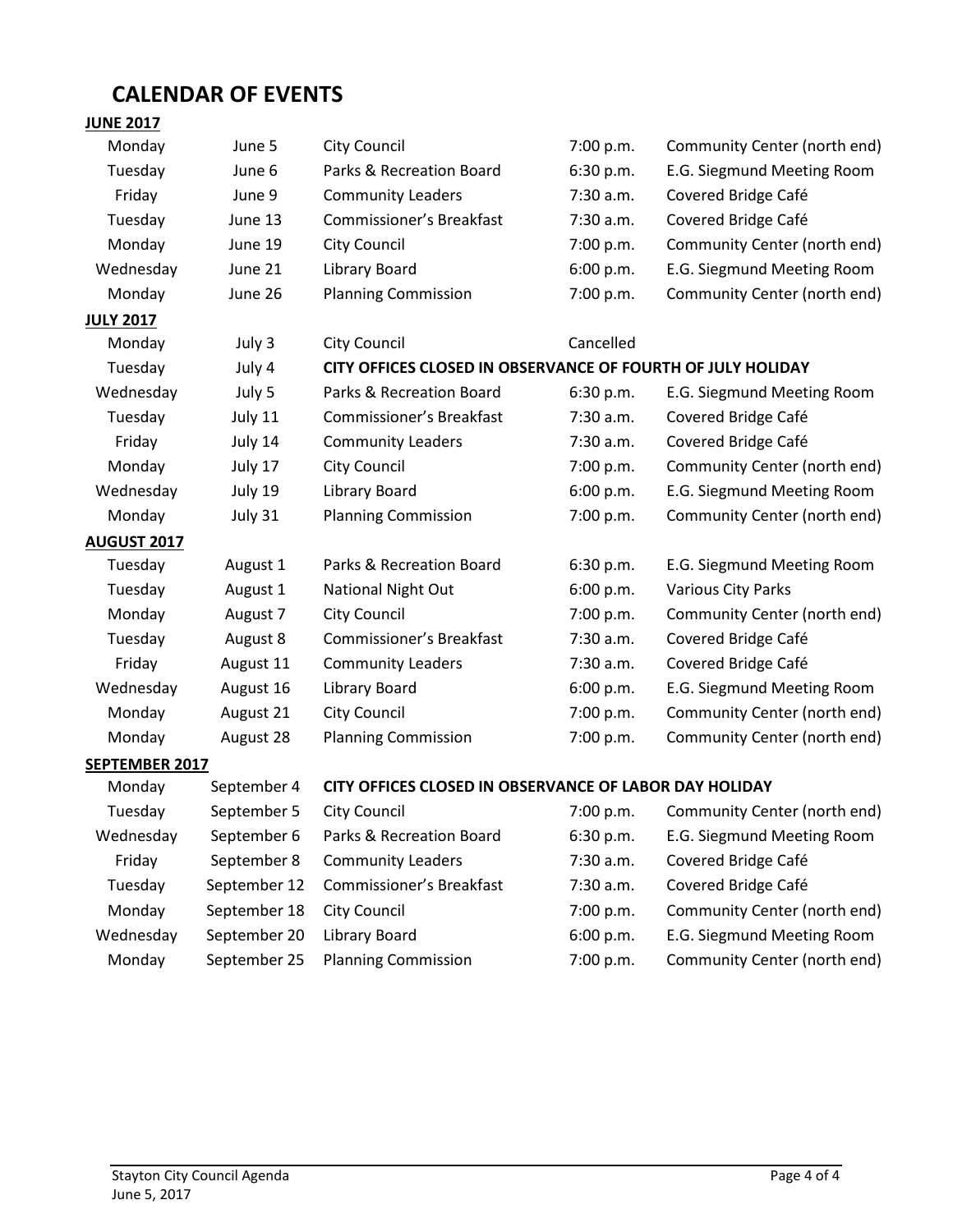#### **City of Stayton City Council Meeting Action Minutes May 15, 2017**

### **LOCATION:** STAYTON COMMUNITY CENTER, 400 W. VIRGINIA STREET, STAYTON

**Time Start:** 7:00 P.M. **Time End:** 7:45 P.M.

### **COUNCIL MEETING ATTENDANCE LOG**

| <b>COUNCIL</b>                       | <b>STAYTON STAFF</b>                              |
|--------------------------------------|---------------------------------------------------|
| Mayor Henry Porter (excused)         | Alissa Angelo, Deputy City Recorder               |
| <b>Councilor Priscilla Glidewell</b> | Keith Campbell, City Administrator                |
| <b>Councilor Mark Kronquist</b>      | Dan Fleishman, Director of Planning & Development |
| <b>Councilor Jennifer Niegel</b>     | Lance Ludwick, Public Works Director              |
| <b>Councilor Brian Quigley</b>       | Janna Moser, Library Director                     |
| Councilor Joe Usselman               | Rich Sebens, Chief of Police                      |
|                                      | Wallace Lien, Special Legal Counsel               |

| <b>AGENDA</b>                                                           | <b>ACTIONS</b>                                                                                                                                          |  |
|-------------------------------------------------------------------------|---------------------------------------------------------------------------------------------------------------------------------------------------------|--|
| <b>REGULAR MEETING</b>                                                  |                                                                                                                                                         |  |
| <b>Announcements</b>                                                    |                                                                                                                                                         |  |
| a. Additions to the Agenda                                              | None.                                                                                                                                                   |  |
| b. Declaration of Ex Parte Contacts, Conflict of Interest, Bias, etc.   | Councilor Glidewell and Kronquist stated they are<br>members of Friends of Old Town Stayton who are<br>making a presentation this evening.              |  |
| <b>Presentations / Comments from the Public</b>                         |                                                                                                                                                         |  |
| a. Judy Mohney                                                          | Ms. Mohney thanked the City for their support of<br>the parklet and the Friends of Old Town Stayton<br>group.                                           |  |
| Dog Park<br>b.                                                          | Members of the Happy Tails Dog Park fundraising<br>committee announced they reached their goal of<br>raising the \$25,000 match for the dog park.       |  |
| <b>Eclipse Presentation by Jennifer Godfrey</b><br>C.                   | Ms. Godfrey gave a presentation on the upcoming<br>solar eclipse.                                                                                       |  |
| d. Friends of Old Town Stayton Downtown Building Codes                  | Members of Friends of Old Town Stayton<br>requested the Council consider downtown building<br>codes proposed by their Design Committee.                 |  |
| <b>Consent Agenda</b>                                                   | None.                                                                                                                                                   |  |
| <b>Public Hearing</b>                                                   | None.                                                                                                                                                   |  |
| <b>Unfinished Business</b>                                              | None.                                                                                                                                                   |  |
| <b>New Business</b><br><b>City Council Minutes</b><br>a. March 20, 2017 | Motion from Councilor Kronquist, seconded by<br>Councilor Niegel to adopt the minutes from the<br>March 20, 2017 Council minutes. Motion passed<br>5:0. |  |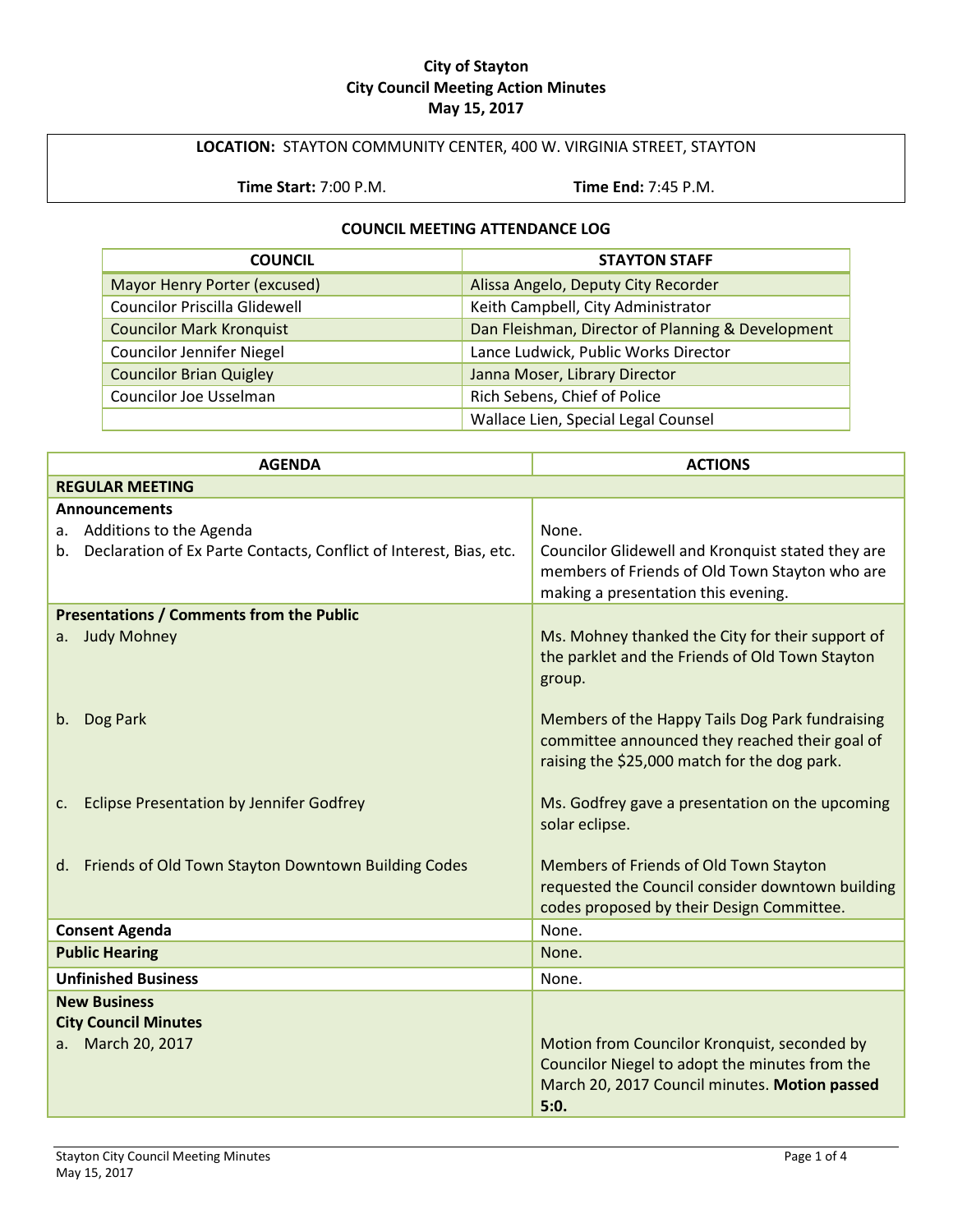| b. April 3, 2017                                                                     | Motion from Councilor Kronquist, seconded by                                                       |
|--------------------------------------------------------------------------------------|----------------------------------------------------------------------------------------------------|
|                                                                                      | Councilor Usselman to adopt the minutes from the                                                   |
|                                                                                      | March 20, 2017 Council minutes. Motion passed                                                      |
|                                                                                      | 5:0.                                                                                               |
| April 17, 2017<br>C.                                                                 | Motion from Councilor Kronquist, seconded by                                                       |
|                                                                                      | Councilor Niegel to adopt the minutes from the                                                     |
|                                                                                      | March 20, 2017 Council minutes. Motion passed                                                      |
|                                                                                      | 5:0.                                                                                               |
|                                                                                      |                                                                                                    |
| 2017-18 City Council Goals                                                           |                                                                                                    |
| a. Staff Report - Keith Campbell                                                     | Mr. Campbell and John Morgan briefly reviewed<br>the staff report and proposed City Council goals. |
|                                                                                      |                                                                                                    |
| <b>Council Discussion</b><br>$b_{\cdot}$                                             | Discussion of support for Friends of Old Town                                                      |
|                                                                                      | Stayton being a part of the goals.                                                                 |
|                                                                                      |                                                                                                    |
| <b>Council Decision</b><br>c.                                                        | Motion from Councilor Kronquist, seconded by                                                       |
|                                                                                      | Councilor Glidewell, to adopt the Council Goals as<br>presented. Councilor Kronquist rescinded his |
|                                                                                      | motion.                                                                                            |
|                                                                                      |                                                                                                    |
|                                                                                      | Further Council discussion on proposed Council                                                     |
|                                                                                      | goals.                                                                                             |
|                                                                                      | Motion from Councilor Kronquist, seconded by                                                       |
|                                                                                      | Councilor Usselman to modify goals to state                                                        |
|                                                                                      | "Support Friends of Old Town Stayton and other                                                     |
|                                                                                      | organizations." Councilor Kronquist rescinded his                                                  |
|                                                                                      | motion.                                                                                            |
|                                                                                      |                                                                                                    |
|                                                                                      | Motion from Councilor Glidewell, seconded by<br>Councilor Niegel, to amend the Economic            |
|                                                                                      | Development Goal, bullet #3 to state, "City Council                                                |
|                                                                                      | support of group working toward the revitalization                                                 |
|                                                                                      | of Old Town Stayton." Motion passed 5:0.                                                           |
|                                                                                      |                                                                                                    |
|                                                                                      | Motion from Councilor Kronquist, seconded by<br>Councilor Niegel, to adopt the Council goals as    |
|                                                                                      | amended. Motion passed 5:0.                                                                        |
|                                                                                      |                                                                                                    |
| <b>Applicant's Appeal of Conditions of Approval by Planning</b><br><b>Commission</b> |                                                                                                    |
| Staff Report - Dan Fleishman<br>a.                                                   | Mr. Fleishman reviewed the staff report included                                                   |
|                                                                                      | in the Council packet.                                                                             |
|                                                                                      |                                                                                                    |
|                                                                                      | Mark Shipman, the attorney representing the<br>applicant, reviewed reasons they feel the appeal    |
|                                                                                      | has been filed and should be heard by the City                                                     |
|                                                                                      | Council.                                                                                           |
|                                                                                      |                                                                                                    |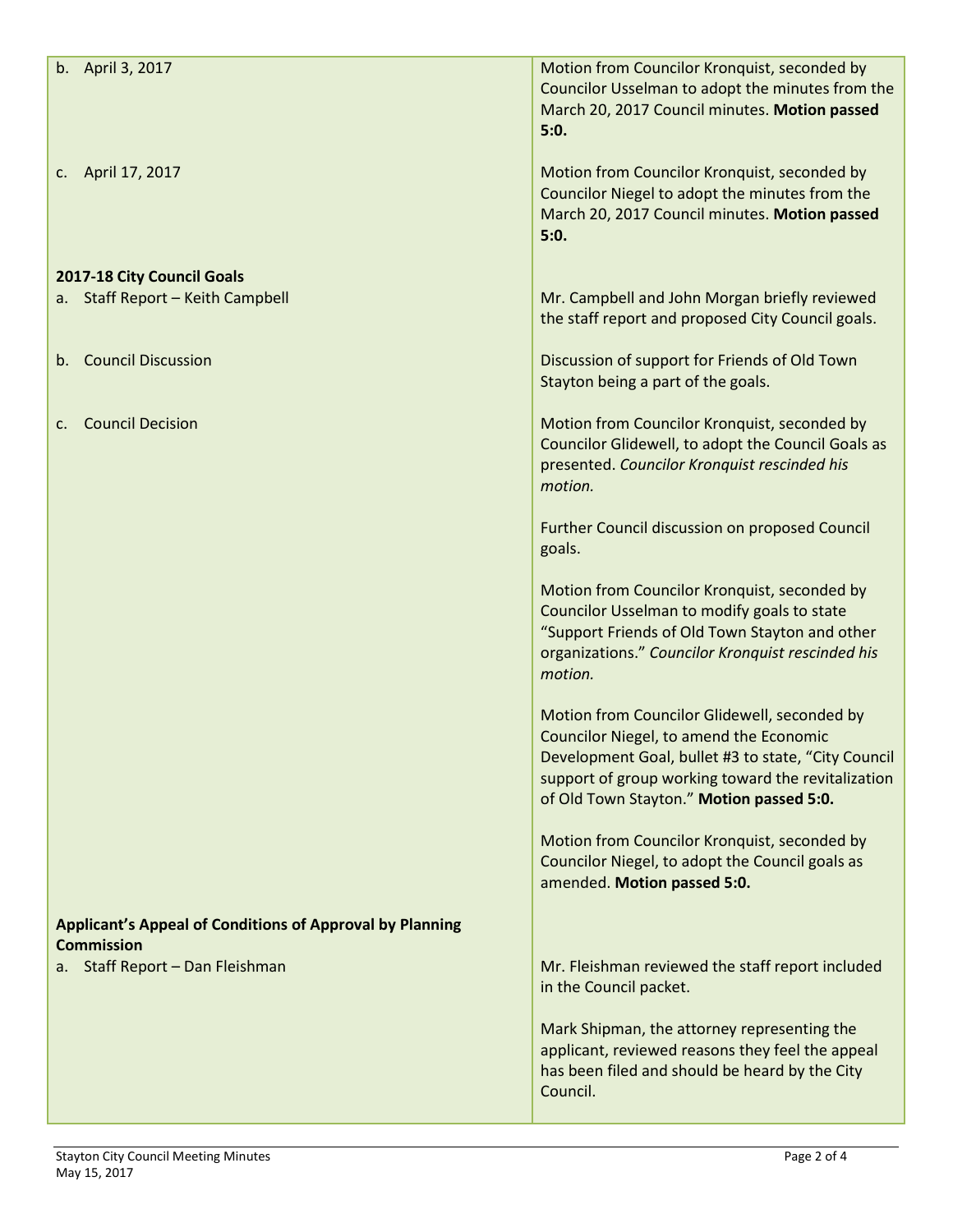| b. Council Discussion                                                                                                                                                  | Council discussion surrounding whether or not to<br>accept the appeal from Hayden Homes.                                                                                           |
|------------------------------------------------------------------------------------------------------------------------------------------------------------------------|------------------------------------------------------------------------------------------------------------------------------------------------------------------------------------|
|                                                                                                                                                                        |                                                                                                                                                                                    |
|                                                                                                                                                                        | Mr. Shipman indicated they would waive the 120<br>days and extend to July 19.                                                                                                      |
| c. Council Decision                                                                                                                                                    | Motion from Councilor Glidewell, seconded by<br>Councilor Kronquist, to accept appeal of Hayden<br>Homes and schedule a do novo hearing. Motion<br>passed 3:2 (Quigley, Usselman). |
| Resolution No. 955, Authorizing Submittal of Grant Application to                                                                                                      |                                                                                                                                                                                    |
| <b>Support Update of Transportation System Plan</b><br>a. Staff Report - Dan Fleishman                                                                                 | Mr. Fleishman briefly reviewed his staff report                                                                                                                                    |
|                                                                                                                                                                        | included in the Council packet.                                                                                                                                                    |
| b. Council Discussion                                                                                                                                                  | No discussion.                                                                                                                                                                     |
| <b>Council Decision</b><br>C.                                                                                                                                          | Motion from Councilor Kronquist, seconded by<br>Councilor Quigley, approving Resolution No. 955.<br>Motion passed 5:0.                                                             |
| <b>Staff / Commission Reports</b>                                                                                                                                      |                                                                                                                                                                                    |
| Finance Department Report - Cindy Chauran & Elizabeth Baldwin<br>March 2017 Monthly Finance Department Report<br>а.<br>b. April 2017 Monthly Finance Department Report | No further discussion.                                                                                                                                                             |
| <b>Police Chief's Report - Chief Rich Sebens</b>                                                                                                                       |                                                                                                                                                                                    |
| March 2017 Statistical Report<br>a.<br>b. April 2017 Statistical Report                                                                                                | Chief Sebens briefly reviewed his statistical<br>reports.                                                                                                                          |
|                                                                                                                                                                        |                                                                                                                                                                                    |
| Public Works Director's Report - Lance Ludwick<br>a. March 2017 Operating Report                                                                                       | Brief discussion of Happy Tails Dog Park project.                                                                                                                                  |
| b. April 2017 Operating Report                                                                                                                                         |                                                                                                                                                                                    |
| Planning & Development Director's Report - Dan Fleishman                                                                                                               |                                                                                                                                                                                    |
| March & April 2017 Activities Report<br>а.                                                                                                                             | Mr. Fleishman briefly reviewed his report.                                                                                                                                         |
| Library Director's Report - Janna Moser                                                                                                                                |                                                                                                                                                                                    |
| March 2017 Activities<br>a.                                                                                                                                            | Ms. Moser spoke about upcoming events at the                                                                                                                                       |
| b. April 2017 Activities                                                                                                                                               | Library.                                                                                                                                                                           |
| <b>Presentations / Comments From the Public</b>                                                                                                                        |                                                                                                                                                                                    |
| <b>Judy Mohney</b><br>а.                                                                                                                                               | Ms. Mohney expressed her disappointment that<br>FOTS was not included in Council Goals.                                                                                            |
| <b>Business from the Mayor</b>                                                                                                                                         | None.                                                                                                                                                                              |
| <b>Business from the Council</b>                                                                                                                                       | None.                                                                                                                                                                              |
| <b>Business from City Administrator</b><br>Distinguished Budget Presentation Award for 2016-17 Budget                                                                  | Mr. Campbell briefly spoke about the GFOA                                                                                                                                          |
| а.<br>by the Government Finance Officers Association                                                                                                                   | Budget Award. He also announced the July 3<br>Council meeting will be cancelled.                                                                                                   |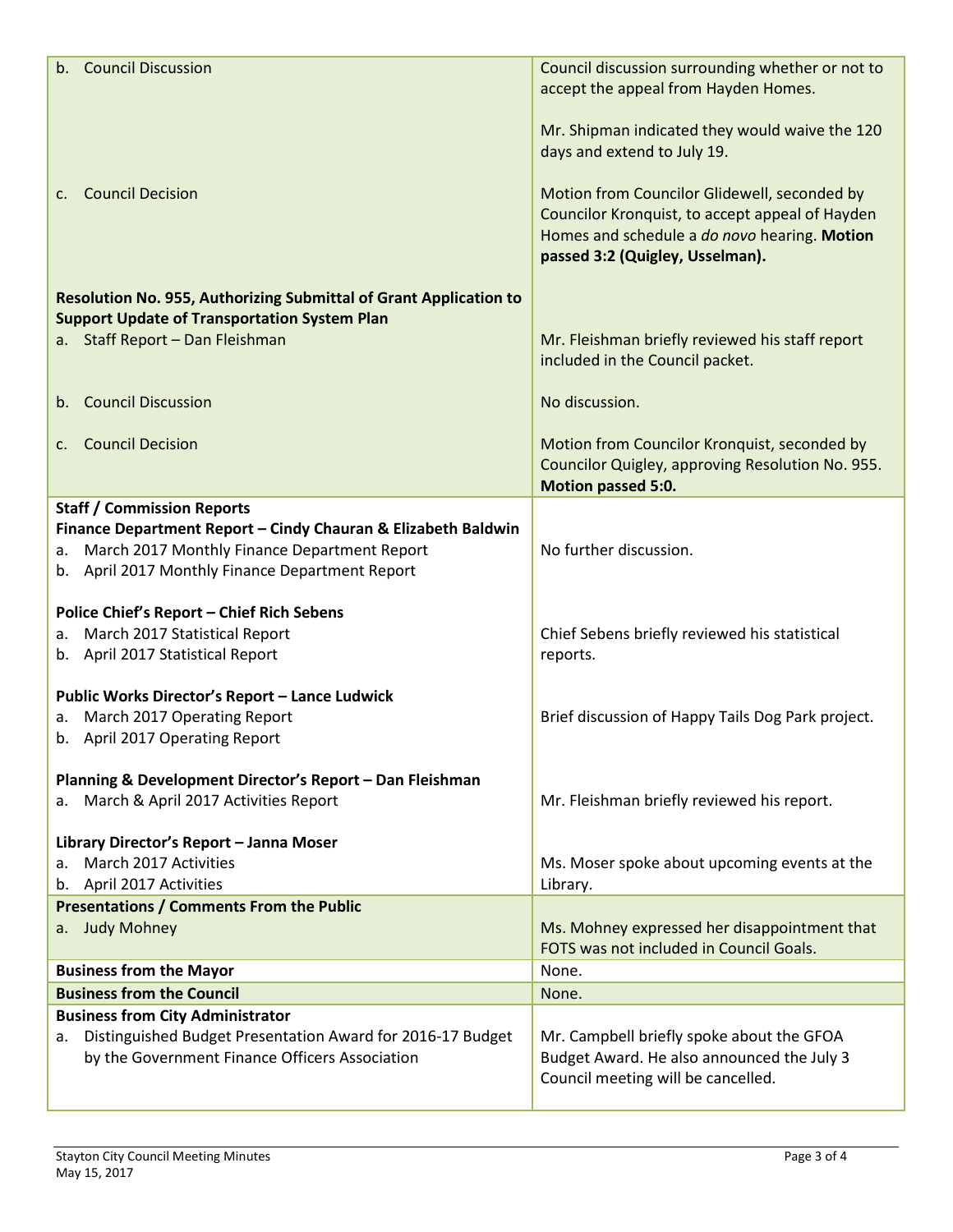| <b>Future Agenda Items - Monday, June 5, 2017</b><br>a. Public Hearing - 2017-18 FY Budget and Revenue Sharing |
|----------------------------------------------------------------------------------------------------------------|
|----------------------------------------------------------------------------------------------------------------|

APPROVED BY THE STAYTON CITY COUNCIL THIS  $5^{th}$  DAY OF JUNE 2017, BY A  $\_\_\_\_\$  VOTE OF THE STAYTON CITY COUNCIL.

| Date: | By:     | <u>and the state of the state of the state of the state of the state of the state of the state of the state of the state of the state of the state of the state of the state of the state of the state of the state of the state</u> |
|-------|---------|--------------------------------------------------------------------------------------------------------------------------------------------------------------------------------------------------------------------------------------|
|       |         | Henry A. Porter, Mayor                                                                                                                                                                                                               |
| Date: | Attest: | Keith D. Campbell, City Administrator                                                                                                                                                                                                |
| Date: |         | Alissa Angelo, Deputy City Recorder                                                                                                                                                                                                  |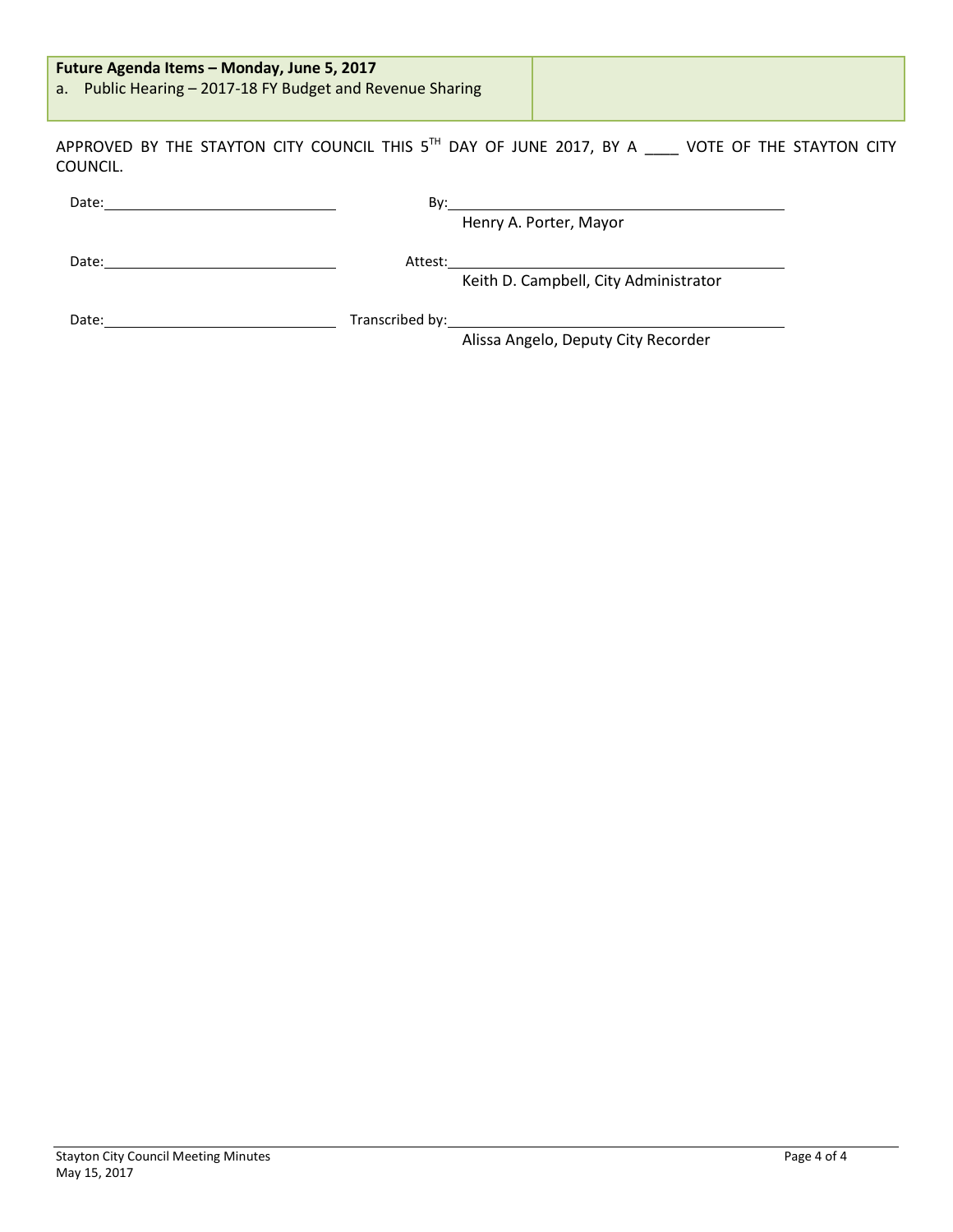

# **CITY OF STAYTON**

# M E M O R A N D U M

| TO:             | <b>Mayor Henry Porter and the Stayton City Council</b>                       |
|-----------------|------------------------------------------------------------------------------|
| <b>FROM:</b>    | Keith D. Campbell, City Administrator<br>Alissa Angelo, Deputy City Recorder |
| <b>DATE:</b>    | June 5, 2017                                                                 |
| <b>SUBJECT:</b> | <b>Collective Bargaining Agreement with AFSCME Local 3222</b>                |

### **ISSUE**

Whether or not to approve the Collective Bargaining Agreement between the City of Stayton and AFSCME Local 3222, as presented.

### **ENCLOSURE(S)**

1. Collective Bargaining Agreement

### **STAFF RECOMENDATION**

Staff recommends adoption of the newly negotiated Collective Bargaining Agreement that will be in effect through June 30, 2019. The Bargaining Unit members have voted to approve the Agreement as presented.

### **BACKGROUND INFORMATION**

The AFSCME Local 3222 Collective Bargaining Agreement expired June 30, 2016. Between May 2016 to October 2016, City staff was in negotiations with AFSCME Local 3222. Negotiations then moved into mediation, where a final agreement was reached in May 2017.

### **OPTIONS**

Approve the Collective Bargaining Agreement between the City of Stayton and AFSCME Local 3222, as presented.

### **MOTION(S)**

Consent Agenda approval.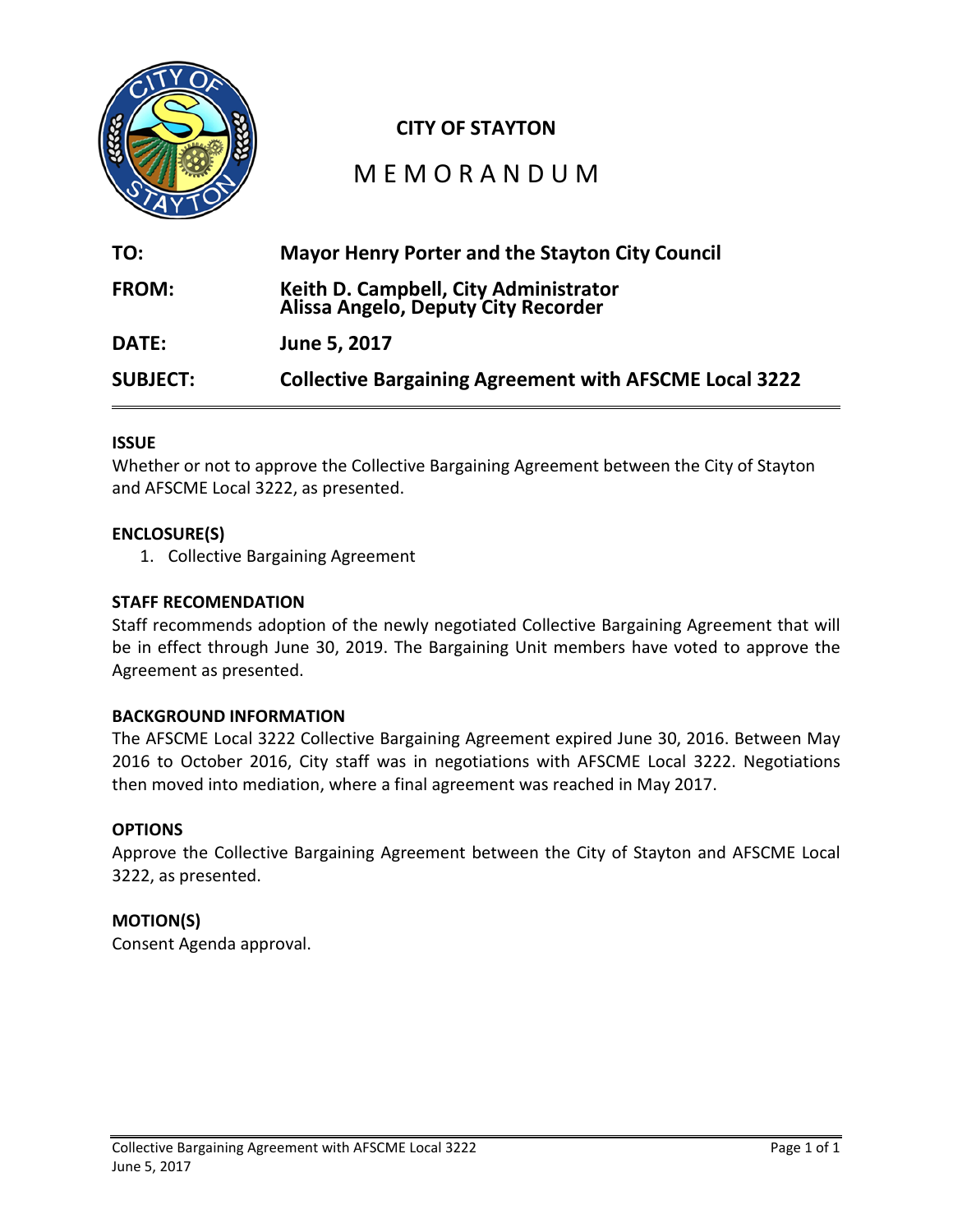# **COLLECTIVE BARGAINING AGREEMENT**

By and Between

THE CITY OF STAYTON, OREGON

and

AFSCME LOCAL 3222

of

American Federation of State, County & Municipal Employees

*July 1, 2017– June 30, 2019*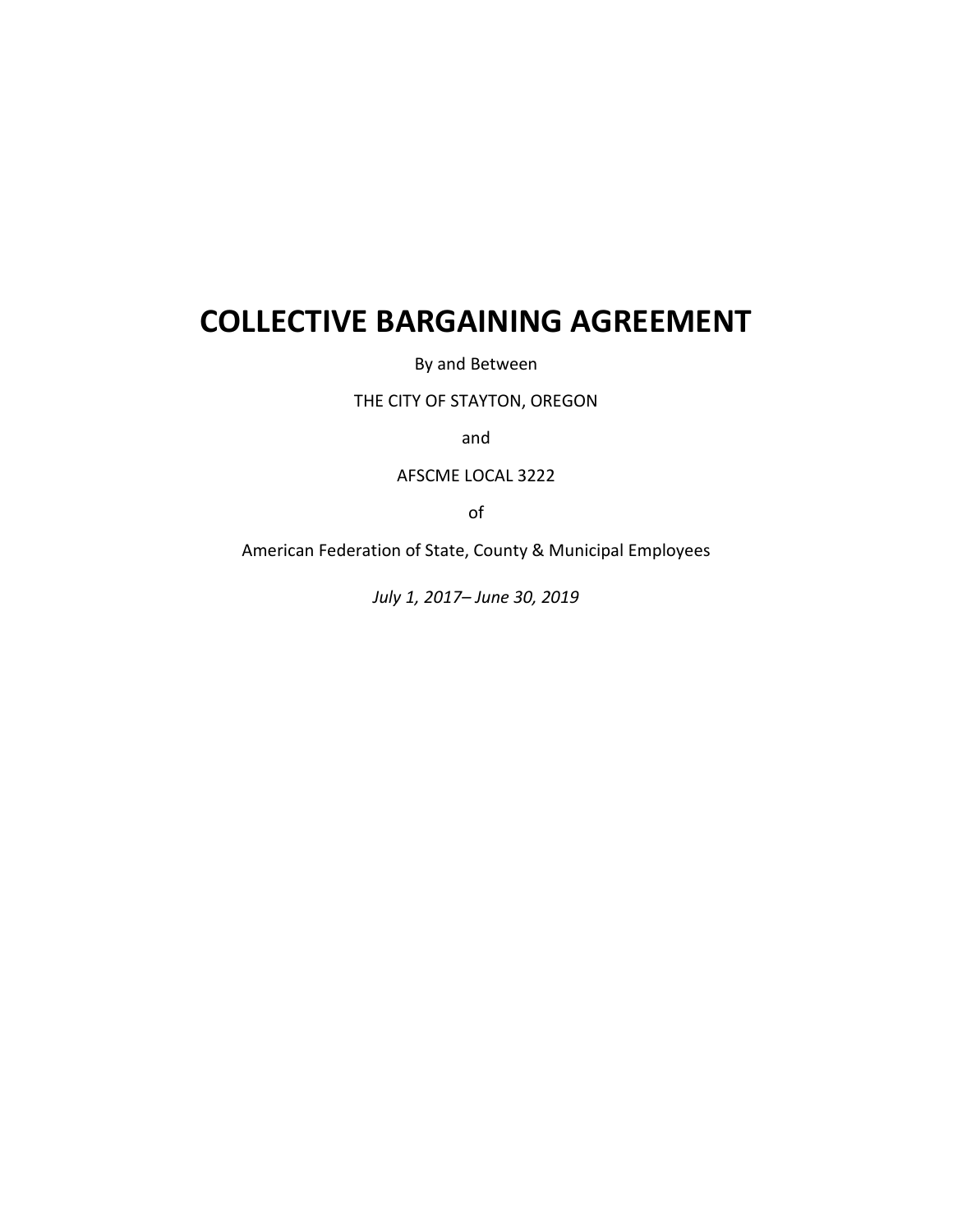### **TABLE OF CONTENTS**

| ARTICLE 7 - EMPLOYEE TRAVEL AUTHORIZATION AND REIMBURSEMENT 10 |  |
|----------------------------------------------------------------|--|
|                                                                |  |
|                                                                |  |
|                                                                |  |
|                                                                |  |
|                                                                |  |
|                                                                |  |
|                                                                |  |
|                                                                |  |
|                                                                |  |
|                                                                |  |
|                                                                |  |
|                                                                |  |
|                                                                |  |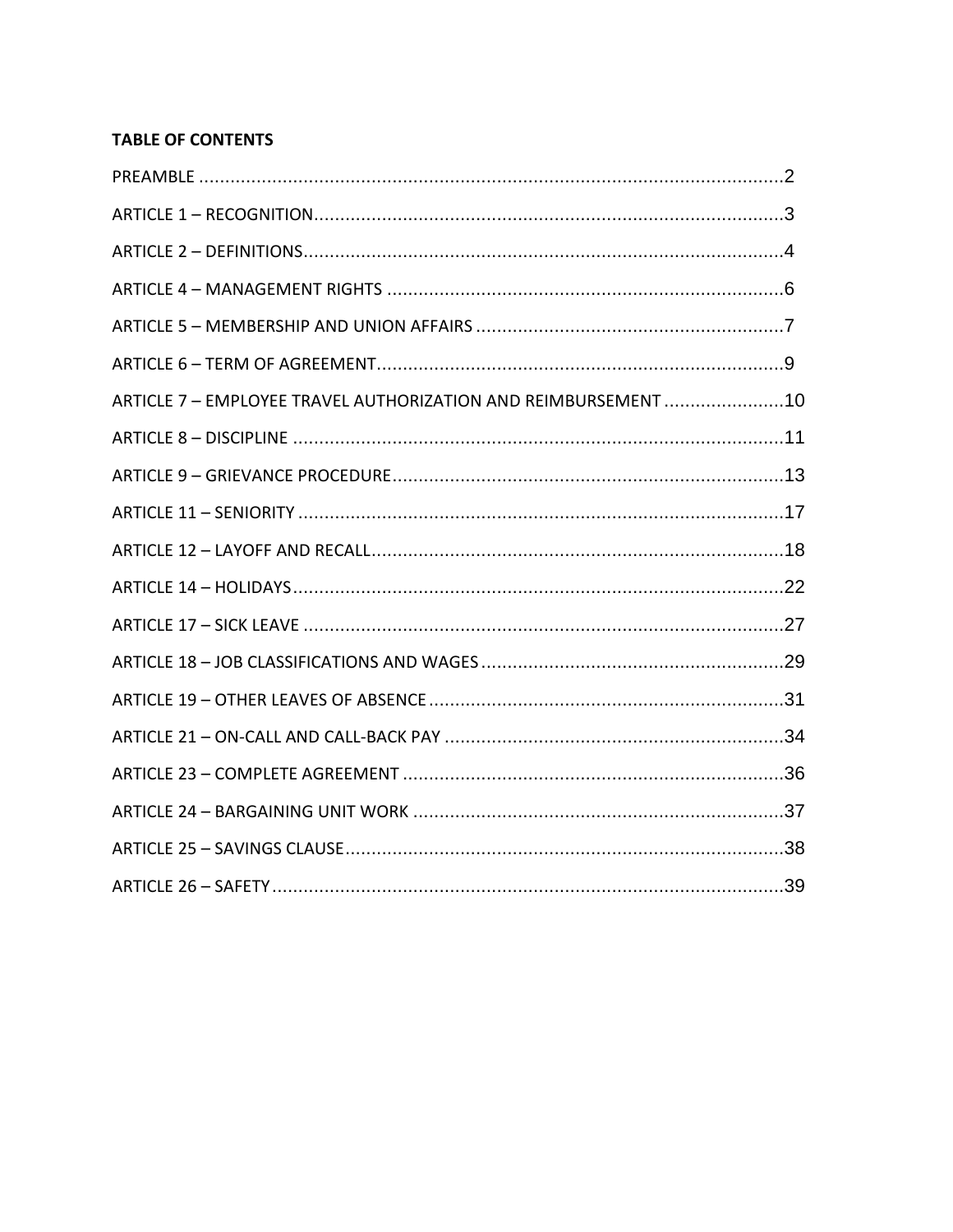### **PREAMBLE**

This Agreement is entered into between the City of Stayton, Oregon, hereinafter referred to as the "City," and AFSCME Local 3222 Council 75, hereinafter referred to as the "Union." If any portion of this agreement is in conflict or violation of federal, state, or local law or if a conflict arises, then federal, state, or local law will supersede any agreement set forth herein.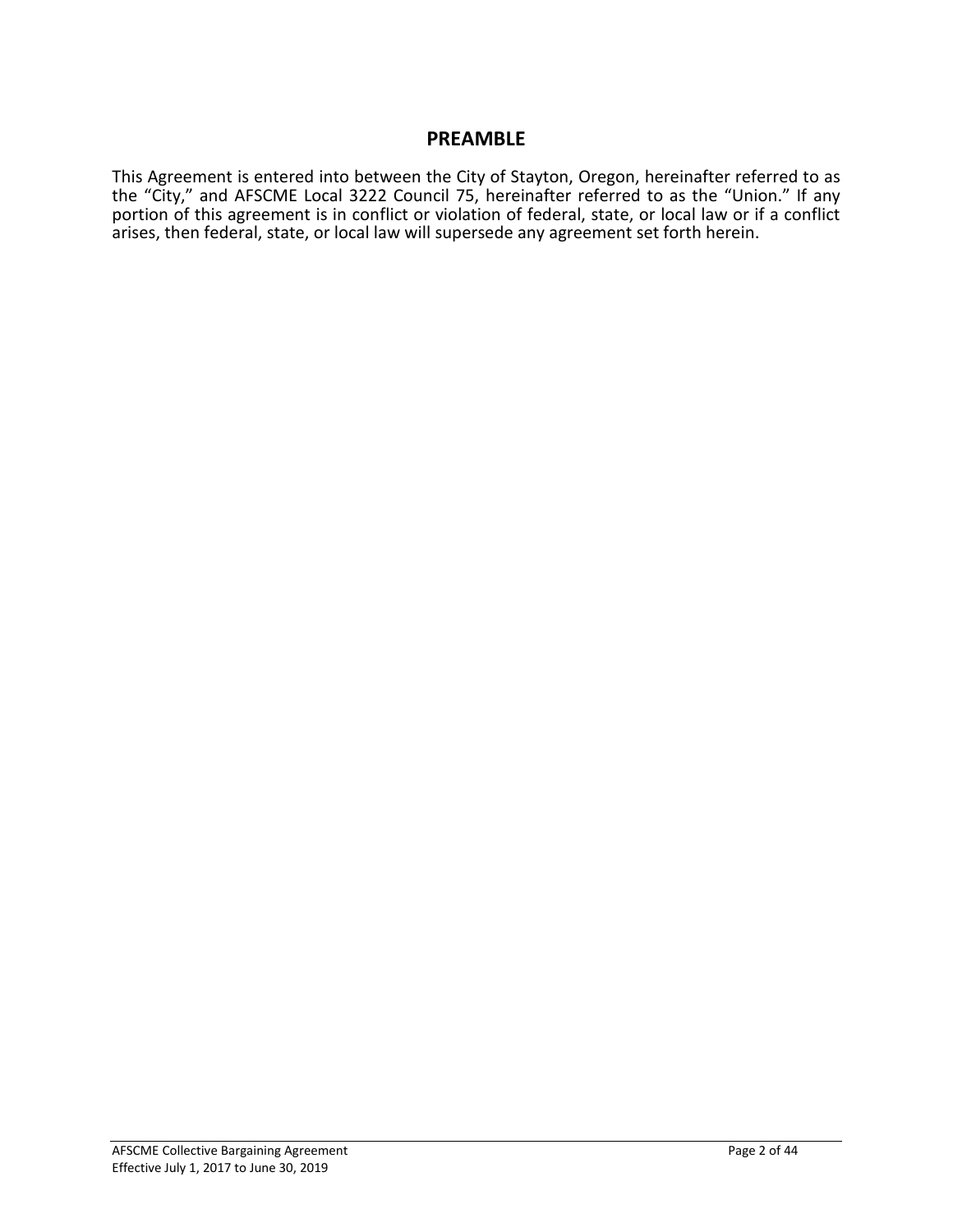### **ARTICLE 1 – RECOGNITION**

The City of Stayton recognizes the American Federation of State, County and Municipal Employees (AFSCME) Council 75, hereafter referred to as the Union, as the sole and exclusive collective bargaining representative for all full and part time employees employed by the City. Excluded from this bargaining unit are all temporary and seasonal employees, employees in the Police bargaining unit, managers, supervisors, and confidential employees, and employees who work fewer hours than required to be part time employees as defined in this agreement.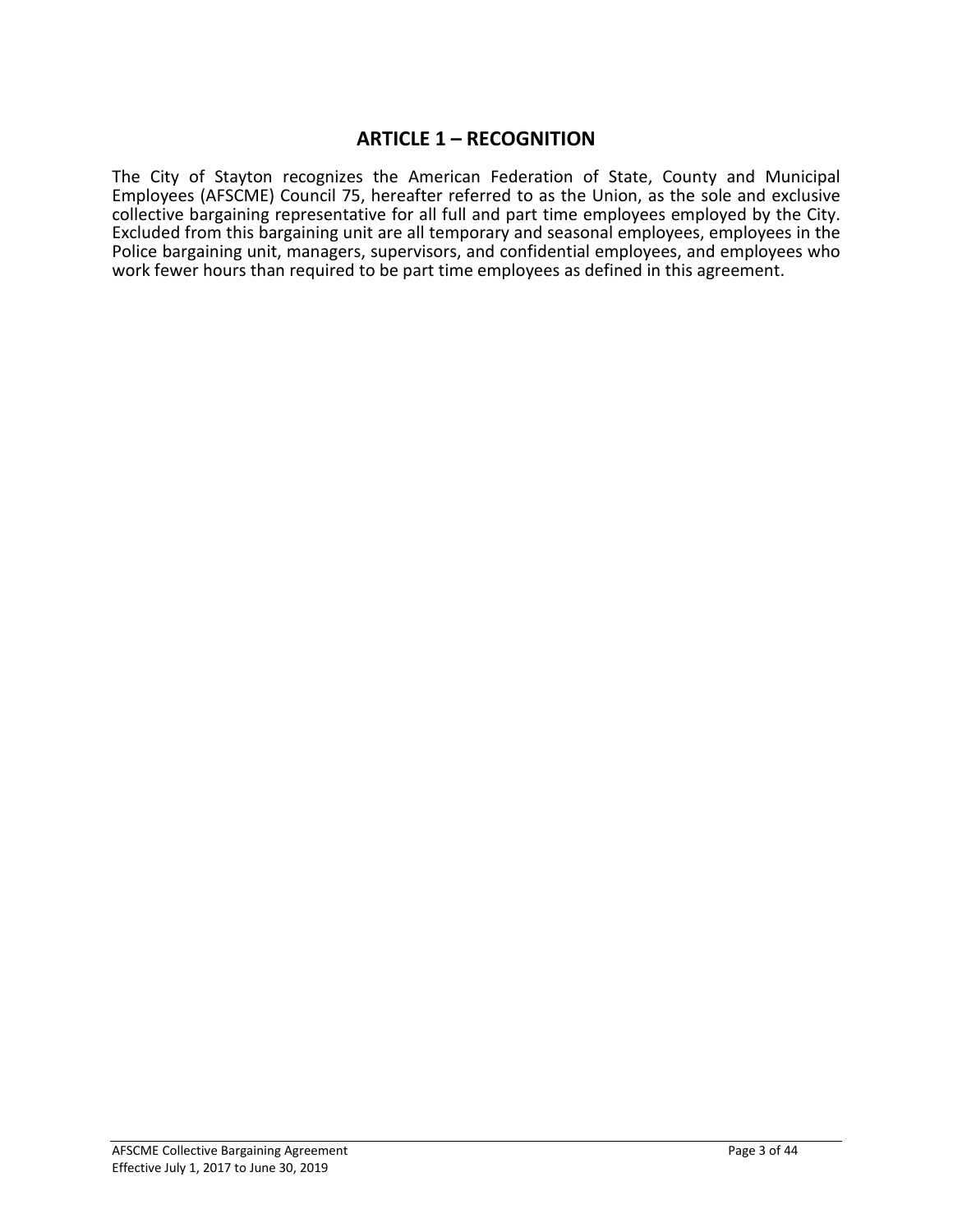### **ARTICLE 2 – DEFINITIONS**

- **2.1** Regular Full-time Employee. An employee, hired to work at least forty (40) hours per week on a regular basis, who has successfully completed a probationary period of one year as defined in Section 2.4.
- **2.2** Regular Part-Time Employee. An employee who regularly works less than forty (40) hours per week, and Thirty (30) or more hours per week who has successfully completed a probationary period of six (6) months as defined in Section 2.4. Such employees shall be paid at the hourly rate of pay in accordance with the provisions of the applicable Addendum. Regular part-time employees shall be entitled to prorated benefits (insurance, sick leave, annual leave, etc.), in addition to the hourly compensation paid for those hours worked by the employee. Regular part-time employees shall receive pro-rata holiday pay only for holidays that fall on the employee's regularly-scheduled work day. If a holiday falls on a regular part-time employee's non-scheduled day, no holiday pay will be paid. An employee who works a regular weekly schedule with the City, but who works less than thirty hours per week (twenty (20) hours for library employees) but more than ten (10) hours per week shall also be considered a regular employee and covered by this Agreement. Such employees, however, are not entitled to any fringe benefits under this Agreement. Employees approved for positions of less than thirty (30) hours per week (20 for library employees) must obtain their supervisor's permission prior to exceeding the twenty-nine (29) -hour (or 20-hour) limit in any particular workweek.
- **2.3** Temporary Employee. An employee who is hired to work on a limited or seasonal basis or work no more than nine (9) months in a twelve (12) month period. The nine-month duration of a temporary hire may be extended with agreement of the Union. Temporary employees are not entitled to fringe benefits described in this agreement; (i.e. paid holidays, paid vacation, paid sick leave, insurance, etc.). The City has the right to hire temporary employees as it may determine, to fill the position of an employee on leave of absence, to fulfill work requirements during peak workloads, to complete projects on a timely basis, to cover for employees who are utilizing sick leave, vacation time and paid or unpaid leaves of absences, to cover work requirements in unanticipated or unexpected circumstances, or to carry out work in a shortage of personnel situations as determined by the City. When a temporary employee is hired to cover for an employee on leave, mandated by federal or state laws, the 40 hour and nine month limitations of this Article shall not apply for the duration of the regular employee's leave entitlement. Temporary employees shall not be hired to replace bargaining unit positions, and are intended to be used to supplement the work force as may be needed periodically. Temporary employees shall be paid on an hourly basis at the appropriate wage step as determined by the City. There shall be no responsibility on the part of the City to re-employ or continue the employment of such employees, nor is there any responsibility on the behalf of the Union as to such.
- **2.4** Probationary Employee. An employee appointed to fill a regular position of employment as defined in Section 2.1 or 2.2 who has completed less than the initial one-year period of continuous employment (for full time employees) or less than the initial six-month period of continuous employment (for part-time employees). During the probationary period, the employee shall be on a trial basis and shall be subject to discharge without cause and without recourse.
- **2.5** Gender-neutral Pronouns. Where pronouns are used herein, both the masculine pronoun ("he") and the feminine pronoun ("she") are intended to be gender neutral.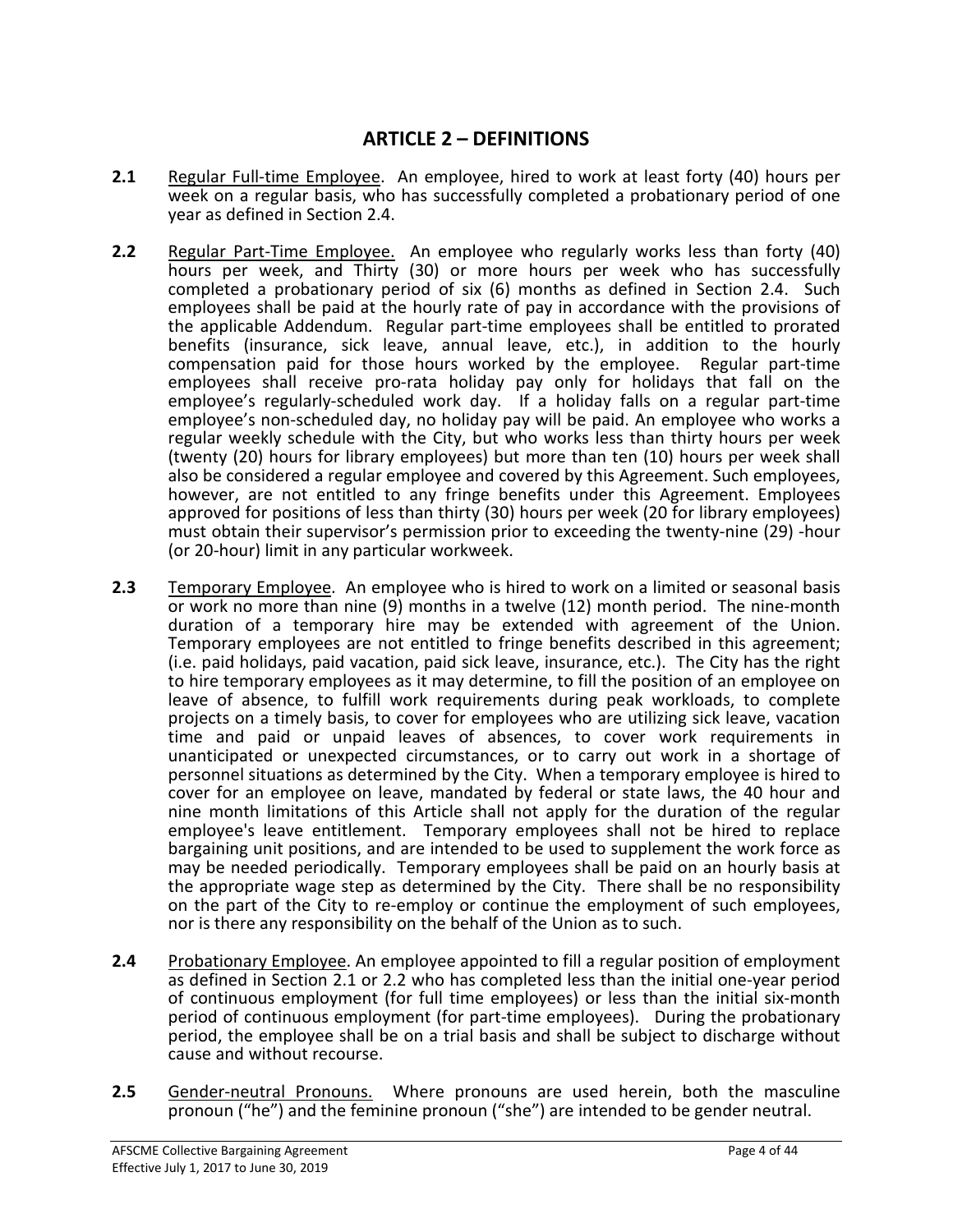### **ARTICLE 3 – PURPOSE**

The purpose of this Agreement is to provide for wages, hours and working conditions, to promote and ensure harmonious relations, cooperation, understanding between the City and its employees, to encourage economy of operation, elimination of waste, cleanliness of facilities, protection of City property, and safety of employees; and to this end the City pledges itself to give its employees considerate and courteous treatment, and the employees pledge to render loyal and efficient public service. The parties agree to extend to one another proper courtesy and respect.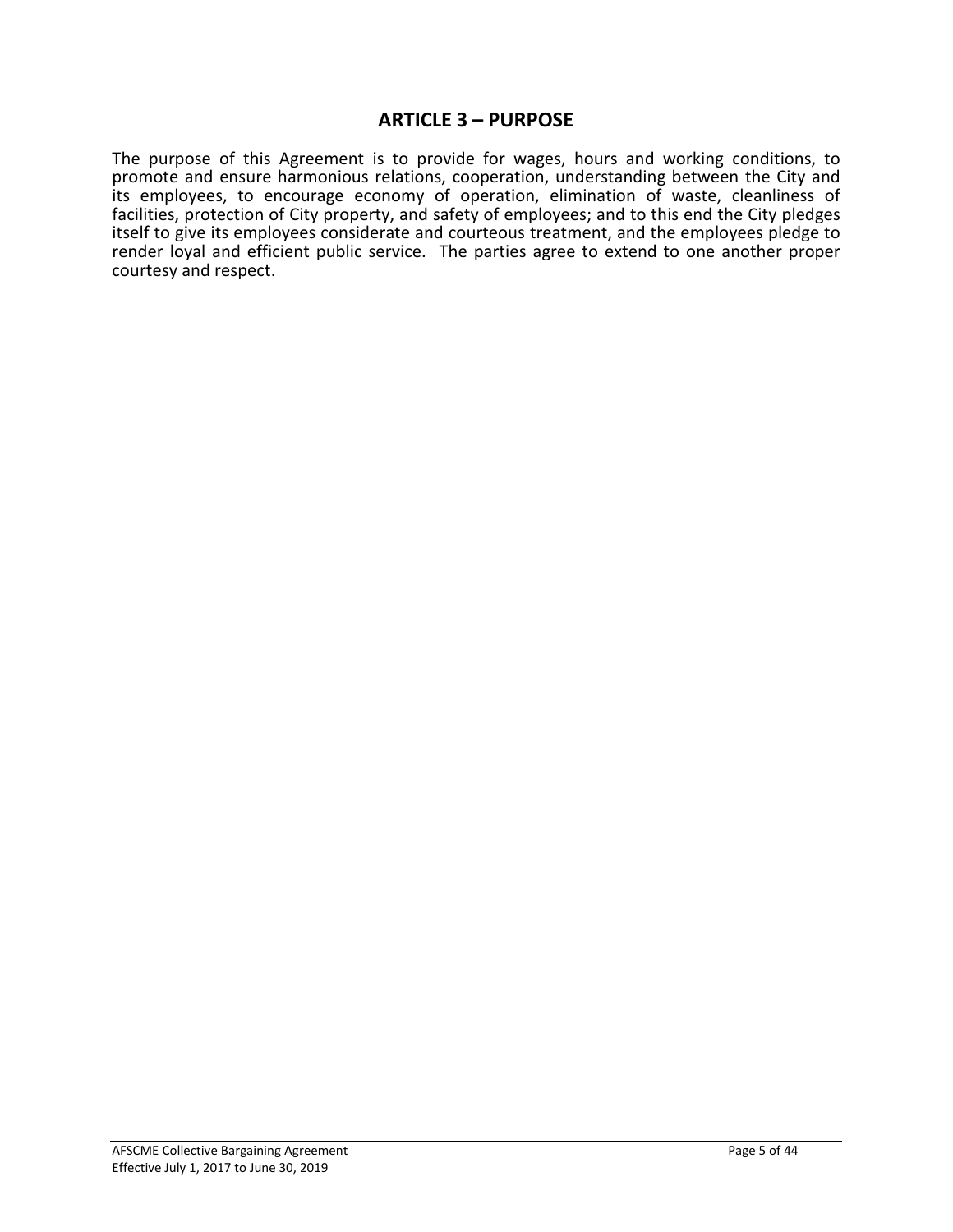### **ARTICLE 4 – MANAGEMENT RIGHTS**

- **4.1** Management Generally. The Union recognizes the prerogatives of the City to determine how to provide public services and operate and manage its affairs in all lawful respects. All matters not expressly restricted by the language of this Agreement shall be administered for the duration of this Agreement by the City as the City periodically may determine, in its discretion. The City's prerogatives include, but are not limited to the following matters:
	- a. The right to establish any and all lawful work rules and procedures;
	- b. The right to schedule any and all work, overtime work, and any and all methods and processes by which work is performed and services are provided, in a manner most advantageous to the City and consistent with the public interest;
	- c. The right to hire, transfer, layoff and promote employees as deemed necessary by the City;
	- d. The right to discipline an employee as provided in the disciplinary article of this Agreement;
	- e. The right to make any and all determinations as to the size and composition of the work force and the right to make assignments of employees to work locations and shifts;
	- f. The right to assign incidental duties connected with operations, not necessarily enumerated in job descriptions, and nevertheless be performed by employees when requested to do so by the City;
	- g. The right to take whatever action the City deems necessary to provide services in an emergency.
- **4.2** Elected Prerogatives. Nothing in this Agreement shall be interpreted to detract or circumscribe the trust placed in the City Council and/or the City Administrator and/or Department Heads and the rights and obligations owed thereby to the citizenry.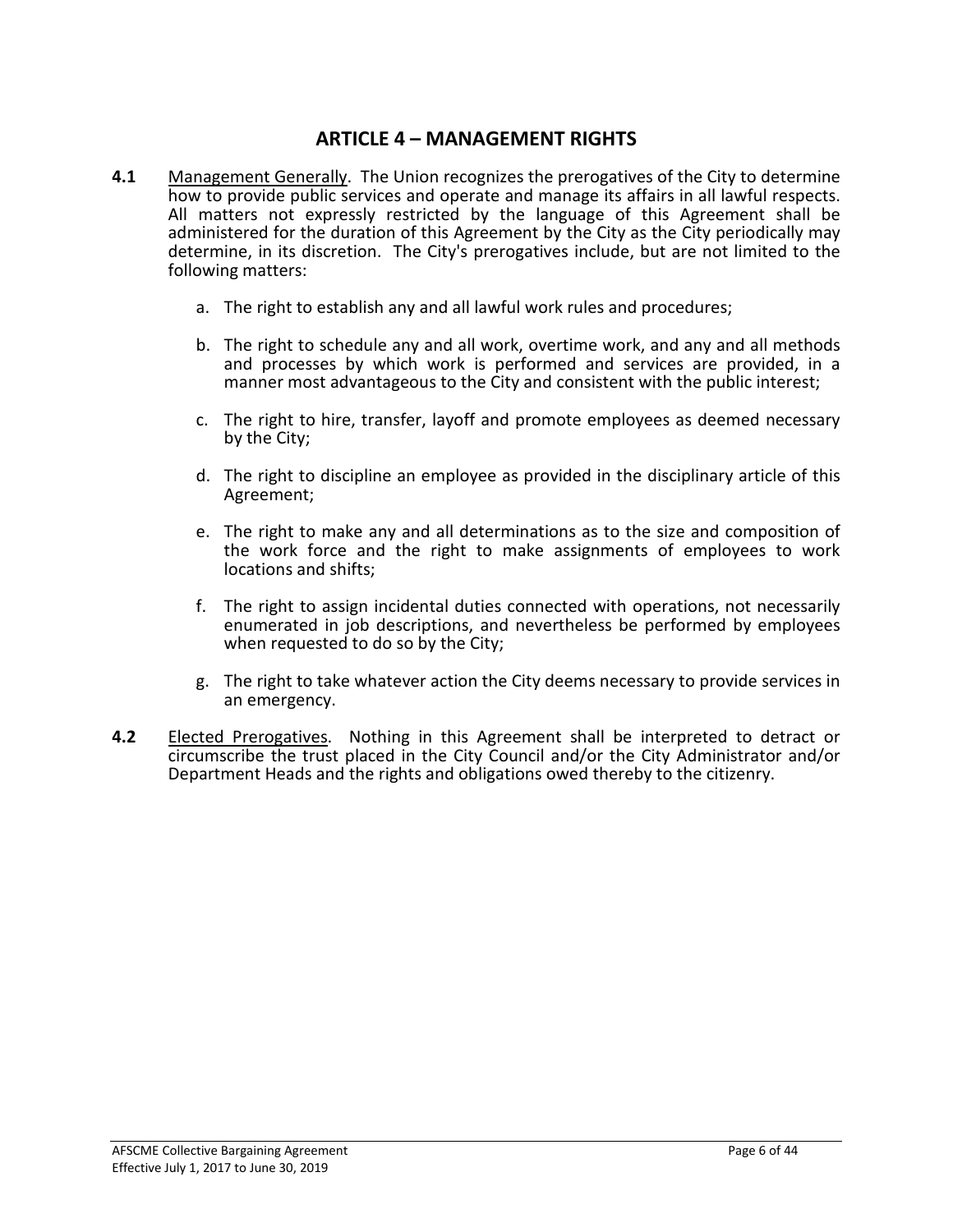### **ARTICLE 5 – MEMBERSHIP AND UNION AFFAIRS**

- **5.1** Fair Share Dues. All employees covered by the terms and conditions of this Agreement, within 30 days from date of hire, shall become a member of the Union or pay the equivalent of dues to the Union to help defray the costs of contract negotiation and administration. The City shall inform all newly hired employees of the above requirement at the time of their employment. Any individual employee's objection based on a bona fide religious tenet or teaching of a church or religious body of which such employee is a member will require the employee to inform the City and the Union of his or her objection. The employee will meet with the representative of the Union and establish a mutually satisfactory arrangement for distribution of a contribution of an amount equivalent to regular Union membership dues to a nonreligious charity.
- **5.2** Dues Check Off. The City will provide for payroll deduction of Union dues or fair share fees. The City shall deduct from the end-of-the-month paycheck the amount of dues or fair share fees with minimum dues being \$15.00 per month and the maximum as stipulated by Oregon AFSCME Council 75 and transmit to the designated individual of Council 75 the total amount deducted. Whether to be a member in the Union shall be each employee's individual choice. Except as provided in Section 5.1, above, however, employees must either be a member of the Union or pay the equivalent of dues (fair share fees) to the Union as a condition of employment with the City.
- **5.3** Maintenance of Membership. Employees who are current members of the Union at the signing of the Agreement or who sign a Union membership card subsequent to the signing of this agreement shall maintain their Union membership for the duration of the collective bargaining agreement. Union members may notify the employer and the Union during the last two weeks of the term of the Collective Bargaining Agreement if they wish to revoke their Maintenance of Membership status.
- **5.4** Indemnification. The Union shall indemnify, defend, and hold the City harmless from all suits, actions, proceedings and claims against the City or persons acting on behalf of the City, for any relief sought, where liability arises from the sole application of this Article. In the event that any part of Article 5 shall be declared invalid or that all or any portion of the monthly service fee must be refunded to any non-member, the Union and its members shall be solely responsible for such reimbursement.
- **5.5** Employee Change of Status Notification. The City shall provide notice to the Union President of new hires, terminations, retirees and transfers within the bargaining unit within a reasonable period of time. The Union President or his/her designee and each new employee shall have 30 minutes to meet for a union orientation. The new employee shall be on paid status. The Union President / designee will not be on paid status. The City commits to being as flexible as possible in facilitating this orientation so that the Union President/designee can meet during his/her lunch or rest breaks.
- **5.6** Union Representation. The Union will provide a list of union stewards to the City Administrator, and notify the City Administrator promptly of any changes. Employees shall have the right to request representation by the staff representative of AFSCME or any union steward on the list, provided, however, that the person so selected must be reasonably available to attend investigative, disciplinary and grievance related meetings as scheduled by the City. If the Union steward selected by the employee or the union representative is unable to meet within twenty-four (24) hours of a requested meeting, the Union and employee will agree on another steward. Other than attending meetings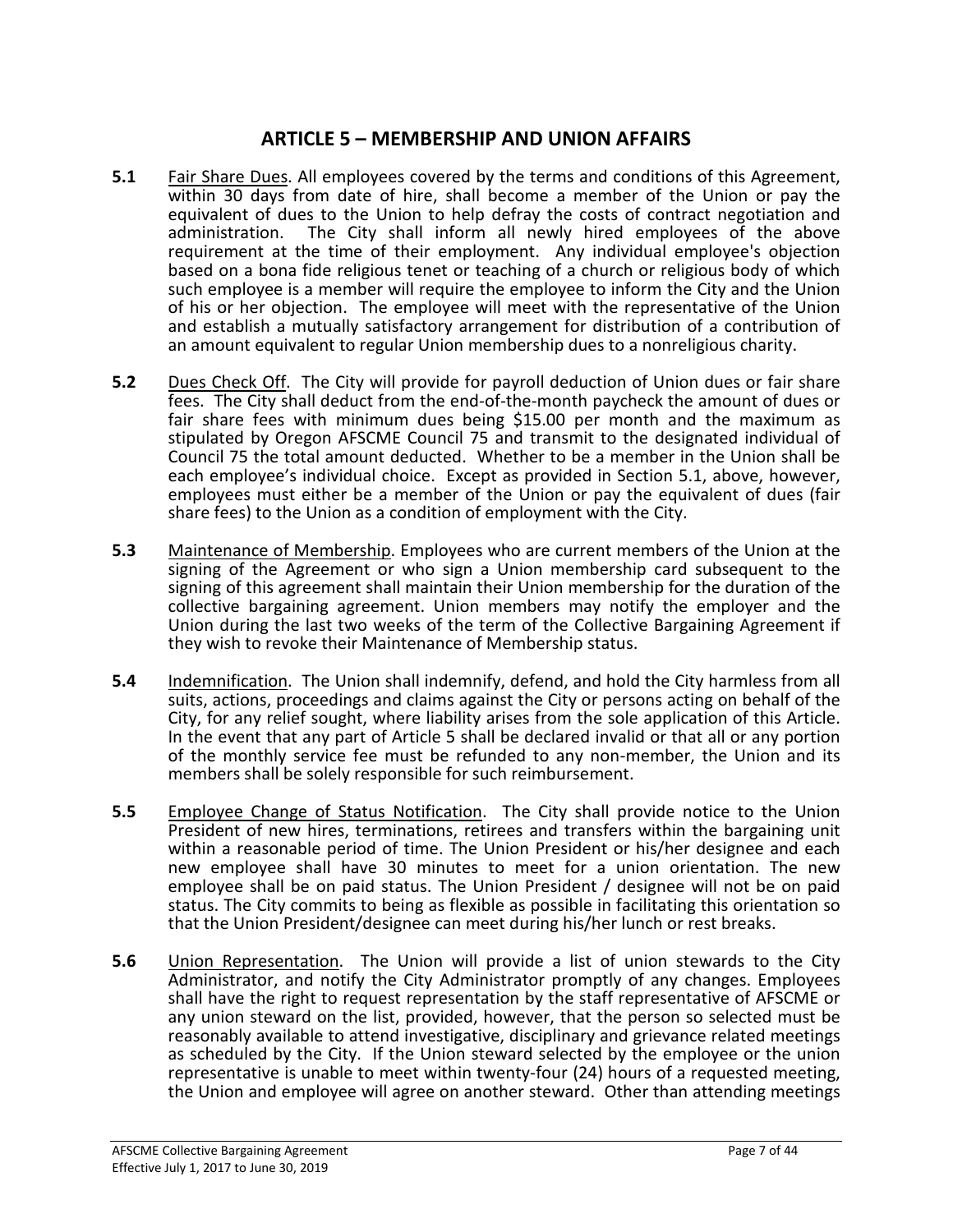called by management, employees will meet with union stewards / officers / union representatives on their own time.

**5.7** Stewards will be permitted time to attend investigatory and grievance meetings, and attend meetings called by management without loss of pay or benefits. Stewards will provide reasonable notice to their supervisors before conducting union business and will work with their supervisors and others as necessary to resolve any scheduling conflicts.

The City agrees to permit Union Officers and Stewards to flex their lunch and rest breaks to facilitate meeting with members to discuss matters pertaining to this Article.

- **5.8** AFSCME Staff Representatives. The Union will notify the City in writing of its staff representatives of the Local, Council 75, or International. Upon proper introduction and notice, one staff representative shall have reasonable access to the premises of the City during regular business hours to conduct Union business. Such visits may not interfere with the normal flow of work. If the staff representative meets with any bargaining unit employees, such meetings must be during the employees' non-work time.
- **5.9** Unless otherwise provided in this Agreement, the internal business of the Union shall be conducted by employees during non-work time.
- **5.10** At the Union's request, the City will make every effort to allow each steward time off for training purposes, subject to the City's operating requirements. Stewards will be allowed to use accrued vacation or compensatory time during such training, or will take the time off without pay.
- **5.11** Bulletin Boards. The City agrees to furnish in the library, City Hall, Public Works Shop, and the Waste Water Treatment Plant, a bulletin board to be used exclusively by the Union for the posting of official union notices only. The Union shall keep the bulletin boards neat and orderly. The Union agrees that it will not post material that is profane, obscene, or defamatory of the City or Employer or its representatives or employees. Materials which violate this subsection shall not be posted.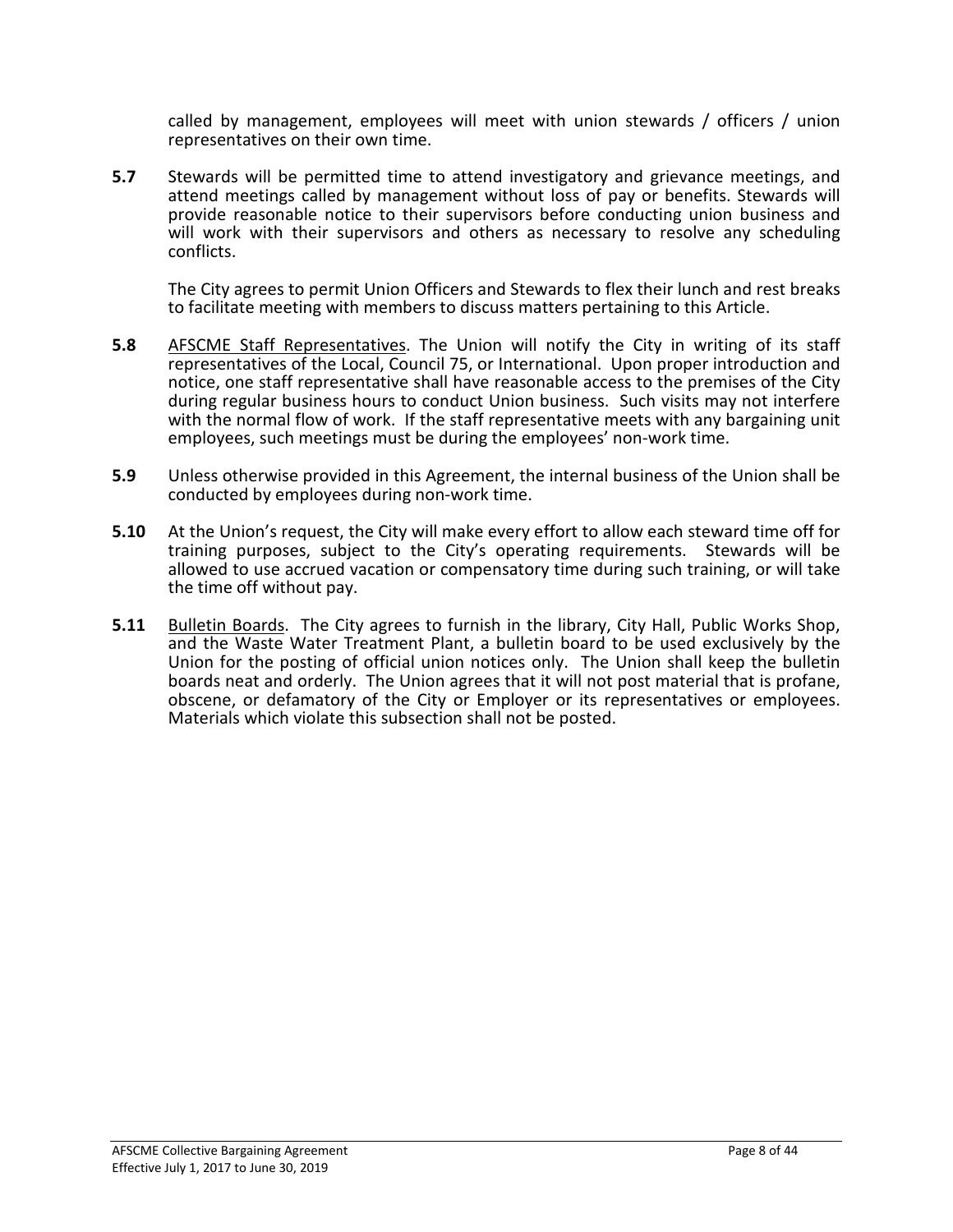### **ARTICLE 6 – TERM OF AGREEMENT**

The terms of this Agreement shall be in full force and effect from the first day of the month following ratification of this Agreement by the parties and shall remain in full force and effect through June 30, 2019. However, the wage adjustment to the wage scale for July 1, 2016 shall be applied retroactively to that date and computed based on W-2 wages paid during the retroactivity period.

Either party may notify the other party of its desire to negotiate a successor agreement no later than the December 15th prior to expiration of this Agreement. Negotiations will commence no later than the January  $15<sup>th</sup>$  prior to the expiration date of the current Agreement.

The City will allow two employees representing the Union leave without loss of pay for labor management meetings between the City and the Union. The selection of the employee representatives shall not interfere with the reasonable operations of the City. The employees are responsible for notifying their direct supervisor of all labor management meetings. These meetings shall not interfere with the reasonable operations of the City.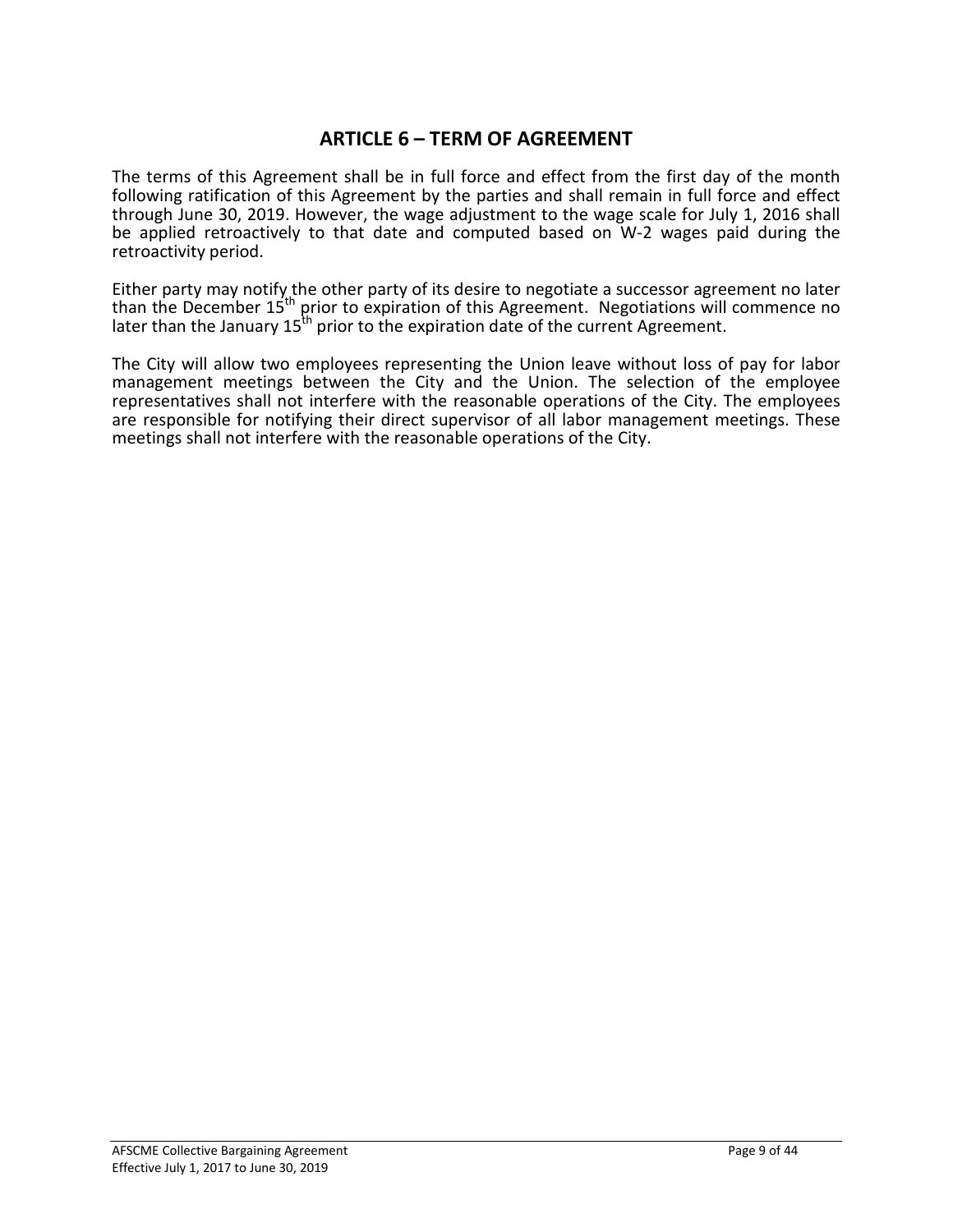### **ARTICLE 7 – EMPLOYEE TRAVEL AUTHORIZATION AND REIMBURSEMENT**

- **7.1** General Expectations. All employees of the City are expected to use good judgment regarding the expenditure of the funds for travel expenses.
- **7.2** Approval and Reimbursement. When an employee anticipates submitting a request for travel reimbursement, the employee will obtain prior approval for the trip and the mode of travel from the employee's supervisor.
- **7.3** Travel on official business outside the City by a single individual should be by City-owned vehicle or private vehicle. If the employee is authorized to use a private vehicle, mileage will be paid at the IRS rate then in effect.
- **7.4** City vehicles will be used for authorized City uses and will not be used for private gain or benefit and City vehicles will be used only by City employees.
- **7.5** Reimbursement for expenses on official trips will only be for expenses incurred during the performance of official duty as a City official for the City's benefit. Meals and lodging expenses may be reimbursed in compliance with the IRS Taxable Fringe Benefits guide, for State and Local Government Employers. The City will not reimburse an employee for the cost of any alcoholic beverage.
- **7.6** When the employee knows that expenses for an upcoming trip will exceed the listed limits, the employee will request and the department head may approve the additional expenses in compliance with the IRS Taxable Fringe Benefits guide, for State and Local Government Employers**.**
- **7.7** Within (10) ten business days after the travel has been completed, the employee must turn in receipts for lodging and any other expenses for which reimbursement is claimed.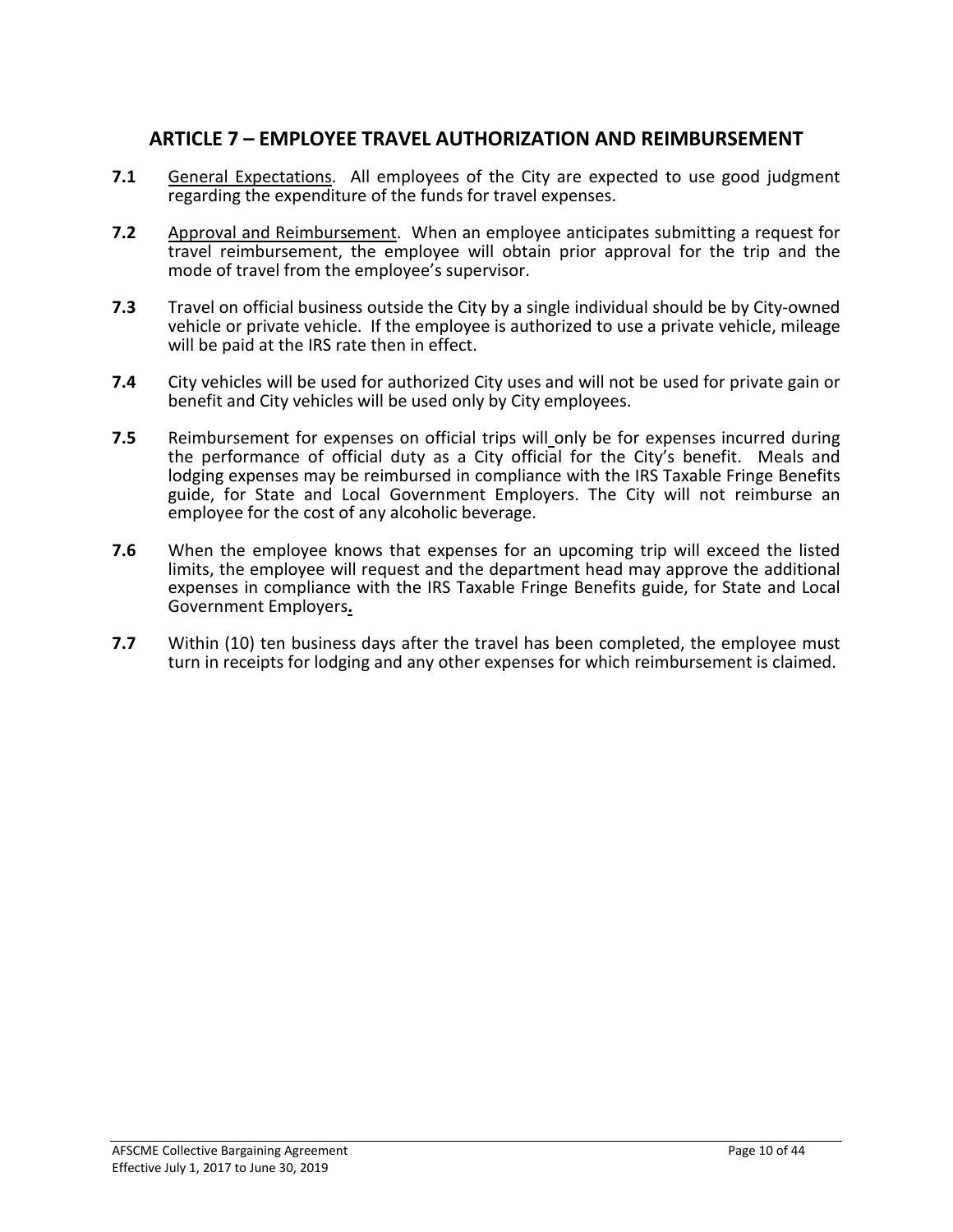### **ARTICLE 8 – DISCIPLINE**

- **8.1** Just Cause. The City may impose discipline only for just cause.
- **8.2** Forms of Discipline. Generally, discipline will be progressive in nature, provided however, that the level of discipline imposed will depend on the seriousness of the offense, and progressive discipline will not be required for serious infractions. The disciplinary actions which the City may take against an employee include the following:
	- a. oral reprimand, which may be documented in writing; in the supervisors file
	- b. written reprimand;
	- c. suspension without pay;
	- d. reduction of pay for a term in lieu of suspension;
	- e. demotion with a reduction in pay as specified by the City as part of the discipline;
	- f. discharge or termination.
- **8.3** Notice of Discipline. When the City intends to suspend without pay, demote or discharge an employee for cause, the City shall make available the specified charges and proposed discipline in writing at least three (3) calendar days prior to the effective date of the action, together with a description of the facts on which the proposed discipline is based.
- **8.4** Pre-Disciplinary Due Process. Prior to imposing a suspension without pay, demotion or discharge, the employee shall have the opportunity to refute the charges, correct any misunderstanding of fact, and address the appropriate level of discipline. If an employee is required to attend an investigatory meeting with their supervisor or other member of management which could lead to discipline against the employee, the employee will be allowed to have a union steward or union representative present for the meeting, if requested by the employee. If there is a union steward or union representative available to attend the meeting at the time scheduled by the City, the employee may not postpone the meeting for more than 24-hours in order to obtain a different union representative.
- **8.5** Time Limitations. The time limitations relating to notification of disciplinary action are only for employee notification purposes and shall not affect the validity or disciplinary action taken by the City. In other words, if the City is unable to provide notification in strict adherence to the notification times expressed in subsections hereinabove, such inability shall not affect the validity or effectiveness of any type of disciplinary action against an employee.
- **8.6** Probationary Employees. A probationary employee may be discharged at any time without cause.
- **8.7** Notice of Discipline to Union. Copies of reprimands and other disciplinary actions taken by the City shall be forwarded to the Council 75 Representative.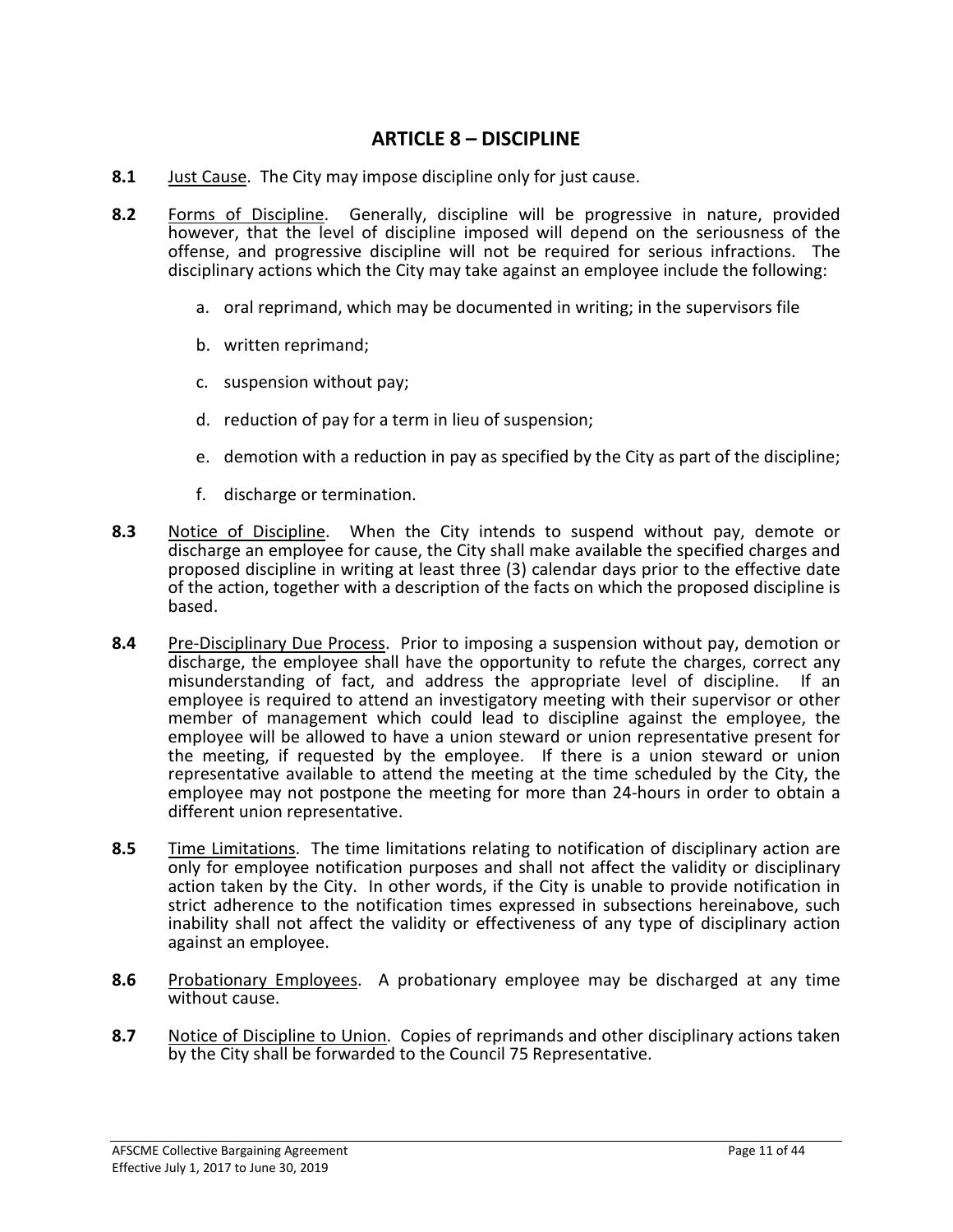- **8.8** Non-embarrassment. Reasonable steps shall be taken to ensure that disciplinary measures are accomplished in a confidential manner. A violation of this section, however, shall not result in the discipline imposed being overturned.
- **8.9** Records of Discipline. References to disciplinary actions in the personnel file shall remain in the file in accordance with the following provisions:
	- a. Employees shall be notified when any documentation is placed in their personnel file.
	- b. Written reprimands shall remain in the personnel file for a period of 36 months, provided, however, that if discipline occurs within that 36 month period, prior disciplinary documentation shall remain in the personnel file for 36 months from the date of the last discipline. Other records of discipline enumerated in Article 8.2 (e.g., suspension, reduction of pay, demotion and discharge) may remain in the personnel file until and unless the City determines the record no longer relevant or timely upon application by an employee.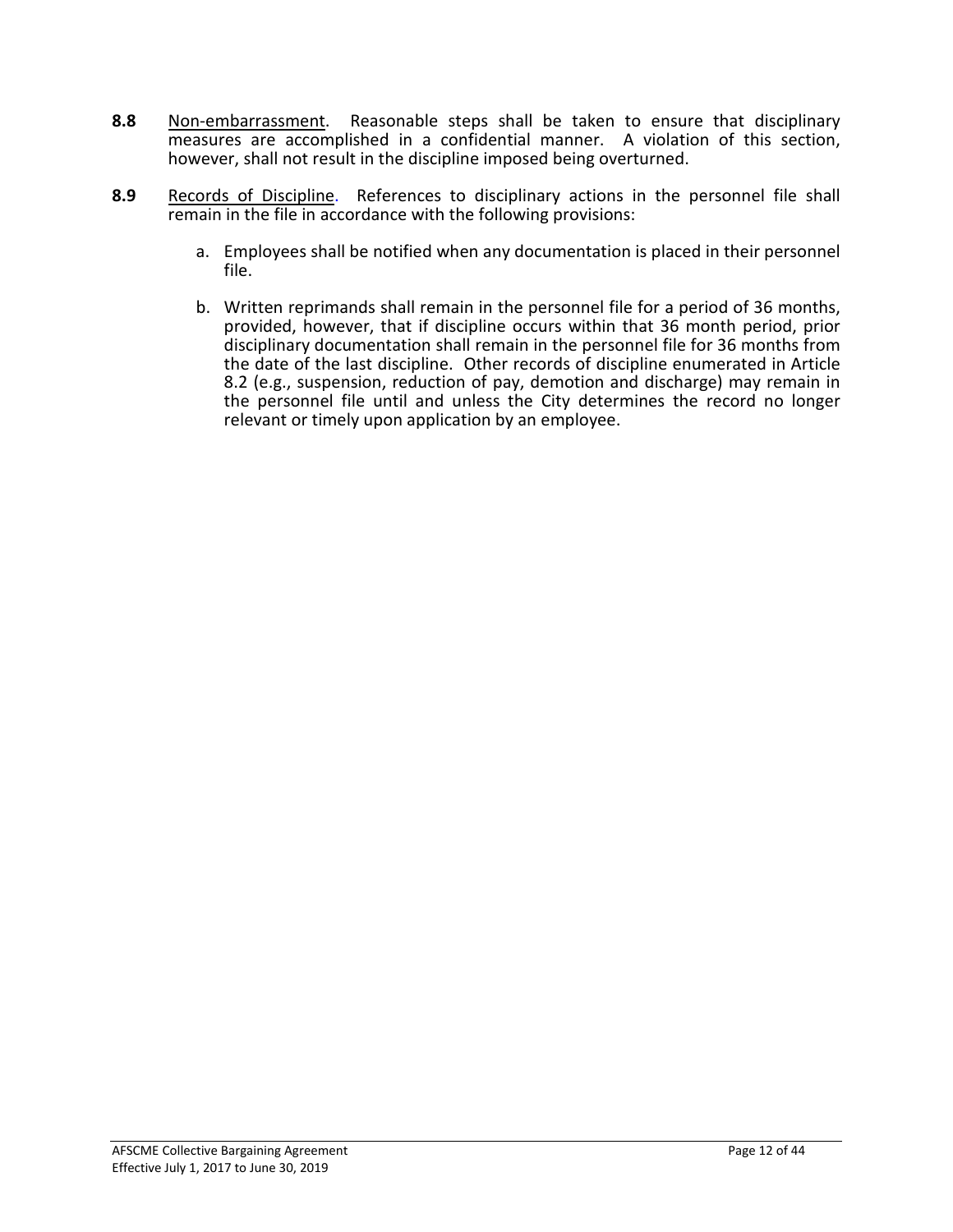### **ARTICLE 9 – GRIEVANCE PROCEDURE**

- **9.1** Goodwill. The parties hereto recognize the need for fairness and justice in the adjudication of employee grievances and enter into this Agreement in a cooperative spirit to adjust such actions promptly and fairly at the lowest level possible. If, however, a grievance cannot be resolved through normal means, the grievance will be settled as hereinafter provided.
- **9.2** Grievance Defined. A grievance is defined as a dispute involving the interpretation, application, or alleged violation of any provision of this Agreement.
- **9.3** Presentation. A grievance may be presented by an employee or the Union. Grievances may be heard at any time where practical and feasible.
- **9.4** Time Limits. The time limitations provided are essential to the prompt and orderly resolution of any grievance. The parties will abide by the time limitations, unless an extension of time is mutually agreed to in writing.
	- a. The City and the Union may extend the time limits by mutual agreement in writing.
	- b. No grievance shall be valid unless a grievance is submitted at Step 1 within ten (10**)** working days, (7) working days for loss of wage discipline from its occurrence or the date when the employee knew or should have known of the occurrence.
	- c. If a grievance is not presented within ten (10) working days,(7) working days for loss of wage discipline from its occurrence or the date when the employee knew or should have known of the occurrence, the grievance shall be waived and forever lost. If a grievance is not appealed to the next step within the specified time limit or an agreed extension thereof, it shall be considered waived and forever lost. A grievance not responded to timely shall be advanced to the next step.
- **9.5** Procedure. The grievance procedure shall be as follows:

**Step 1:** The grievance shall be presented in written form to the employee's Department Head within ten (10) working days, seven (7) working days for loss of wages discipline from its occurrence. The Department Head shall arrange a meeting between the aggrieved employee, the steward or Union Representative, the Department Head, and the aggrieved employee's supervisor, if applicable. If the aggrieved employee's supervisor is not included, the Department Head may select a different management representative to attend the meeting. The Department Head shall respond in writing within ten (10) working days after the grievance meeting.

**Step 2:** If the grievance is not resolved to the satisfaction of the parties at **Step 1**, then within ten (10) working days**,** seven (7) working days for loss of wages discipline of issuance of the Step 1 response, the grievance and response shall be presented to the City Administrator. The City Administrator shall schedule a meeting with the grieved employee, his/her steward or union representative and their Department head to hear the facts regarding the grievance. The City Administrator shall respond in writing within ten (10) working days after the scheduled meeting.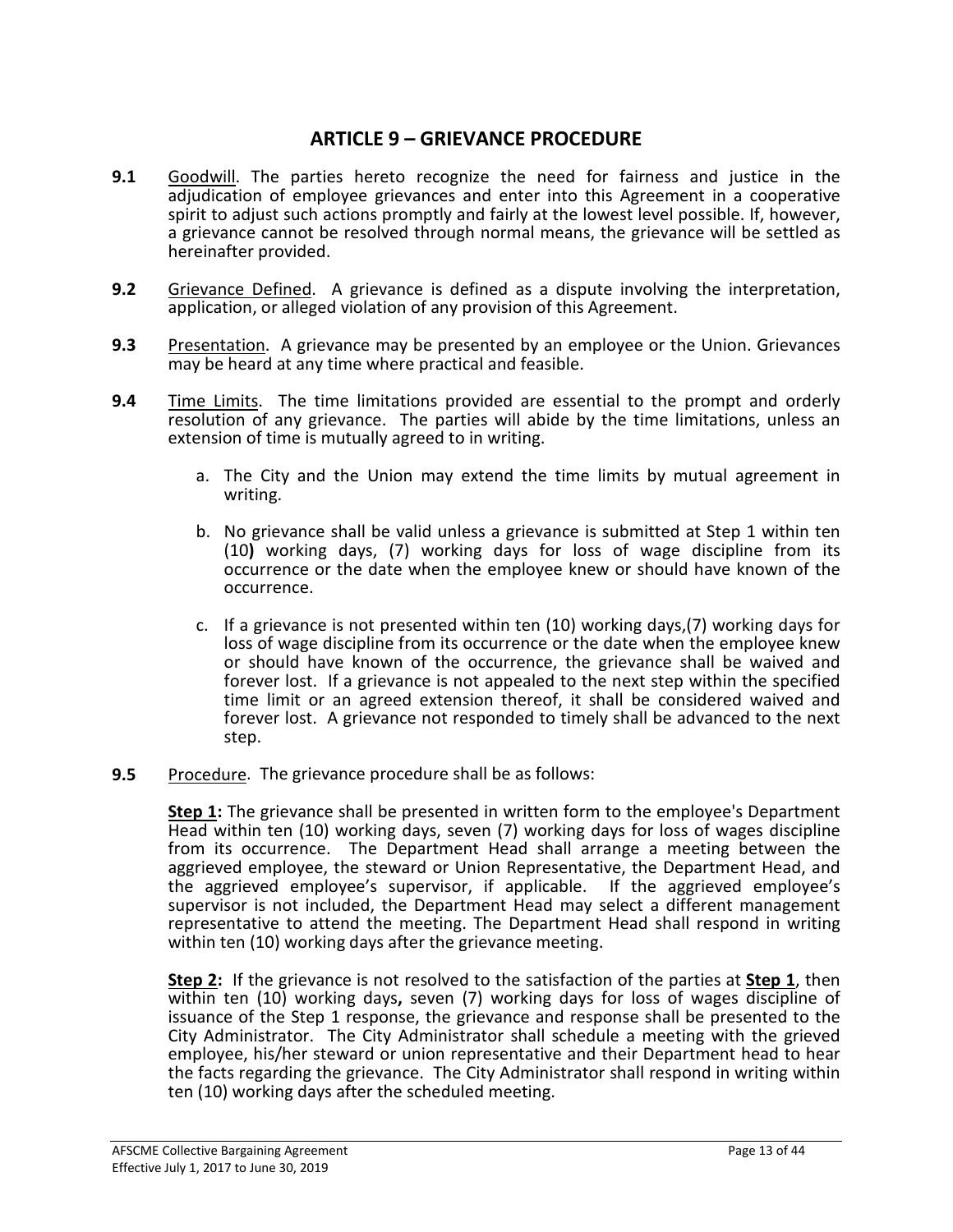#### **Step 3:**

- a) Final and Binding Arbitration. If the grievance is presented and not resolved at Step 2, the Union may refer the dispute to final and binding arbitration.
- b) Notice-Time Limitation. The Union shall notify the City in writing by certified mail of submission to arbitration within ten (10) working days after receipt of the City Administrator's findings.
- c) Arbitrator-Selection. After timely notice, the parties will select an arbitrator in the following manner:
	- i. The parties shall request that the Employment Relations Board (ERB) submit a list of seven (7) names from the ERB register. If the parties cannot mutually agree on an arbitrator from the list of seven (7) then the parties shall alternately strike names with the party advancing the grievance striking first. The remaining name shall be the arbitrator.
- d) Decision-Time Limit:
	- i. The arbitrator will meet and hear the matter at the earliest possible date after the selection. After completion of the hearing, a decision shall be entered within thirty (30) calendar days, unless an extension of time is agreed upon as provided for herein.
	- ii. Any decision by the arbitrator shall be final and binding on the parties unless contrary to public policy or in excess of the arbitrator's authority hereinafter provided for.
- e) Limitations, Scope and Power of the Arbitrator:
	- i. The arbitrator shall not have the authority to add to, subtract from, alter, change or modify the provisions of this Agreement.
	- ii. The power of the arbitrator shall be limited to interpretation of or application of the terms of this Agreement or to determine whether there has been a violation of the terms of this Agreement by either the City or the Union.
	- iii. The arbitrator shall consider and decide only the issue raised at **Step 1**. The arbitrator shall not have the authority to consider additions, variations and/or subsequent grievances beyond the grievance submitted at **Step 1.**
	- iv. In conducting the hearing, the arbitrator shall have the power to administer oaths, issue subpoenas, receive relevant evidence, compel the production of books and papers relevant to the hearing, and question witnesses.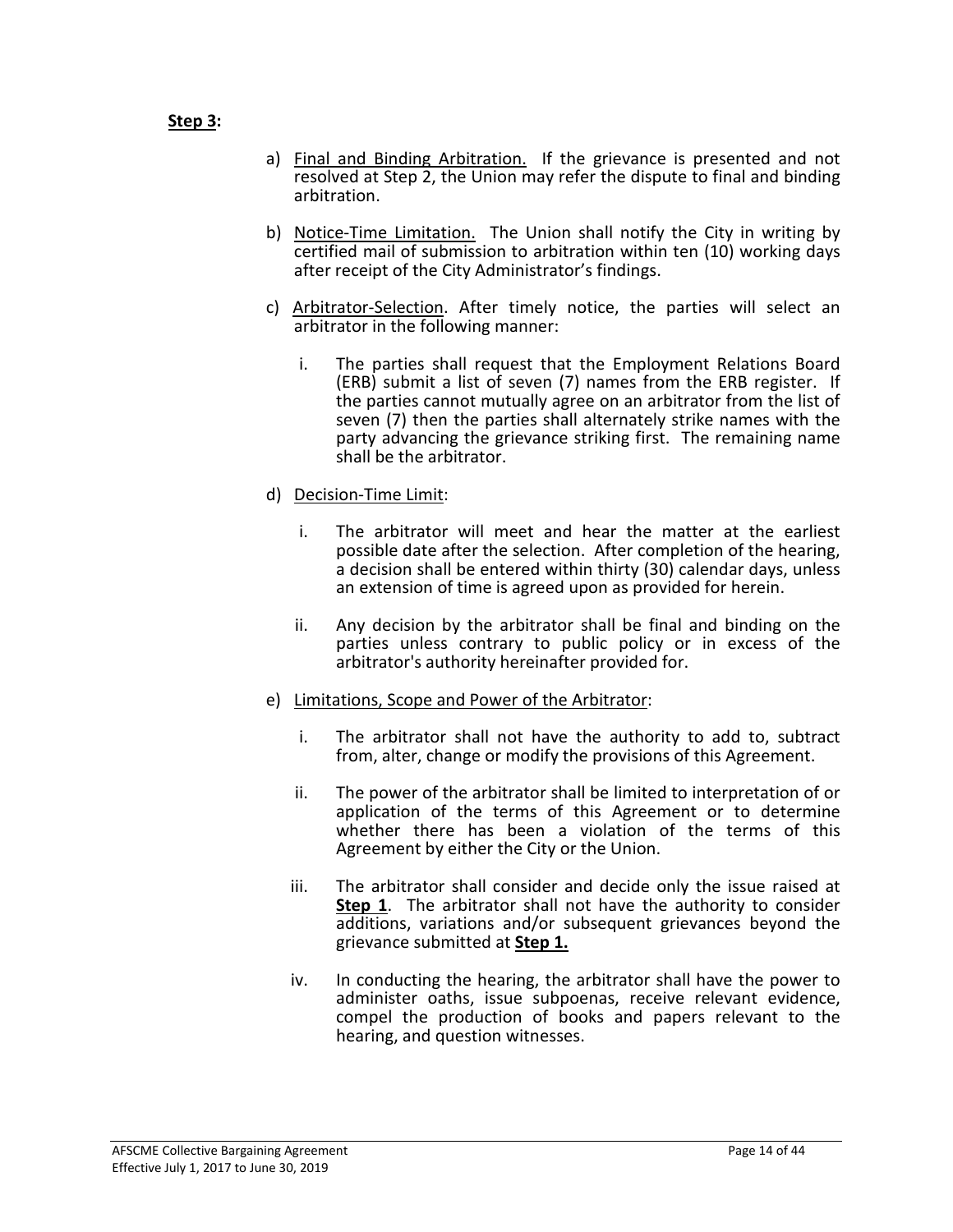#### f) Arbitration Award-Damages-Expenses:

- i. Arbitration awards shall not extend beyond the date of the occurrence upon which the grievance is based, that date being ten (10) working days or less prior to the initial filing of the grievance.
- ii. The arbitrator may retain jurisdiction of the grievance until such time as the award has been complied with in full.
- iii. The arbitrator shall not have authority to award punitive damages.
- iv. Each party hereto shall pay expenses it incurs as costs associated with the presentation of the case, and one-half the expense of the arbitrator.
- v. If the parties agree in advance, or if both parties decide to obtain a transcript, then the expense of the court reporter and transcript shall be shared equally.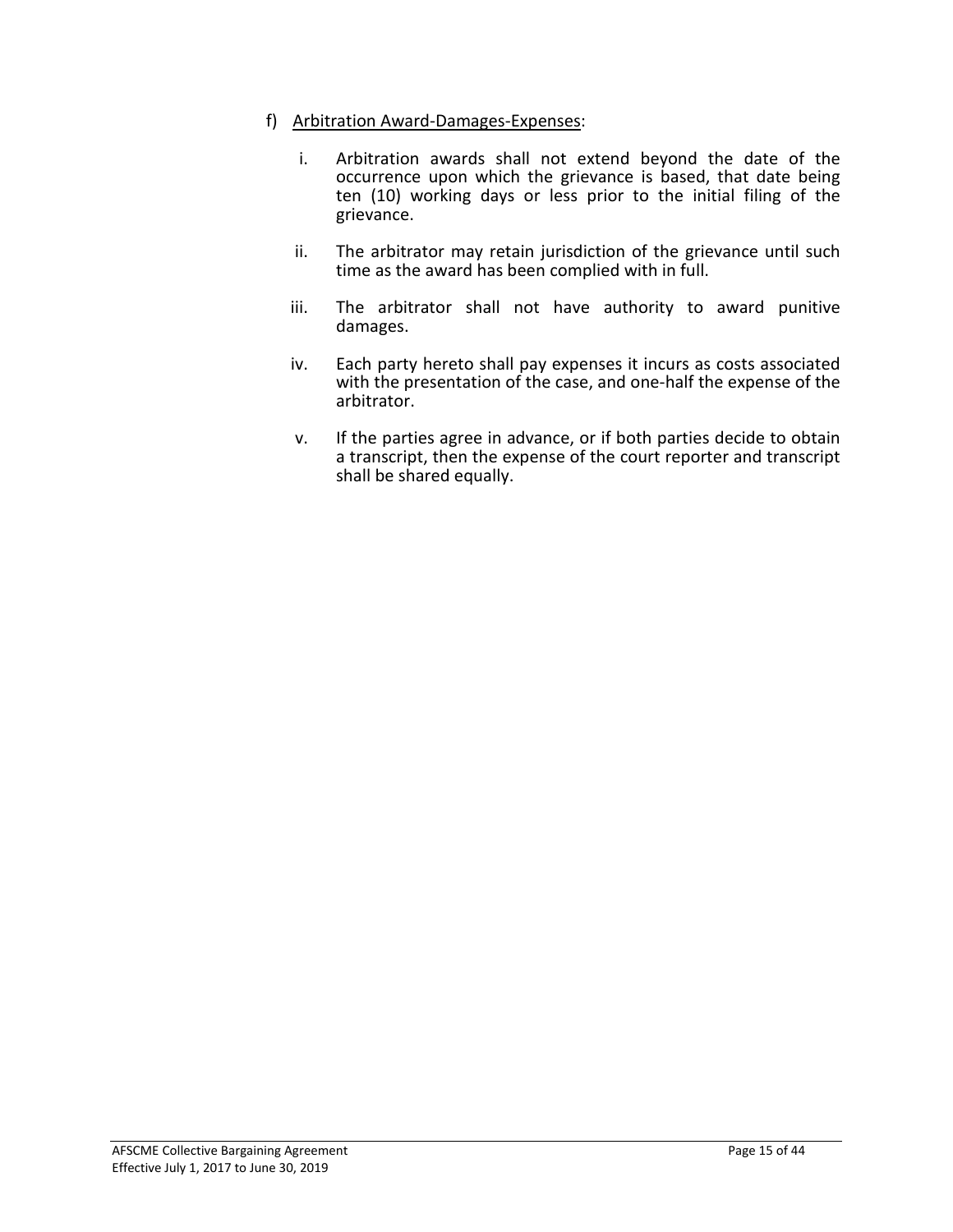### **ARTICLE 10 – NO STRIKE-LOCKOUT**

- **10.1** Continuity of Service. The City and the Union agree that the public interest requires the efficient and uninterrupted performance of all City services. To this end both pledge their best efforts to avoid or eliminate any conduct contrary to this objective: Neither the Union nor the employees shall cause, condone or participate in any strike or work stoppage, sympathy strike, slow down or other interference with City functions by employees of the City, and should the same occur, the Union agrees to take appropriate steps to end such interference immediately. City employees who engage in any of the above-referenced activities shall not be entitled to any pay and/or benefits during the period in which he/she is engaged in such activity. Employees who engage in any of the foregoing actions shall be subject to disciplinary action as determined by the City, up to and including termination of employment.
- **10.2** No Lockouts. The City agrees that there will be no lockouts during the term of this Agreement.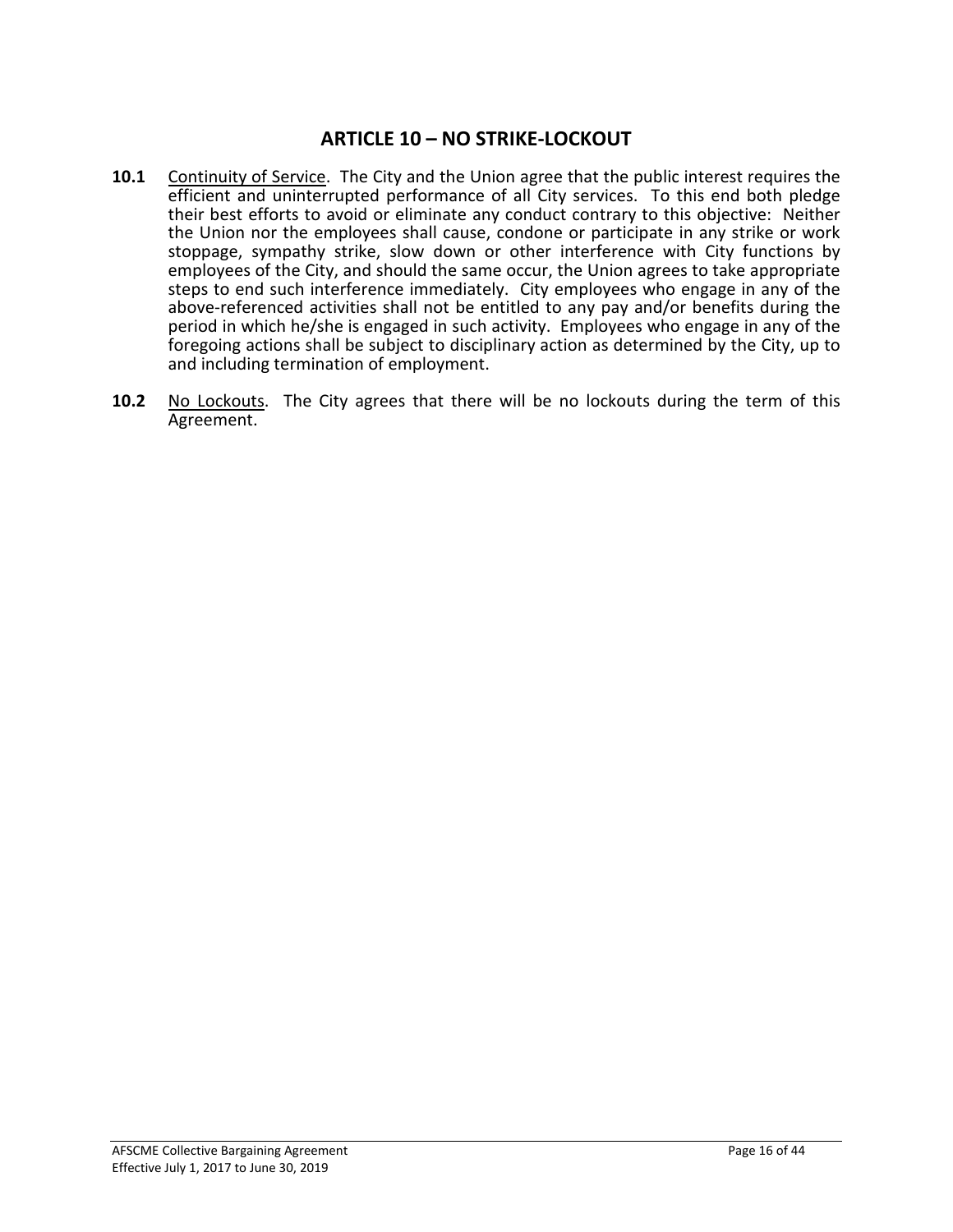### **ARTICLE 11 – SENIORITY**

- **11.1** City Service Seniority. Seniority is determined by an employee's length of continuous service with the City since the employee's last date of hire as a regular employee; or in the case of a part-time employee, from the last date of hire as a regular part-time employee. In the case of layoff, seniority is based on continuous service within a classification within a particular department or division.
- 11.2 Breaks in Service/Loss of Seniority. An employee's seniority shall be broken by voluntary resignation, layoff for a period of twelve (12) consecutive months, discharge for just cause, or retirement. However, if an employee returns to work in any capacity within twelve (12) months, there will be no break in seniority except for the time the employee was not working which will not count as part of continuous service for any purpose. Seniority shall not be earned during an approved unpaid leave of absence; however, an approved leave of absence shall not constitute a break in service or cause a forfeiture of seniority.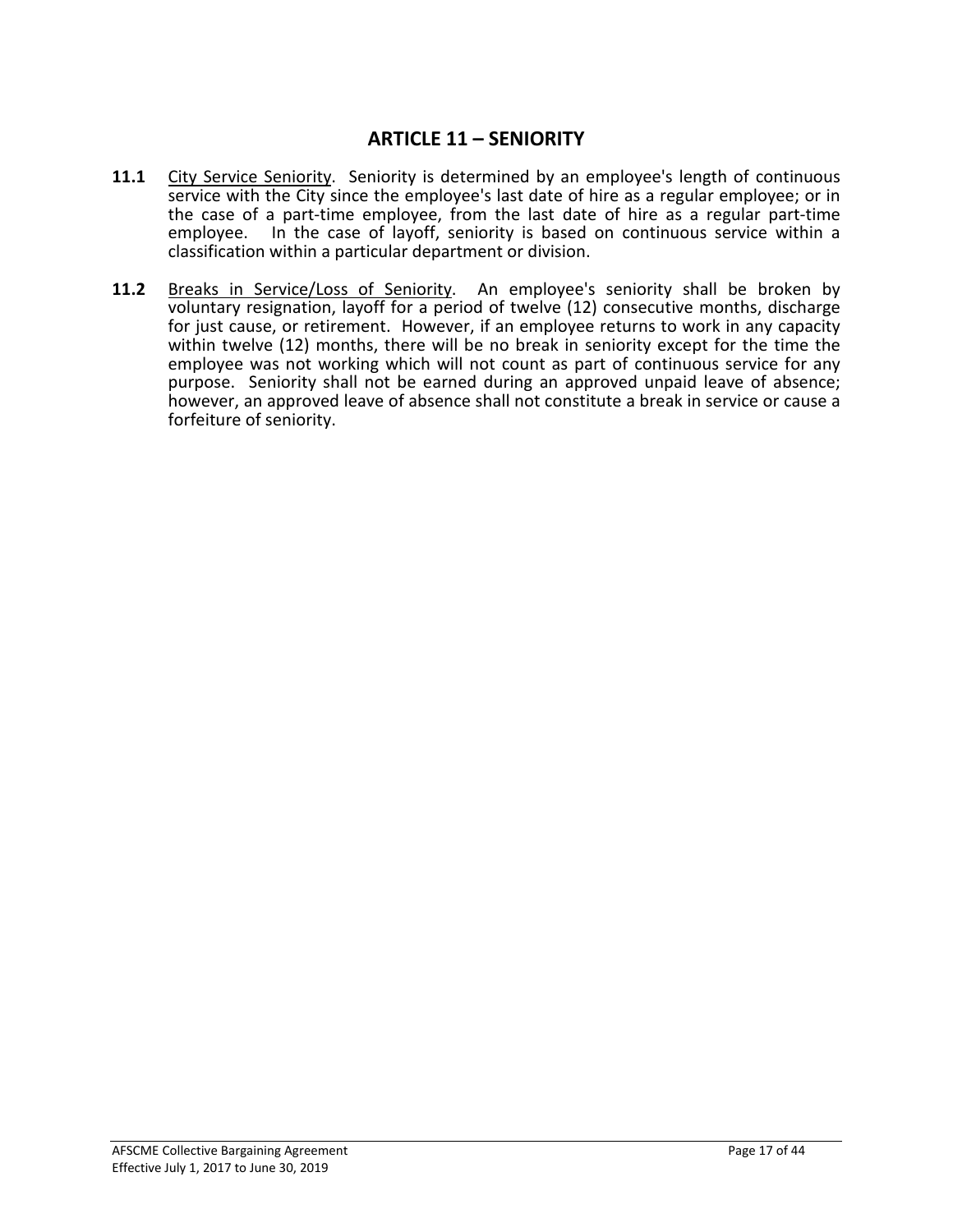### **ARTICLE 12 – LAYOFF AND RECALL**

- **12.1** Layoff Determination. The City may determine when layoffs are necessary. The City may lay off employees when such action is determined to be necessary by reason of lack of work, lack of funds, and/or reorganization of the department with seniority and operational needs considered.
- **12.2** Layoff and Bumping Procedure. When it is necessary to reduce the work force, the City shall determine the number of employees by classification and department. The Union's Local President will be notified of the number of employees and classifications designated for reduction as soon as practical. Employees will be laid off in the following order giving equal consideration to the employee's qualifications, ability, experience and seniority within the affected classification, within the affected department or division.
	- a. Summer help;
	- b. Temporary employees;
	- c. Probationary employees;
	- d. Employees in regular positions. Employees in regular positions may be laid off. An employee who is laid off by reduction in the work force shall have the right to bump to his/her last previously held job classification within the affected department or a position in a lower classification within the affected department for which the employee is qualified as determined by the City. In order to bump to a position, the City must agree that the employee has the necessary skill, ability and qualifications to immediately and properly perform the duties of the classification. If the City so agrees, the Employee may bump the least senior employee in the classification, provided the "bumping" employee is more senior than the "bumped" employee, and further provided that the employees who remain must have the necessary skill, ability and qualifications to perform the work required by the City. A bumping employee shall maintain seniority. An employee "bumped" shall have the right to bump in compliance with the preceding procedure. Employees affected by layoff who bump to a lower classification will be placed at the step in the lower pay scale which is closest to and less than the employee's former rate of pay.
- **12.3** Recall. Employees laid off will be eligible for recall for a period of twelve (12) months. No new employees shall be hired by the City in a position in which bargaining unit employees are on layoff until available employees placed on layoff who have previously held the position have been offered re-employment in reverse order of layoff, provided the layoff period does not exceed twelve (12) months and that the employees keep the City advised of their current address. An offer of re-employment shall be in writing and sent by registered or certified mail to the employee. The employee shall have been deemed to have received an offer within four (4) business days after the City mails the offer. An employee so notified must indicate his/her acceptance of recall within ten (10) calendar days from mailing of the notice and shall be back on the job within fourteen (14) calendar days of acceptance of the recall offer or shall forfeit all recall rights under this Article.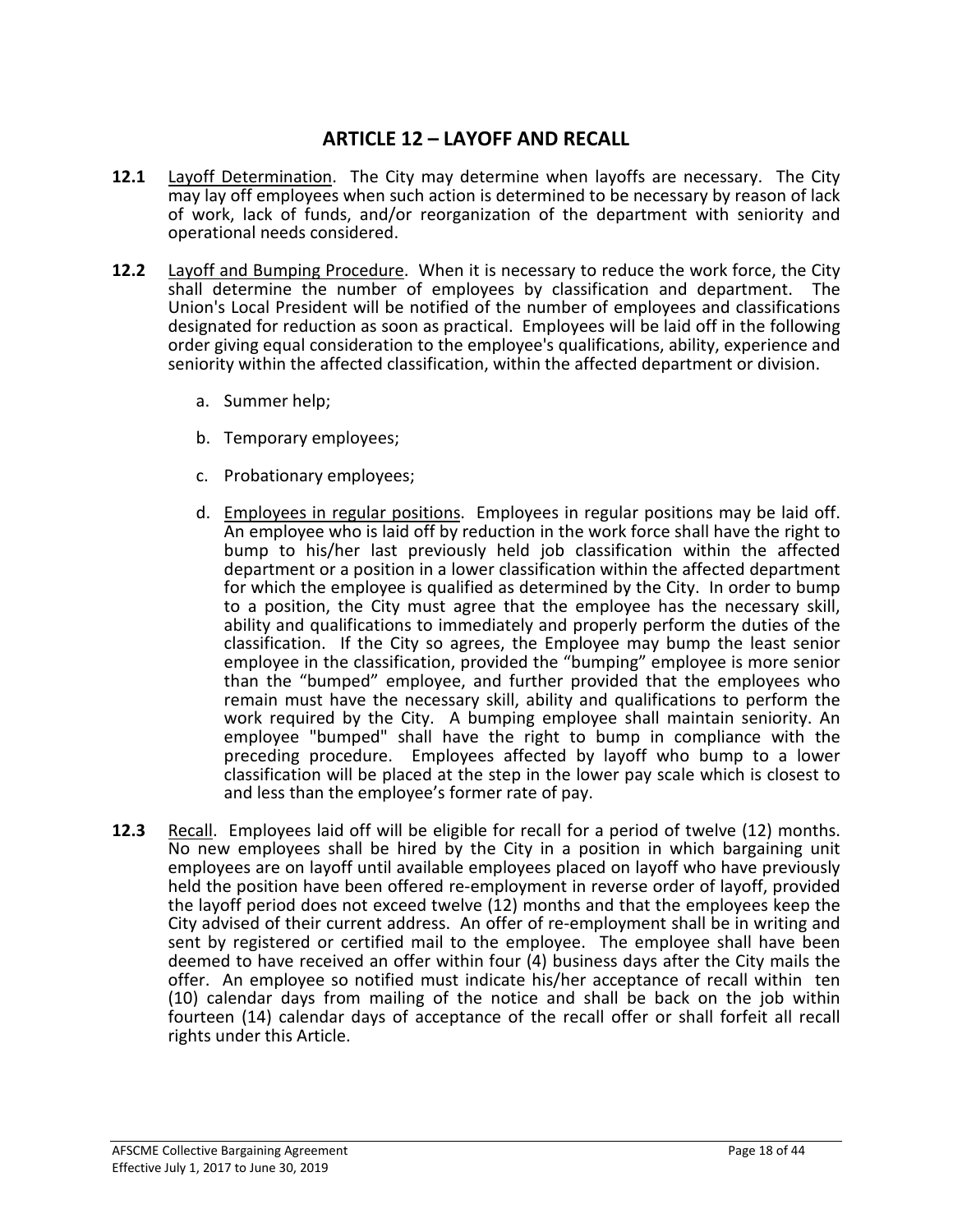### **ARTICLE 13 – HOURS OF WORK AND OVERTIME**

- **13.1** Workday. The normal working day is from 8:00 a.m. to 5:00 p.m. with one (1) hour unpaid uninterrupted lunch for employees in the City. Adjustment in the regular working hours of the employees for the convenience of the City, the employees, and/or the public shall not be construed to be in conflict with this Agreement.
- **13.2** Workweek. The normal workweek consists of five (5) eight (8) hour days, or four (4) ten (10) hour days, between Monday through Friday.
- **13.3** Work Schedules. The parties agree, however, that the City may require employees to work different schedule(s) in order to meet the City's operational needs, as determined by the City in its sole discretion.
- **13.4** Changes. The City will make every effort to provide fifteen (15) working days' notice when making permanent changes to an employee's regular work schedule unless operational needs require otherwise.
- **13.5** Overtime: Overtime and compensatory time off for all non-FLSA exempt employees are covered by the following guidelines:
	- a. No employee will work overtime unless approval is granted by the employee's supervisor (working overtime without approval subjects the employee to discipline).
	- b. When budgeted funds are available for approved overtime, the City will pay an employee at one and one-half (1.5) times his/her regular hourly rate for time worked in excess of forty (40) hours in one week, unless the employee elects to take such overtime in compensatory time as described below. Overtime also shall be paid pursuant to this provision for time worked in excess of eight (8) hours in a work day or in excess of ten (10) hours in a work day when an employee is assigned to work a 4-10 schedule, for regular full-time employees only, provided that such regular full-time employees have not taken any unpaid time off during the same workweek. If a regular full-time employee has taken unpaid time off during the workweek, overtime will be paid only for time worked in excess of forty (40) hours in one week.
	- c. If budgeted funds are not available for the payment of overtime and it is consistent with the needs of the City, such overtime may be allowed in compensatory time off at the rate of one and one-half times the overtime hours worked.
	- d. Overtime and compensatory time off will be computed and rounded up to the nearest one-quarter hour.
	- e. Compensatory time accumulation will not ordinarily exceed forty (40) hours. All compensatory time accumulated over forty (40) hours will be converted to overtime pay the following payday unless written exception to accumulate more than forty (40) hours is granted by the Department Head.
	- f. Compensatory time shall be scheduled and taken off only with the approval of the Department Head or his/her designee. Reasonable requests for compensatory time off will be granted, unless such request will unduly disrupt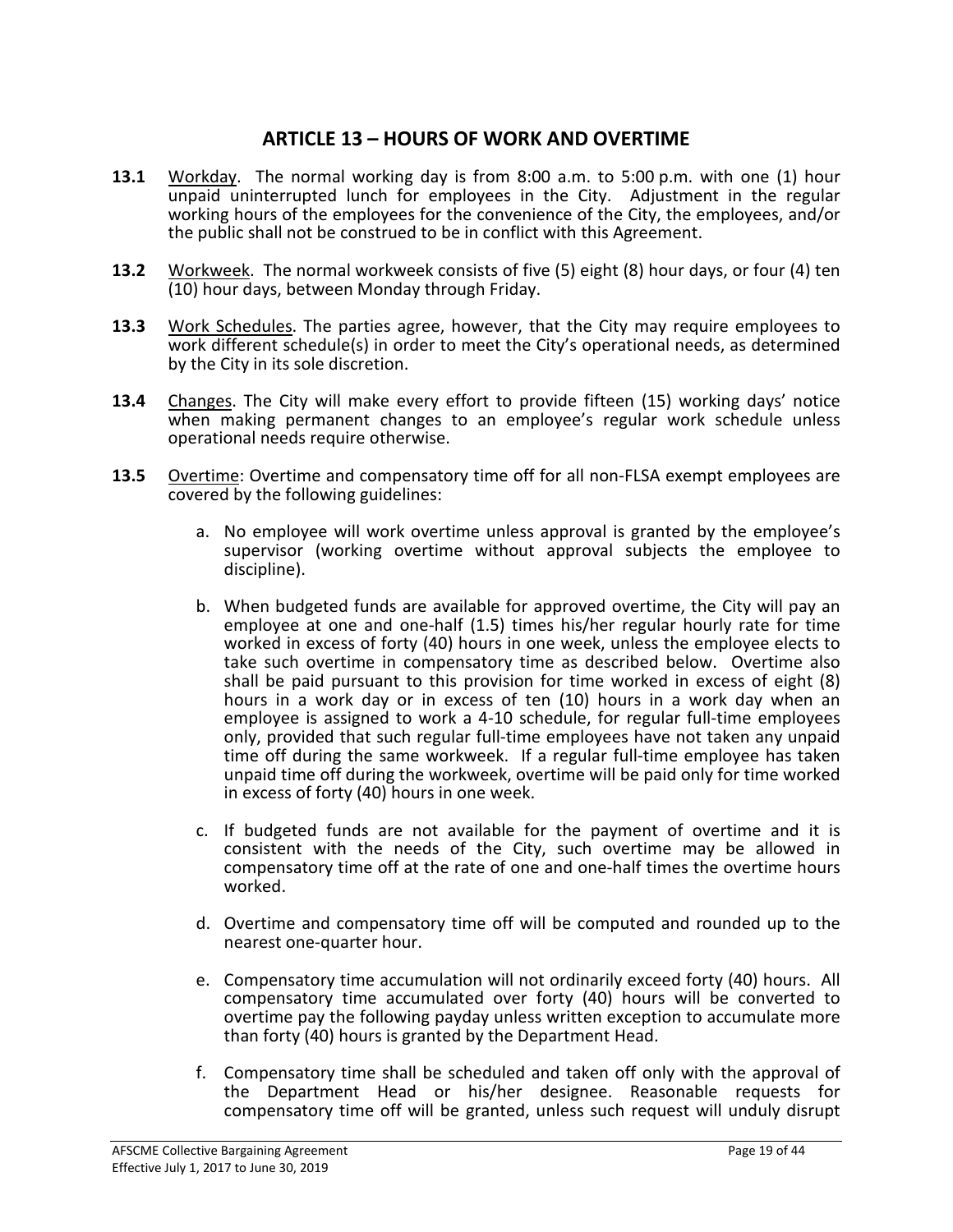City operations. Compensatory time off may be purchased by the City at any time.

- g. At the time of an employee's resignation or dismissal, the City will pay the employee for all accumulated overtime and compensatory time off.
- h. All paid time will be counted as "hours worked" for purposes of computing overtime.
- **13.6** Meal and Rest Periods. Unpaid meal periods of up to one (1) hour will be taken at designated times at or near the midpoint of the workday. Rest periods of fifteen (15) minutes will be permitted as work demands permit and as designated at or near the midpoint of each half-work day. Employees and Department Heads may establish the meal and rest period practices within respective offices of the City, not inconsistent with this Agreement.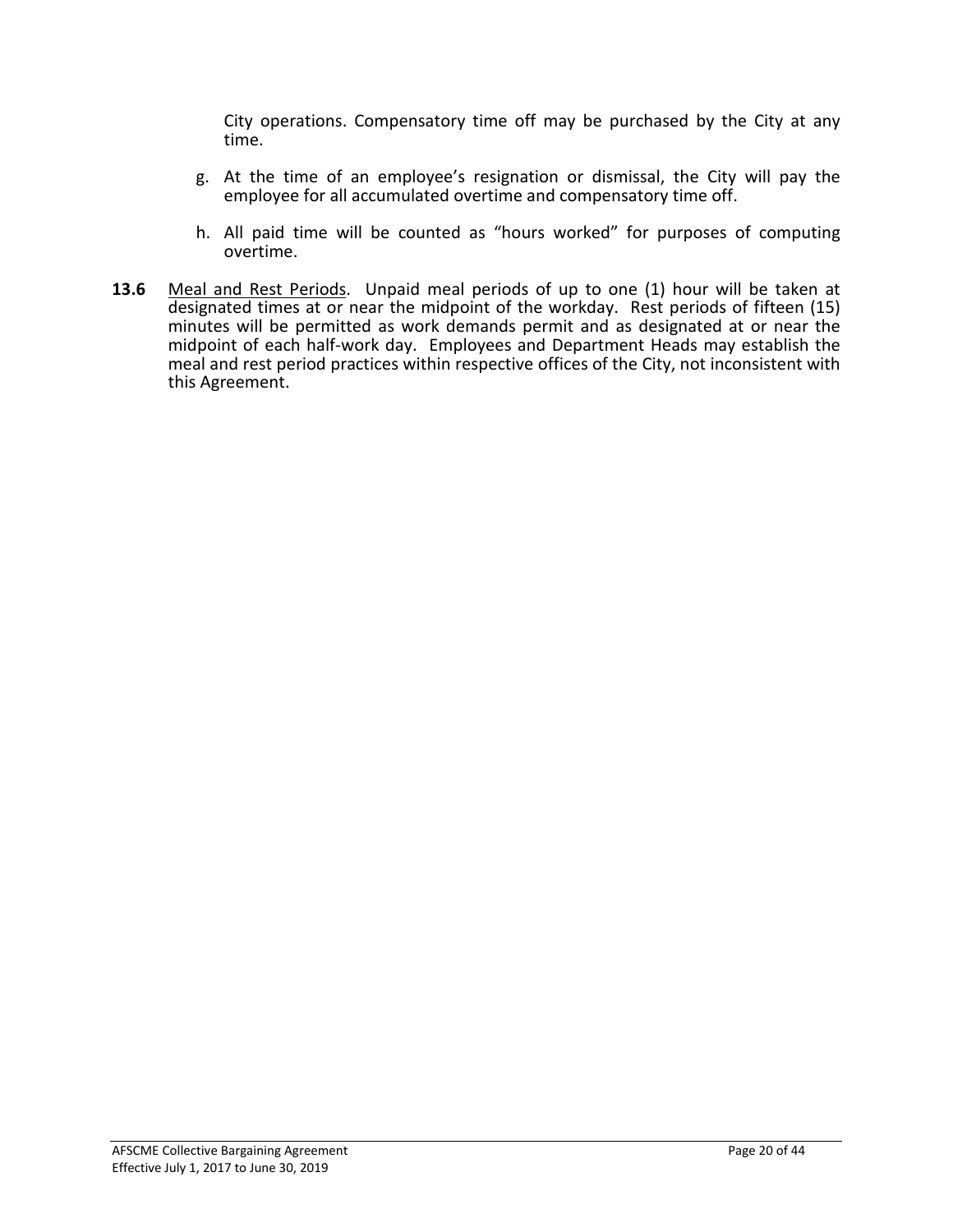**13.7** Inclement Weather Policy. Except for regularly scheduled holidays identified, the City of Stayton is open for business on Monday through Friday during normal business hours. There could be rare or extreme circumstances beyond the control of the City, such as inclement weather, a national crisis, or other emergencies that make one or more of our facilities inaccessible. On such occasions, one or more of the City of Stayton's facilities may be closed for all, or part of a regularly scheduled workday. In such an event, the City Administrator (or his/her designee) will make a decision and will endeavor to notify the City management team for the purpose of contacting employees. If no official notice has been received, the employee should refer to the North Santiam School District weather notices for snow and / or ice.

In the event of extreme inclement weather conditions, it is recognized that each staff member's ability to safely reach the work place may be different. The safety and wellbeing of the employee should guide the employee decision. Staff who cannot report to work in such circumstances should contact their direct supervisor via phone, email, or voicemail.

| IF                                                                                                                                                                                                        | THEN                                                                             |
|-----------------------------------------------------------------------------------------------------------------------------------------------------------------------------------------------------------|----------------------------------------------------------------------------------|
| Employee arrives late to work.                                                                                                                                                                            | Absence is charged to comp time, vacation<br>leave, or unpaid time off.          |
| Employee cannot arrive to work.                                                                                                                                                                           | Absence is charged to comp time, vacation<br>leave, or unpaid time off.          |
| Supervisor approves employee's request to<br>leave early.                                                                                                                                                 | Remaining hours are charged to comp time,<br>vacation leave, or unpaid time off. |
| Due to adverse weather, national crises, or<br>other emergencies, employee directed to<br>arrive late by supervisor (under the direction<br>of the City Administrator or his/her<br>authorized designee). | Employee is paid for late arrival, no charge to<br>leave accrual.                |
| Due to adverse weather, national crises, or<br>other emergencies, employee is sent home<br>early by supervisor (under the direction of<br>the City Administrator or his/her authorized<br>designee).      | Employee is paid for remainder of workday, no<br>charge to leave accrual.        |
| City facilities are closed due to adverse<br>weather, national crises, or other<br>emergencies under the direction of the City<br>Administrator or his/her authorized<br>designee.                        | Employee is paid for the entire workday, no<br>charge to leave accrual.          |

The following compensation guidelines will apply to employees: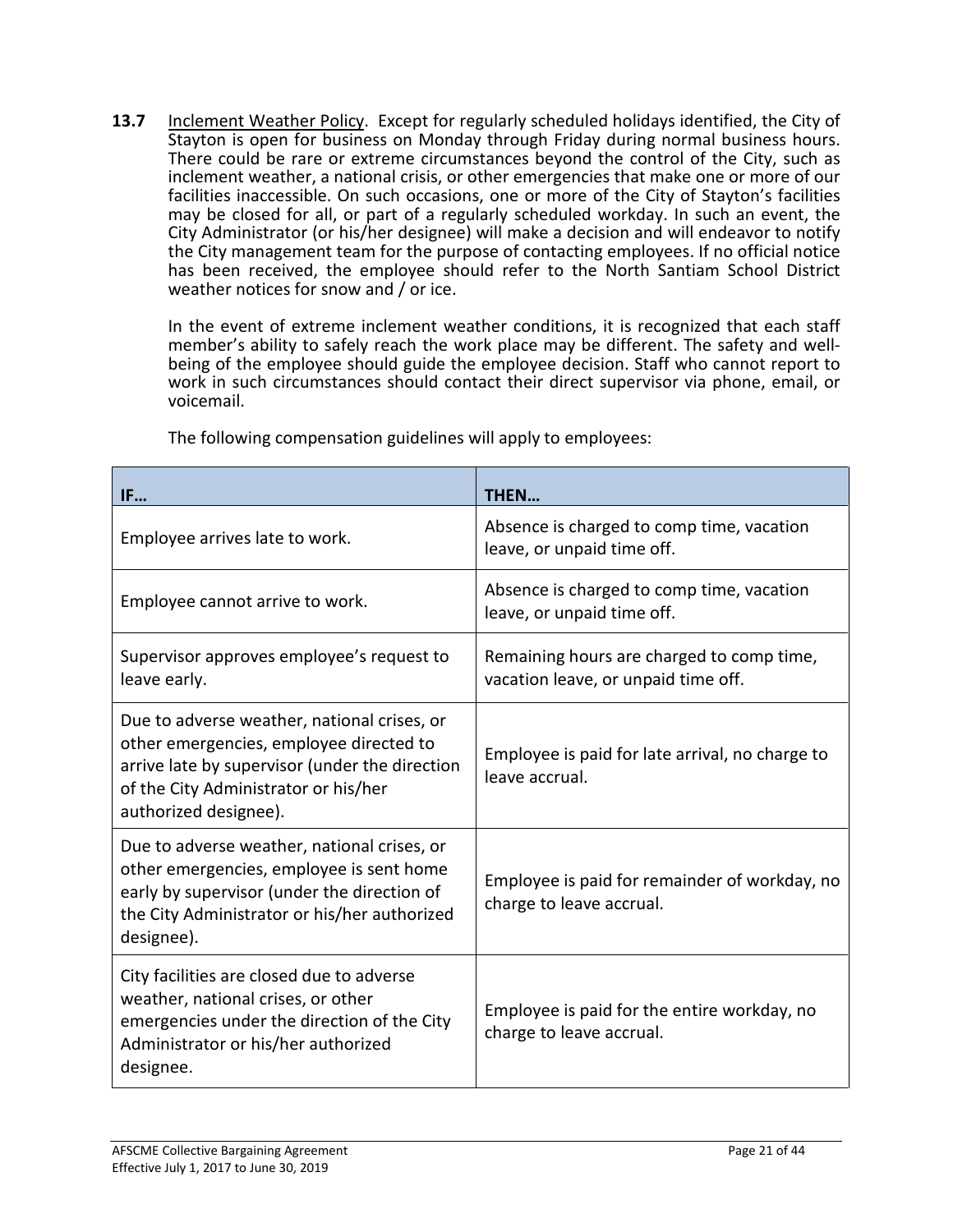### **ARTICLE 14 – HOLIDAYS**

| New Year's Day             | January 1                            |
|----------------------------|--------------------------------------|
| Martin Luther King Jr. Day | 3rd Monday in January*               |
| Presidents' Day            | 3 <sup>rd</sup> Monday in February   |
| <b>Memorial Day</b>        | Last Monday in May                   |
| Independence Day           | July 4                               |
| Labor Day                  | 1 <sup>st</sup> Monday in September  |
| <b>Veterans Day</b>        | November 11                          |
| <b>Thanksgiving Day</b>    | 4 <sup>th</sup> Thursday in November |
| Day after Thanksgiving Day | 4 <sup>th</sup> Friday in November   |
| Christmas Eve              | 1/2 day December 24                  |
| Christmas Day              | December 25                          |

#### **14.1** Recognized Holidays. Employees are entitled to the holidays listed below, with pay:

**14.2** Holiday Coordination (Weekends and Earned Leave). Any regular holiday that falls on a Saturday shall be observed on the preceding Friday. Any regular holiday that falls on Sunday shall be observed on the following Monday. Whenever a holiday falls within a vacation period, or during a period when an employee is on sick leave, vacation or sick leave will not be charged for such holiday.

#### **14.3** Holiday Pay.

- a. Work performed on a holiday shall be paid at one and one-half (1.5) times the employee's regular rate of pay in addition to the holiday pay.
- b. To be eligible for holiday pay the employee must work the regular work day before and the regular work day after the paid holiday, unless the employee is on sick leave, vacation, or compensatory time.
- c. Employees eligible for holiday benefits shall receive one (1) day's pay for each observed holiday on which work is not performed. The holiday benefit shall be based upon an eight (8) hour holiday/work day for full-time employees regardless of the hours of the regular work schedule. If an office or department schedules a four-day work week in any week in which a holiday falls, that office shall revert to a five-day, eight (8) hour work schedule. Regular part-time employees will be paid pro-rata holiday pay only for holidays that fall on the employee's regularly-scheduled work days. They will not receive holiday pay for holidays that do not fall on one of their regularly-scheduled work days.
- d. Only those probationary employees who have completed at least thirty (30) days of City employment prior to the holiday are entitled to holiday pay.
- e. Temporary employees are not eligible for holiday pay.
- f. An employee will receive no holiday pay if the employee accepted scheduled work on a holiday and failed to report for work unless excused by the supervisor.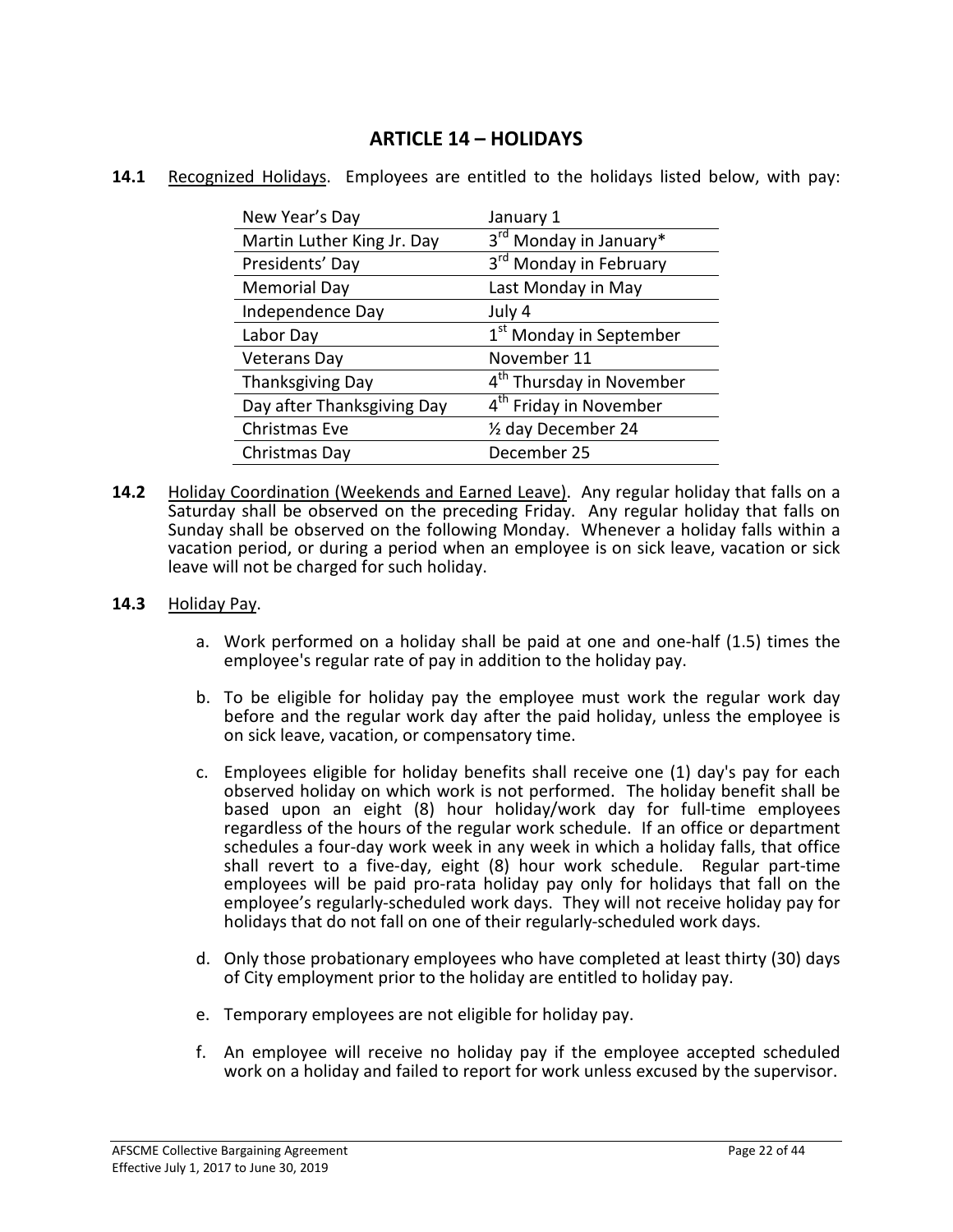14.4 Compensatory Time in Lieu of Holiday Time. By mutual agreement, compensatory time may be given in lieu of holiday pay on a one to one basis. Such compensatory time must be accrued and used as stated in Article 11 relating to compensatory time.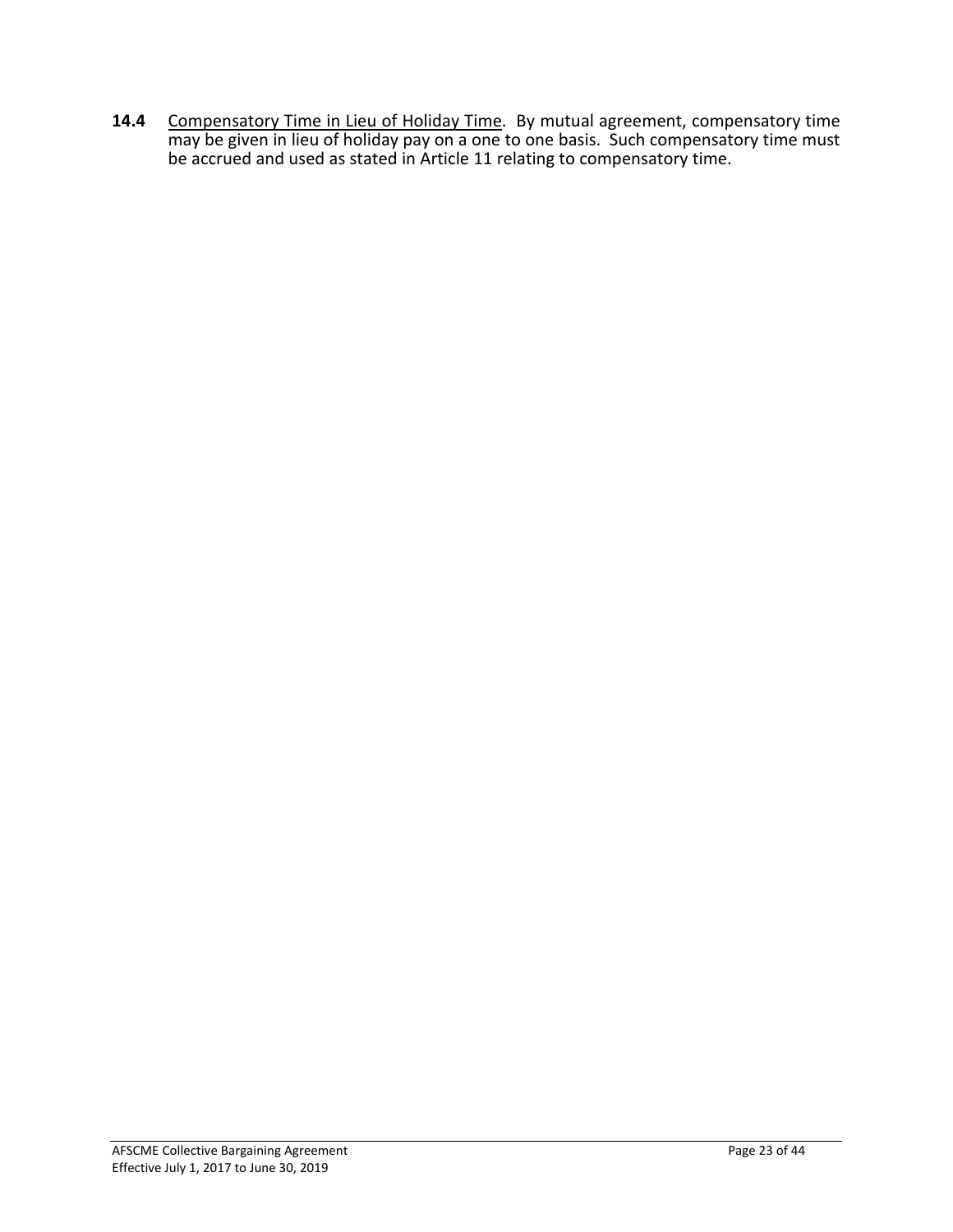### **ARTICLE 15 – VACATION**

**15.1** Accruals. Annual leave allowance for regular full-time employees shall be accrued monthly based on the following schedule of annual benefits:

| 0 through completion of 3 years:                    | Eighty (80) hours annually              |
|-----------------------------------------------------|-----------------------------------------|
| 3 years plus 1 day through completion of 5 years:   | Ninety-Six (96) hours annually          |
| 5 years plus 1 day through completion of 10 years:  | One-hundred twenty (120) hours annually |
| 10 years plus 1 day through completion of 15 years: | One-hundred sixty (160) hours annually  |
| 15 plus one day or more years:                      | Two hundred (200) hours annually        |
|                                                     |                                         |

- a. Years of service shall be full years of continuous service with the City as of the original date of hire of the employee, provided there has been no break in service since the original date of hire.
- b. Regular part-time employees shall be entitled to that fractional part of the vacation that the total number of hours of employment bears to the total number of full-time employment hours.
- c. Employees may not use earned vacation leave until after they have served the three (3) months.
- d. Temporary employees are not entitled to any vacation benefit.
- **15.2** Vacation leave is granted to give employees an opportunity to take time off from their job responsibilities and refresh themselves. The City believes it is important for employees to use vacation leave on a regular basis.
	- a. For the first five (5) years of employment, each employee is required to take a minimum of forty (40) hours of vacation leave annually. For each year after five years of employment, each employee is required to take a minimum of eighty (80) hours of vacation leave annually.
	- b. If an employee does not use up all accumulated vacation leave by the first day of January of any calendar year, the employee may carry over vacation leave up to the maximum number of hours listed:

| Upon completion of 0 to 5 years of service                      | 120 hours |
|-----------------------------------------------------------------|-----------|
| Upon completion of 5 years plus one day to 10 years of service  | 160 hours |
| Upon completion of 10 years plus one day to 15 years of service | 200 hours |
| Upon beginning of 15 years plus one day or more of service      | 240 hours |

- c. On the first day of January of a calendar year, an employee will automatically lose any unused vacation the employee has accumulated over the maximum allowed in Section 15.2b. No other compensation will be given to the employee unless granted by the City Council in accordance with Section 15.3.
- **15.3** In the event an employee anticipates his/her earned vacation will exceed the maximum hours allowed for carry over to the next year, the employee may file a written request with his/her department head prior to the first day of January, that the City convert forty-hour blocks of vacation time into pay or to allow for up to forty (40) additional hours of vacation to be carried over for up to one (1) additional year. Approval or denial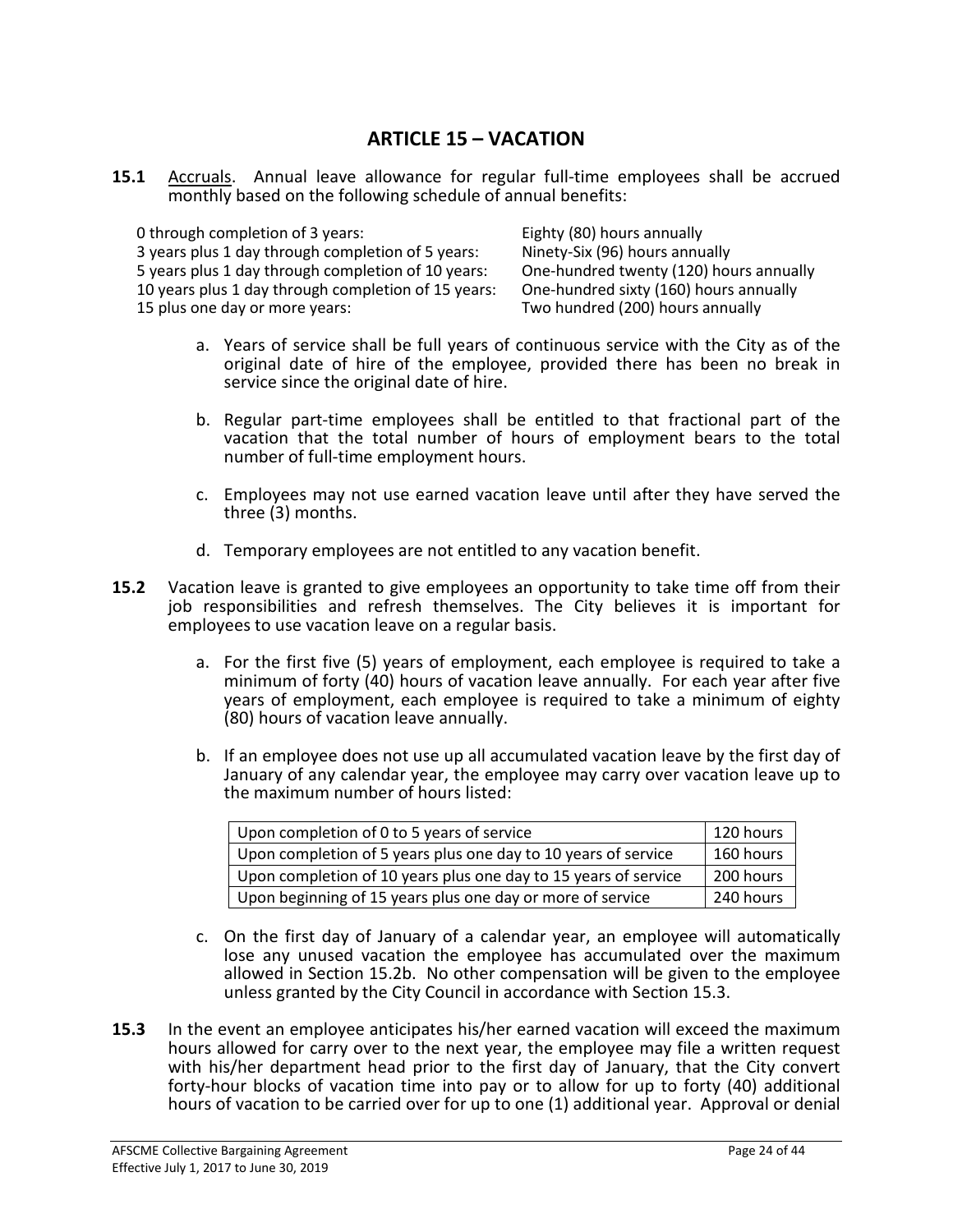of the request is at the discretion of the City. The conversion of earned vacation to pay or the carryover of forty (40) hours of vacation for up to one (1) additional year may be approved only by the City Administrator and only if he/she finds the following conditions exist:

- a. The department head has recommended approval of the request so that work priorities can be accomplished;
- b. The City will benefit more from the employee's continued work than by his/her taking earned vacation time or a clearly justifiable cause;
- c. The employee has taken a minimum of forty (40) hours of vacation during the preceding twelve months.
- **15.4** All vacations must be scheduled and approved by department heads in advance with due consideration being given to the desires of the employees and to the work requirements facing the department. Vacation schedules may be amended to allow the department to meet emergency situations.
- **15.5** Vacation leave will not be used in blocks of less than five (5) work days unless approved by the department head.
- **15.6** An employee who has completed six (6) months of employment and is terminated prior to using any or all of his or her vacation will be paid for the unused portion of the vacation time earned.
- **15.7** Employees will not accrue vacation time while on any leave of absence for a period of longer than 30 days, unless required by law.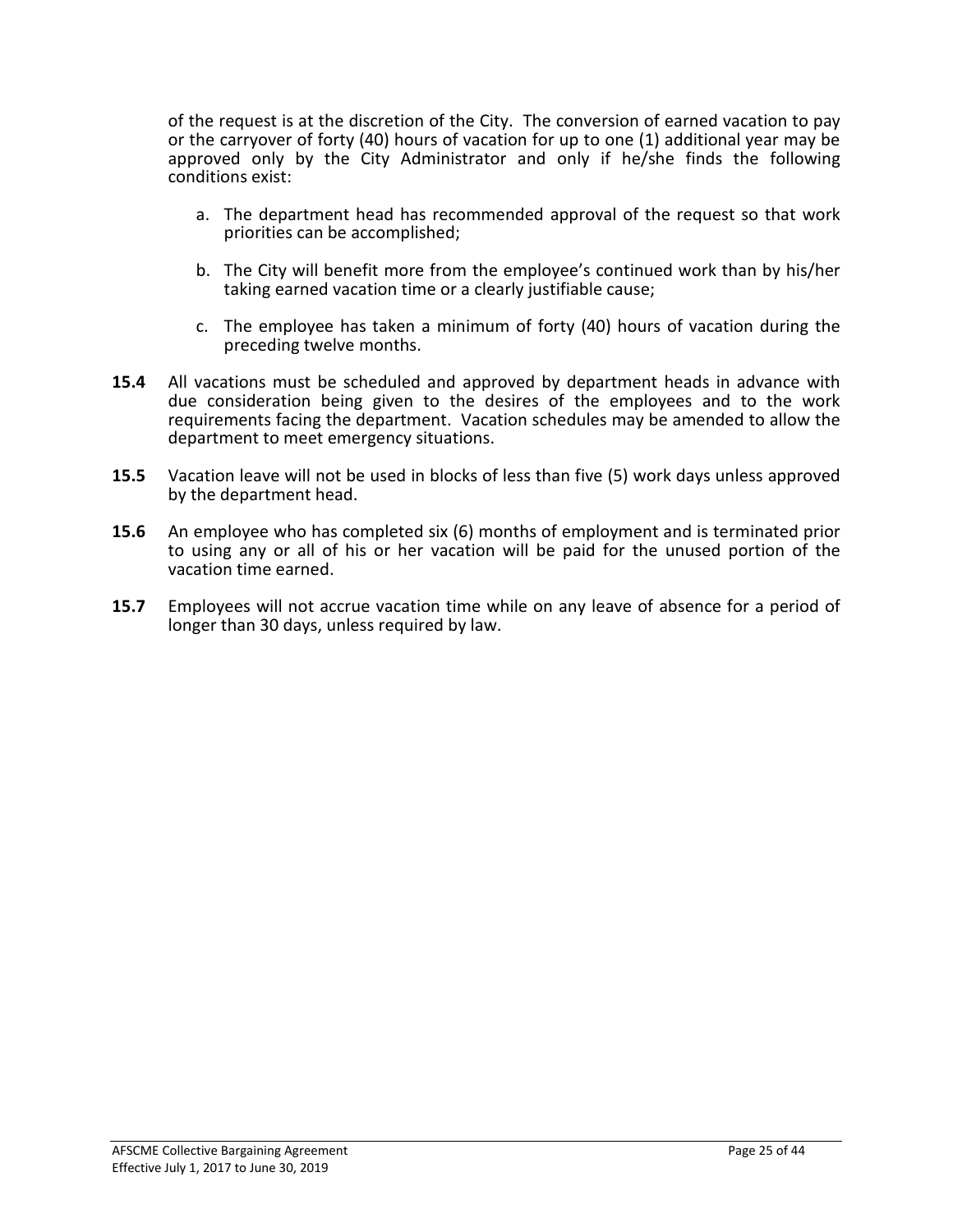### **ARTICLE 16 – FAMILY AND MEDICAL LEAVE**

- **16.1** FMLA/OFLA Leave. The City will provide family and medical leave consistent with the federal Family and Medical Leave Act and state law.
- **16.2** Availability. Unpaid leave of absence for up to 12 weeks is provided to eligible employees for certain family or medical reasons. Employees eligible for leave of absence under the Family and Medical Leave Act ("FMLA") must have worked for the City for 12 months or more and have at least 1,250 hours of service during the 12 months immediately preceding the leave of absence. Employees may request federal Family and Medical Leave for:
	- a. The addition of a child to the family through birth, adoption, or placement by foster care,
	- b. A serious health condition of the employee's spouse, child or parent,
	- c. A serious health condition that prevents an employee from performing his or her job.
- **16.3** Pregnancy Related Leave. An employee with a pregnancy-related disability may be provided with a leave of absence for an additional 12 weeks if she is sick or temporarily disabled by pregnancy. This pregnancy-disability leave is in addition to Federal Family and Medical Leave. To be eligible for such leave, an employee must have worked an average of 25 hours per week during the preceding six months.
- **16.4** Leaves are Concurrent. Any leave, including paid leave, taken for an FMLA- or OFLA-<br>covered reason will run concurrently with FMLA/OFLA leave. Unpaid leaves will run concurrently with unpaid FMLA/OFLA leave where allowed by law. Vacation and accrued sick leave must be substituted for unpaid FMLA/OFLA leave where allowed by law and will not extend the FMLA or OFLA leave entitlement.
- **16.5** Reasonable Notice Required. Employees must give the City thirty (30) days' notice of the need for leave when it is foreseeable. An employee must make a reasonable effort to schedule treatment for serious health conditions in a manner that does not unduly disrupt business operations.
- **16.6** Medical Certification. The City may require a medical certification of serious health conditions and may require recertification from the employee's health care provider and second and third opinions from an independent health care provider where appropriate and allowed by law. The City will pay the cost of all second and third medical opinions. The City will require employees returning from leave for their own serious health condition to provide a certification of fitness to return to work.
- 16.7 Intermittent Leave. Generally, intermittent or reduced schedule leave is not available for family leave used for birth, adoption or foster placement. In other situations where intermittent or reduced schedule leave is available, employees may, at the City's discretion, be temporarily transferred to available alternative positions that better accommodate intermittent or reduced schedule leave.
- **16.8** Leave Calculation Year. The leave calculation year for FMLA/OFLA leave is 12 months starting with the first day leave is taken by the employee (12 month looking forward method).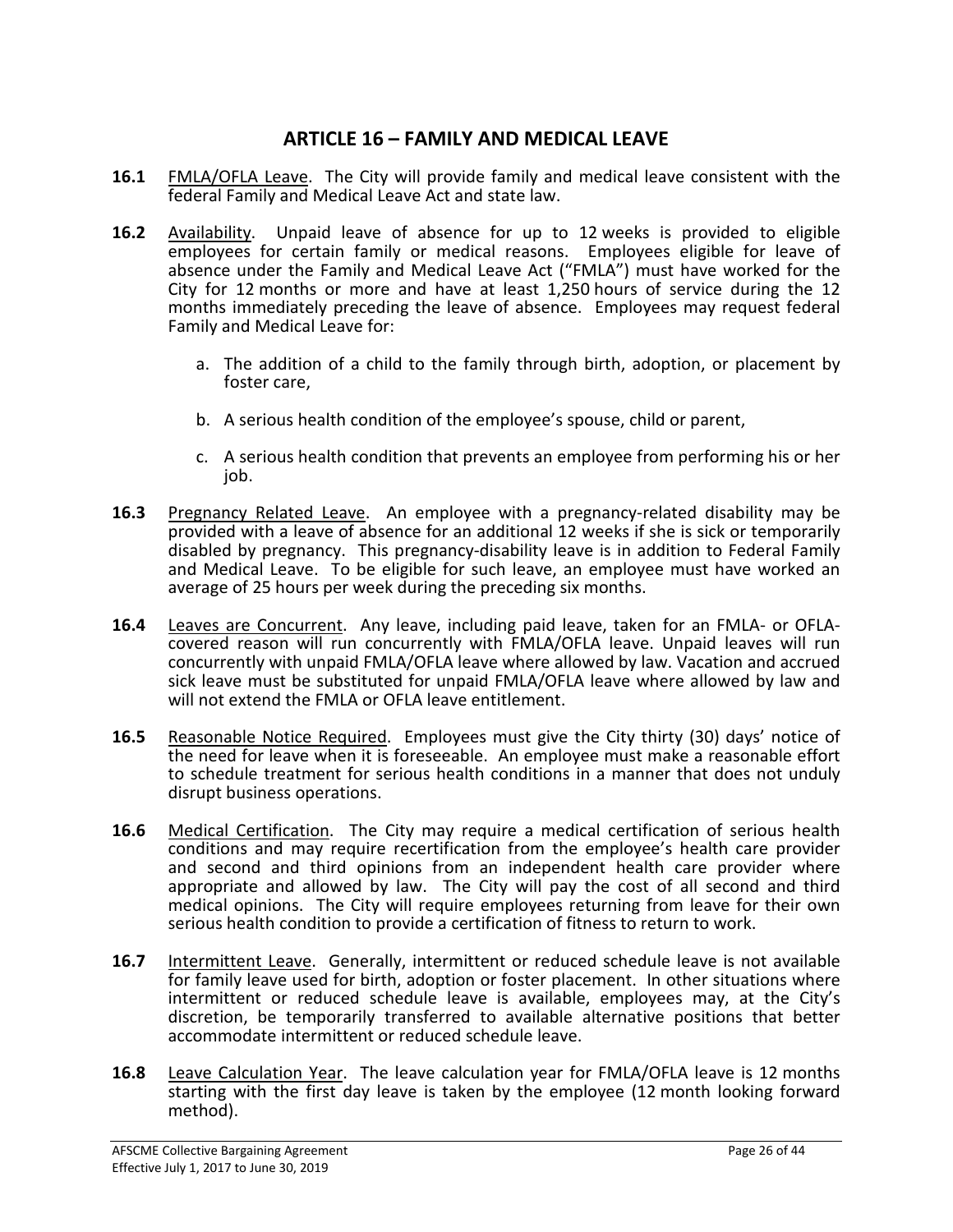### **ARTICLE 17 – SICK LEAVE**

- **17.1** Accrual. In order to minimize the economic hardships that may result from an unexpected short-term personal or dependent illness or injury, the City provides regular full-time employees with eight (8) hours of accumulated sick leave per month. (Accrual shall begin during the probationary period for those hired to become regular full-time employees upon successful completion of the probationary period.) The City of Stayton will follow and remain compliant of all Federal and State Sick Leave requirements.
- **17.2** Part-time employees regularly working twenty-five (25) or more hours per week (20 or more hours per week for library employees) will earn sick leave at a rate proportionate to the minimum number of hours the employee is normally scheduled to work.
- **17.3** Sick leave will be calculated as follows: employees hired on the first day of the month through the  $14<sup>th</sup>$  day of the month begin earning sick leave that effective the first of that month; employees starting on the fifteenth day of the month through the end of the month begin earning sick leave the following month).
- **17.4** Employees are eligible to use sick leave for the following reasons:
	- a. Personal illness or physical disability. Illness requiring more than three (3) consecutive days off requires a doctor's release to return to work.
	- b. Quarantine of an employee by a physician for non-occupationally related disability.
	- c. Illness in the employee's immediate family when the employee is needed to care for a dependent living in the employee's household.
	- d. Medical or dental appointments which cannot be scheduled outside regular workday hours.
	- e. Disability or illness caused by pregnancy will be treated in the same manner as any other temporary physical condition requiring time off.
	- f. Funeral Attendance: The employee must actually attend the funeral. Sick leave will be granted as per the following provisions.
		- i. Up to five (5) days if the relative's designation is father, mother, wife, husband, brother, sister, daughter, son, and having one parent in common; and those relationships general called "step." Providing persons in such relationships have lived or have been raised in the family home and have continued an active relationship.
		- ii. Up to three (3) days for relatives such as first cousin, grandparent, grandchild, brother-in-law, sister-in-law, aunt, uncle, nephew, or niece.
		- iii. Up to one (1) sick day will be granted to attend other funeral services.
		- iv. Any additional bereavement leave must be charged to vacation.
- **17.5** Employees will be charged sick leave on the basis of one (1) sick leave hour for each duty hour absent.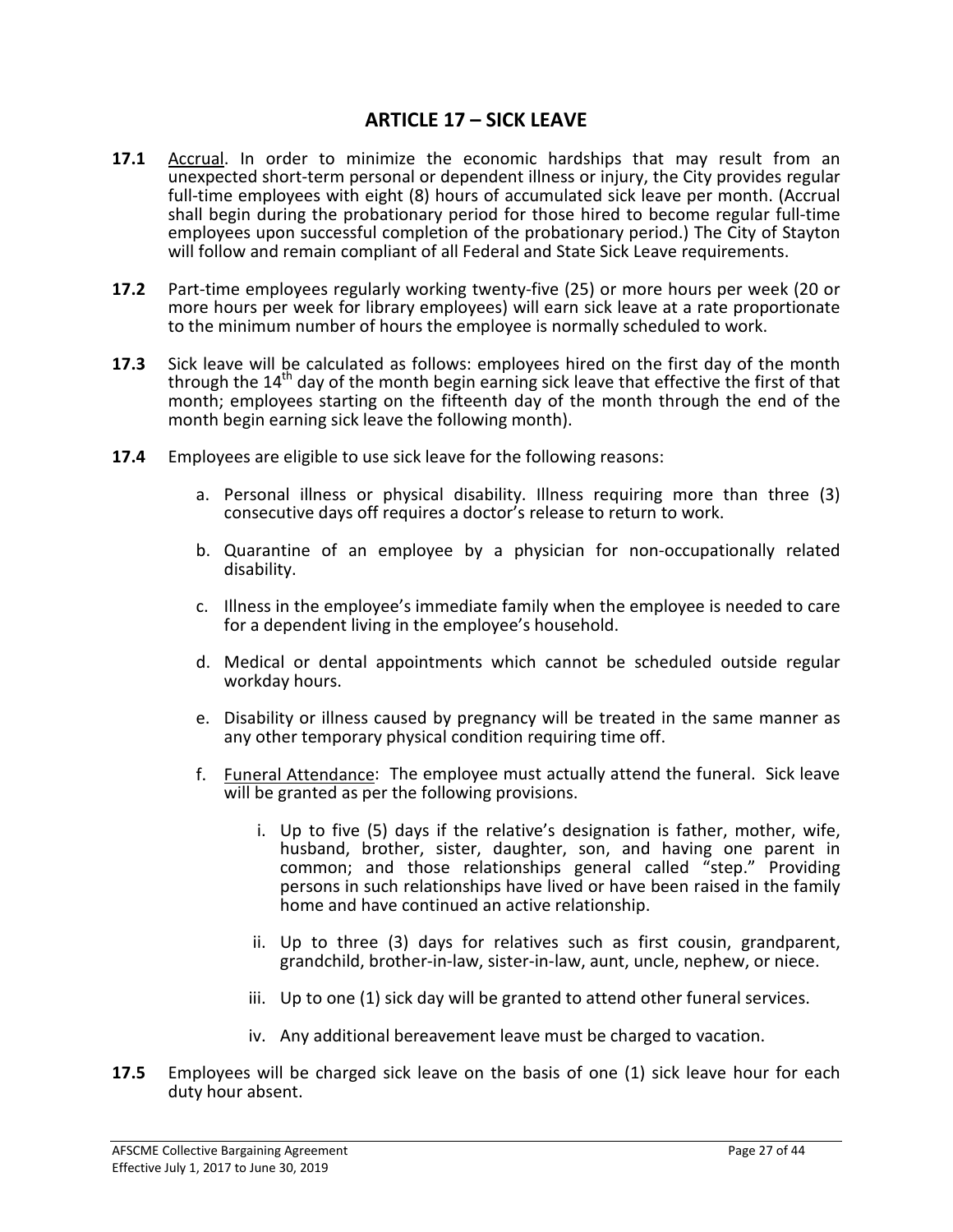- **17.6** Notification of Inability to Work: Employees who are unable to report to work due to personal or dependent illness or injury must contact the immediate supervisor on or before scheduled starting time via phone, voicemail, or email. If an employee becomes sick during the day, the supervisor or designee must be directly notified before the employee leaves work. When sick leave is taken to care for a dependent, the City expects that other care arrangements will be made as soon as possible, except where leave for dependent care purposes is provided for by family leave laws and employee is eligible for such leave. The employee must comply with the notice requirements under family leave laws, which may provide for later notification of inability to work than is otherwise required by this policy if the need for the leave is unanticipated.
- **17.7** An employee who uses two (2) working days or less of sick leave, during a calendar year will be credited with a bonus of eight (8) hours of pay at the employee's regular rate of pay.
- **17.8** Unused sick leave benefits may accumulate from year to year to a maximum of six hundred (600) hours. Employees who had accumulated more than four-hundred and eighty (480) hours as July 1, 2002 will not lose any already-accumulated hours. They will not accumulate any more hours, however, unless and until they fall below the 600 hour maximum, after which time they may only accumulate up to the 600 hour maximum.
- **17.9** An employee who has at least one-hundred twenty (120) hours of earned sick leave may, with the approval of the City Administrator, donate ten (10) hours' sick leave to a fellow employee twice during each calendar year, provided that the two donations may not be to the same individual. The Administrator's determination will be based on his judgment of the need of the individual to receive such sick leave, and his decision is not subject to appeal.
- **17.10** Employees are not paid for unused sick leave upon employment termination.
- **17.11** Concurrent Leaves: Sometimes more than one type of leave may apply to a situation. Where allowed by federal or state law, leaves will run concurrently. This means that sick leave, workers' compensation leave, leave as a reasonable accommodation for a qualified individual with a disability, FMLA/OFLA leave, unpaid leaves of absence, may all run concurrently and be counted against the employee's family medical leave entitlement. The City may designate any type of leave as FMLA/OFLA leave if the leave is used for a FMLA/OFLA purpose covered by the FMLA and/or OFLA.
- 17.12 Medical Certification: An employee on sick leave that is running concurrently with another type of leave, for example, FMLA leave or personal leave, must provide the medical certification required for any and all applicable types of leave.
- **17.13** Employees will not accrue sick leave while on any leave of absence for a period of longer than 30 days, unless required by law.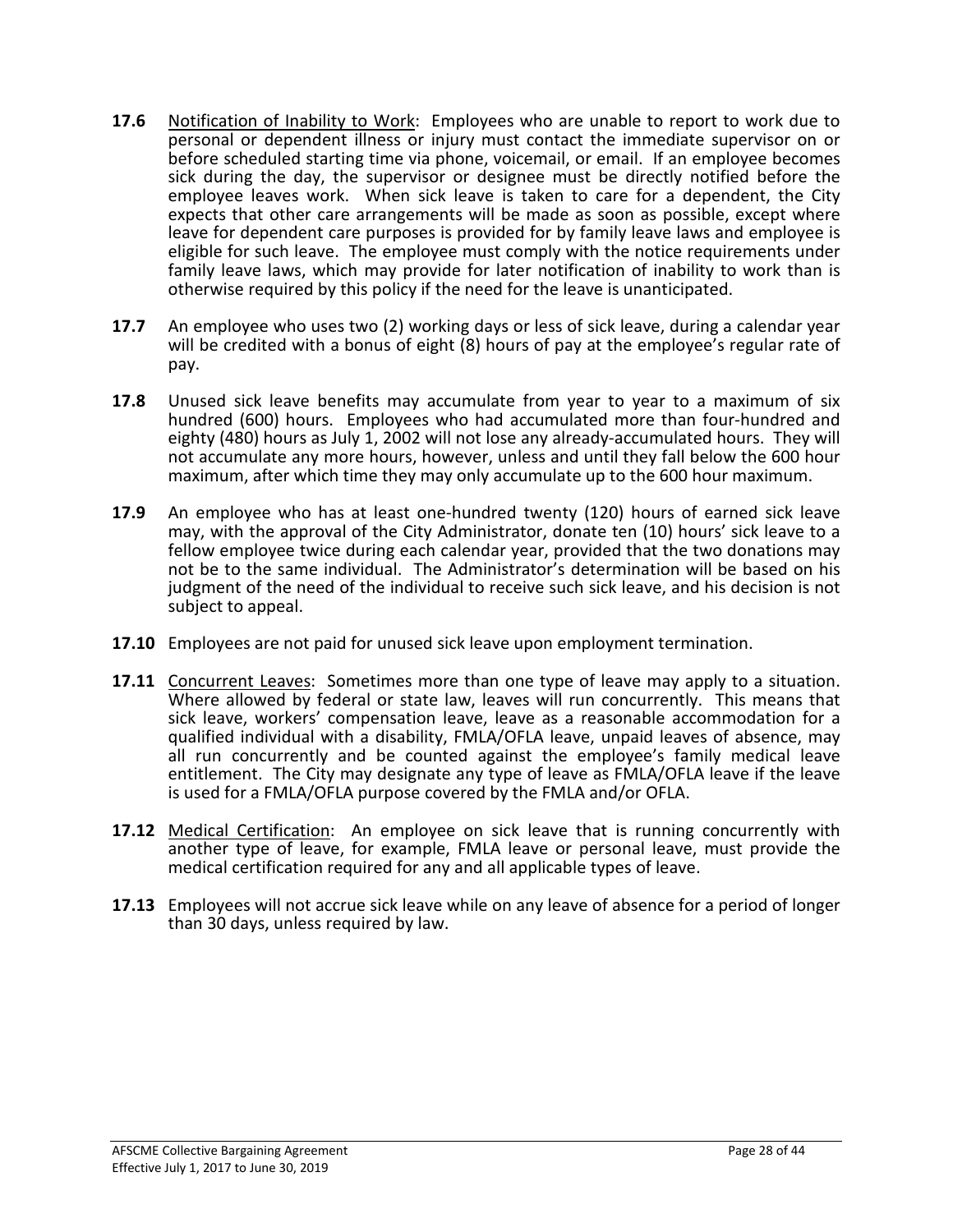### **ARTICLE 18 – JOB CLASSIFICATIONS AND WAGES**

- **18.1** Wages. Employees shall be compensated in accordance with the job grade and salary range chart attached to this Agreement and marked as Addendum "A". Regular parttime and temporary or seasonal employees shall be compensated for wages in accordance with the hourly rate derived from the salary schedules set forth in this contract.
- **18.2** Wages for New Positions. In the event a new position is created, the City will establish the wage for the new position and notify the Union.
- **18.3** Wage Advancement.
	- a. Upon completion of six months of employment, employees eligible for retirement benefits shall be granted a one-time six percent (6%) salary increase for the purpose of offsetting subsequent payroll deductions for retirement plan contributions.
	- b. Upon the City's determination that an employee has successfully completed his/her probationary period, the employee may be granted an annual step increase on their first anniversary date (measured as one full year of service following date of hire).
		- c. Permanent employees, except those who have reached the top salary step for their classification, may be granted an annual step increase on subsequent anniversary dates (measured as each subsequent full year of service following employee's hire date or date of subsequent promotion, i.e., a promotion will result in a new anniversary date) if they receive a performance rating of at least satisfactory, as reflected in a performance appraisal completed by the employee's supervisor.

Employees who have reached the top salary step for their classification shall continue to be subject to annual performance appraisals as a measure of the employee's ongoing performance and as an opportunity to refresh the employee's and supervisor's mutual understanding of the supervisor's performance expectations.

d. All salary step increases are discretionary, are subject to availability of funds, and must be recommended by the employee's supervisor and/or Department Head and approved by the City Administrator. Annual evaluations shall be done on a timely basis. When an evaluation is not accomplished by an employee's anniversary date, any merit increase granted to the employee shall be retroactive to the employee's anniversary date. Denial of a merit increase shall not be arbitrary or capricious. Whenever possible, an employee shall be made aware of performance deficiencies upon which a merit increase may be denied and, whenever possible, given an opportunity to correct the deficiency prior to the annual review.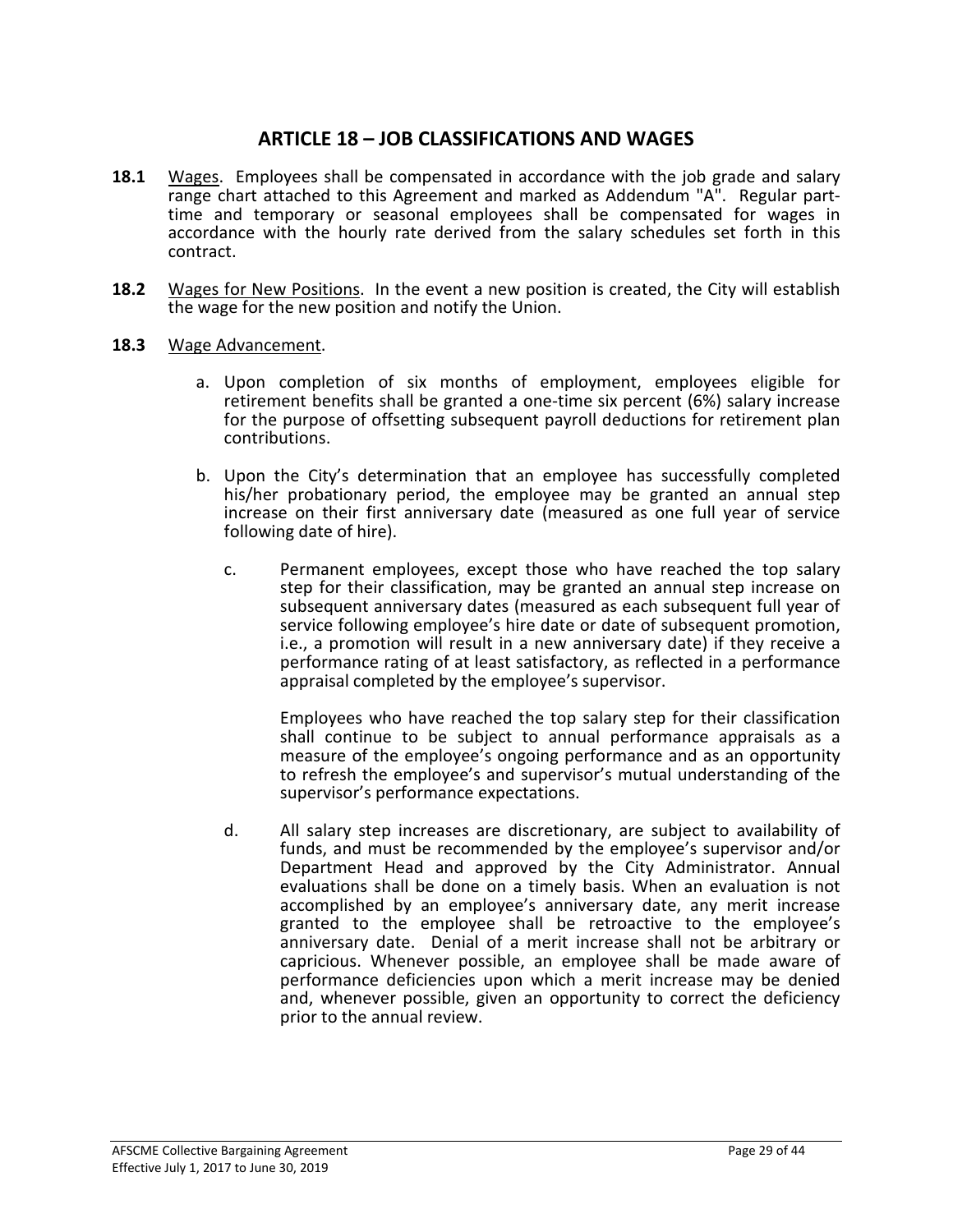- **18.4** Pay for Temporary Change in Job Grade. Each employee shall be paid at the regular rate of pay for their job grade for all work done, except as follows:
	- a. Any employee working out of class at a higher grade job than the employee's regular rating shall be paid a premium of 10% of their regular rate of pay**,** beginning with the first day of their working out of class.
- **18.5** Pay Period. Employees will be paid on the last day of the month. If the last day of the month, falls on a Saturday or Sunday, payday will be the preceding Friday**.**
- 18.6 Time Records. Time cards must serve as an accurate record of the time for which each employee is paid wages. Each employee is expected to record accurately all time spent working on City business.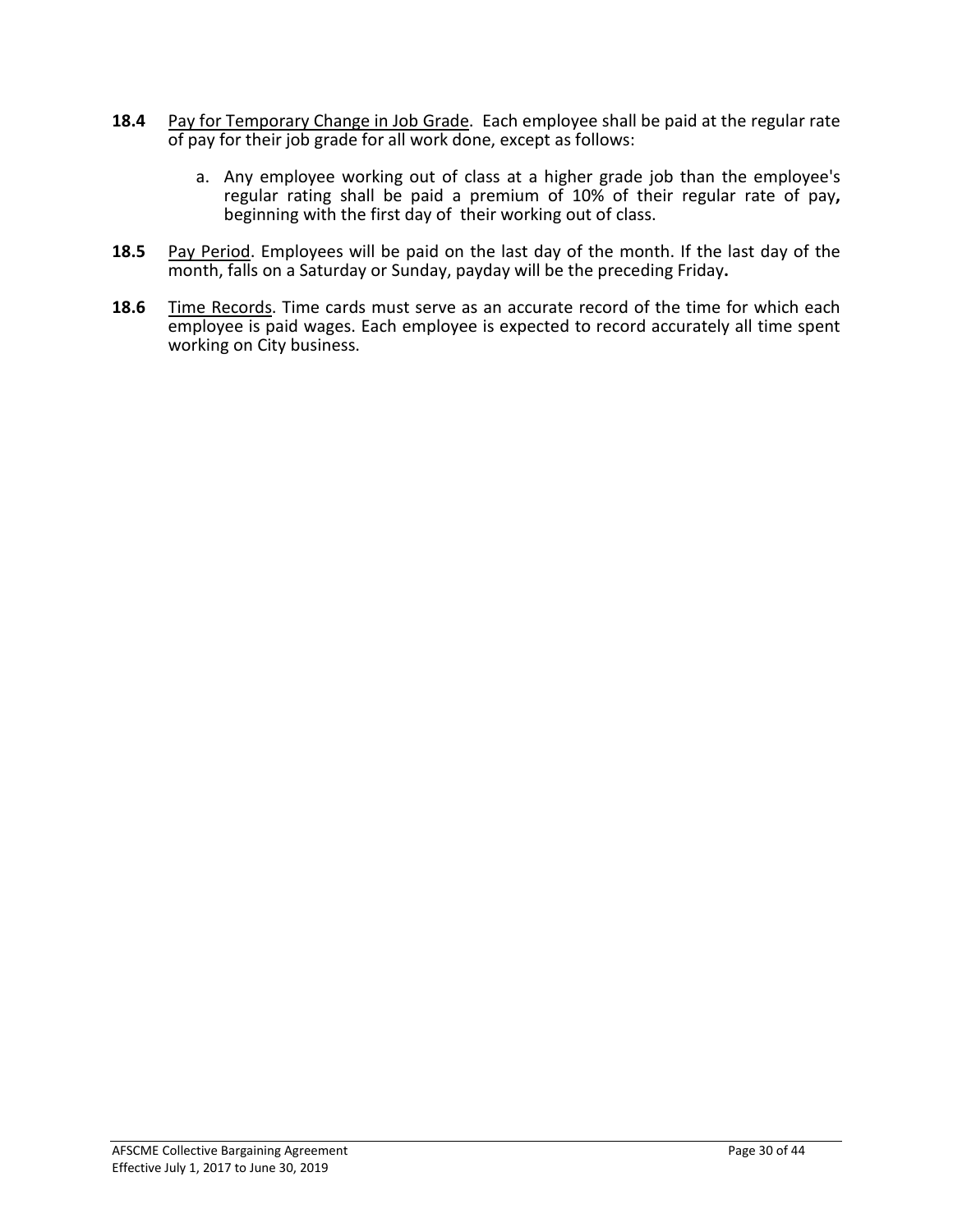### **ARTICLE 19 – OTHER LEAVES OF ABSENCE**

- **19.1** Military Leave. The City will grant employees military leave in accordance with applicable state and federal law.
- **19.2** Witness or Jury Duty. When an employee is called for jury duty or is subpoenaed as a witness in court, he/she will not suffer any loss and will receive his/her regular wages while serving on the jury or serving as a witness. Employees serving as jurors or as a witness will transfer to the City any payment he/she receives for the performance of this duty, except mileage reimbursement. The employee will be granted a reasonable time-off duty to serve as a witness or juror without loss of pay, earned vacation, or sick leave. This provision does not apply to any absence when the employee is a plaintiff in the litigation, or a defendant in litigation which did not arise in the course of the employee's employment and does not relate to the performance of the employee's official duties.
- **19.3** Leaves of Absence Without Pay. The City may grant a leave of absence without pay to an employee for good and sufficient reasons as determined by the City, in its sole discretion. Authorized leave of absence without pay shall not interrupt prior or continuous employment; however, the employee shall not be credited with earned annual leave, sick leave or any other benefits during the period of authorized leave of absence. Anniversary dates for the accrual of annual leave shall be adjusted for periods when employees are on authorized leave of absence or leave without pay status. If a leave of absence without pay is granted, the employee shall not accumulate seniority during such absence, will receive no benefits during such absence, and may be reinstated upon return to work from the leave of absence without pay subject to the following:
	- a. An employee must have exhausted all applicable paid leaves (sick leave, vacation leave, etc.) prior to being eligible to request a leave of absence without pay; and
	- b. Subject to the City's prior approval, a leave of absence without pay may be for up to twelve (12) months. An employee who is permitted by the City to return to work from a leave of absence without pay shall report to work within 24 hours of the final date of the leave or be subject to termination; and
	- c. If the City approves a leave of absence without pay, approval shall be in writing and shall indicate the starting date and ending date of such leave of absence without pay; and
	- d. The employee's return to work is subject to the City's approval based on the City's sole assessment of availability of positions, work load, service needs, budget constraints and changes in work.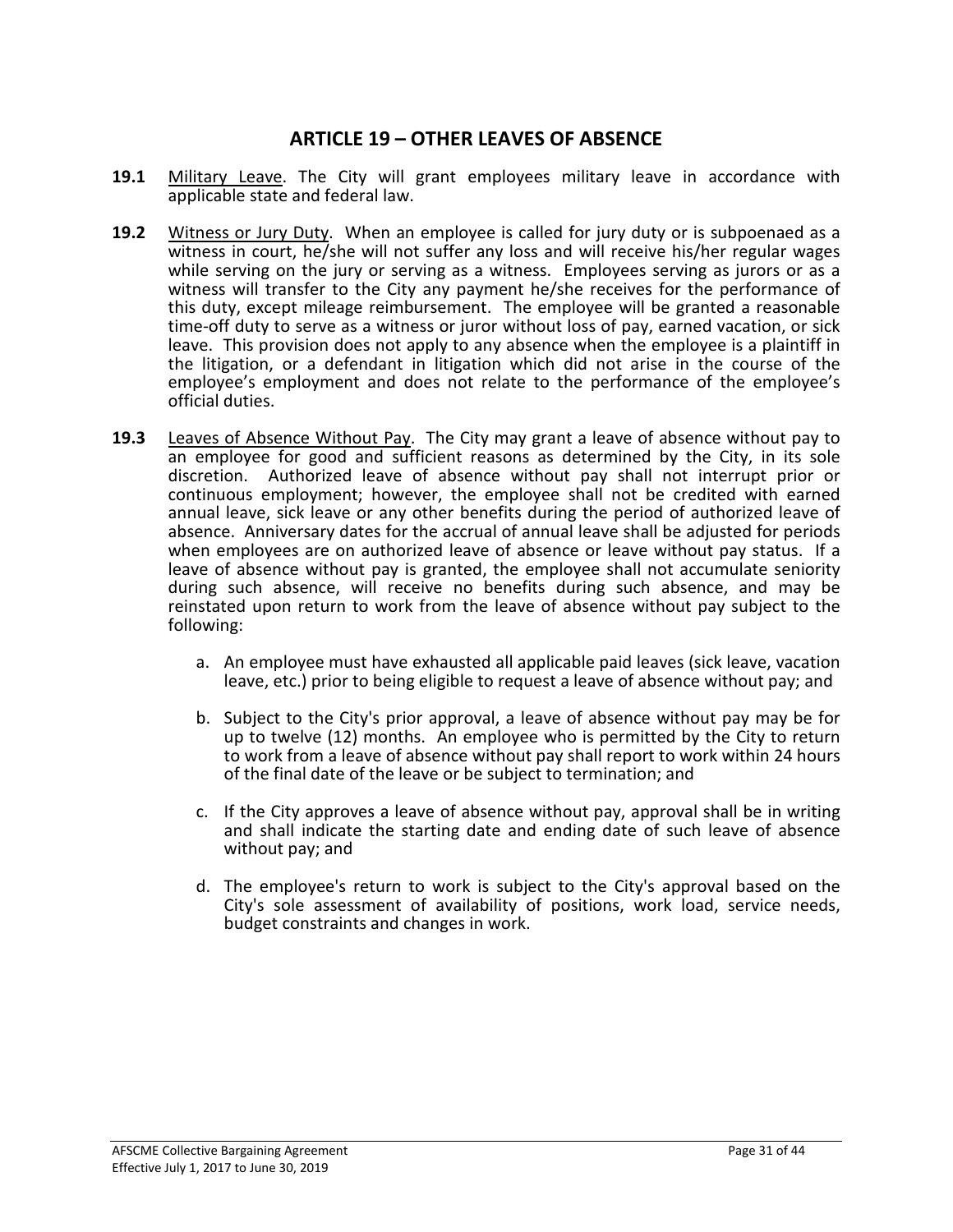### **ARTICLE 20 – POLICIES OF GENERAL APPLICATION**

The City shall have the right to adopt a "Uniform Personnel Policy and Procedure" document applicable to the bargaining unit which provides for personnel policies not inconsistent with those policies in this Agreement which constitute mandatory subjects of bargaining. If any part of the Uniform Policy conflicts with this Agreement, this Agreement shall prevail until the parties have bargained concerning the subject to impasse or agreement.

- **20.1** Drug Testing. The City may adopt and enforce a drug testing policy, which may include reasonable suspicion, pre-employment, follow-up and return-to-work drug and/or<br>alcohol testing. Employees possessing a CDL will also be subject to random and postaccident testing in accordance with DOT regulations. The parties agree that such policy will provide for an opportunity to continue working following a first positive drug or alcohol test, provided the employee complies with the policy's requirements for continued employment, and that it will provide for immediate termination of employment upon a second positive drug or alcohol test.
- **20.2** Job Vacancy, Job Posting, Promotions. Employees covered by this Agreement may apply for available positions. Job announcements will be posted in the affected department and on a central bulletin board when a job vacancy or new position becomes available and will reflect, at a minimum:
	- a. The department where the opening exists, contact person and telephone number;
	- b. Classification specifications and required qualifications (i.e., education, training, skills, experience);
	- c. Job title;
	- d. Salary range;
	- e. Opening and closing date;
	- f. Date posted.

It is the City's right and option to determine whether or not to fill a vacant position, and the manner of filling the position. Job announcements will be posted for a minimum of a five (5) work day period. The City has the right to implement outside postings and advertise concurrent with bargaining unit postings.

Any employee or outside applicant applying for a posted position shall comply with the selection process established by the City and complete an employment application form. This application will be submitted to the City Administrator. Requirements for the position must be met as described in the appropriate job announcement.

The City shall have the right to select the individual for the available position, whether it be a current employee or an outside applicant. The City shall make the sole determination taking into consideration knowledge, skill, ability, past performance, experience and competence. Changes from a higher to a lower job classification may be made at the request of an employee with the approval of the person responsible for the supervision over them and the Department Head.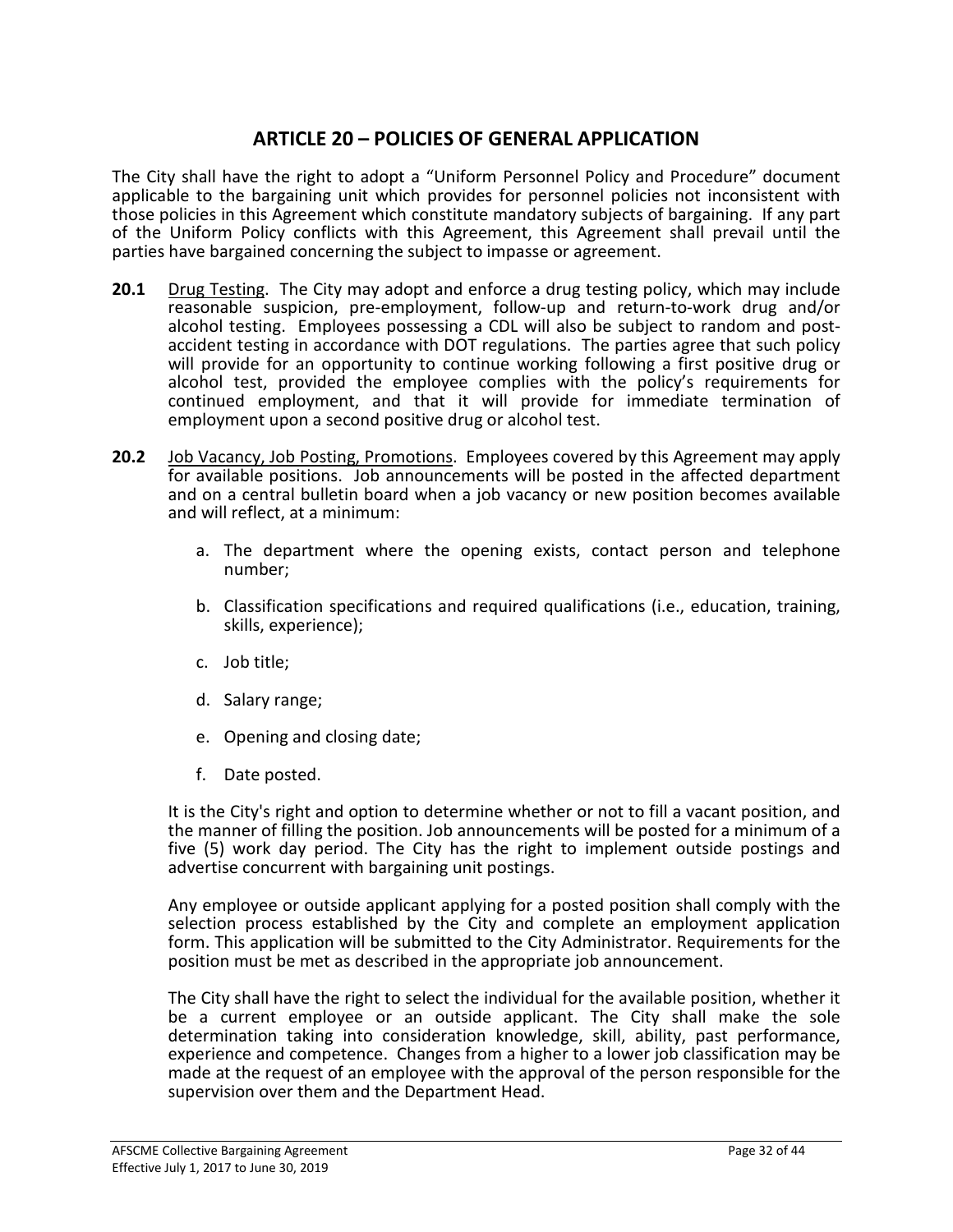- **20.3** Trial Service Period. A regular employee who is promoted or transferred to another position, shall serve a six (6) month trial service period to demonstrate their fitness to perform the duties of the new position. Should a regular employee who has been promoted within a department fail to qualify for the higher classification or should they decide they do not want the job, the employee shall be returned to their previous job within the department within six (6) months of accepting the position.
- **20.4** Uniforms. The City will provide employees with uniforms if such uniforms are required by the City, provided, however, that the maximum expenditure for such uniforms shall be \$450 per employee, per year. The \$450 maximum shall not include rain gear or safety glasses for public works employees, which also shall be provided by the City
- **20.5** Certifications and Licenses. The City shall pay for all fees associated with the maintenance of licenses or certifications which are a condition of employment with the City, including CDLs, and the physical exams associated with CDLs, provided, however, that if health insurance covers the physical exam, the City will pay only the employee's actual out-of-pocket expense for the CDL physical exam.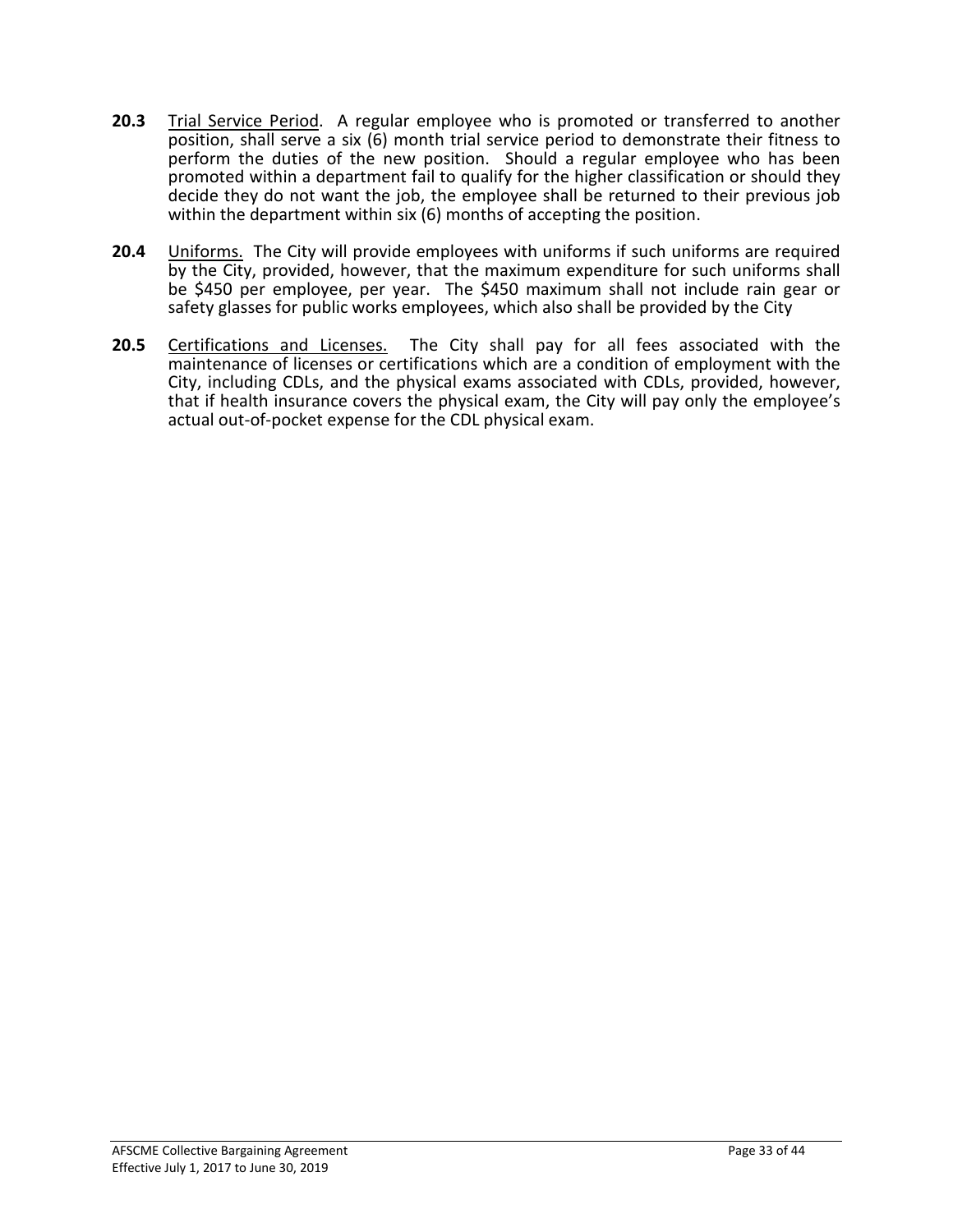### **ARTICLE 21 – ON-CALL AND CALL-BACK PAY**

This Article 21 shall apply to Public Works employees only.

- **21.1** Public Works field employees shall forego the carrying of their pager. In place of carrying the pager the department shall formulate a rotating list by inverse seniority to be called out in case of emergencies. Employees shall be paid time and ½ their normal rate of pay for all hours worked when they respond to an after-hour problem with a minimum two (2) hour call out.
- **21.2** Wastewater treatment facility employees will rotate on-call duty and carry a cellphone for after hour emergencies. The phone duties shall be assigned and rotated for 7 days per week. The designated employees will respond to after-hour emergencies. Employees will be compensated \$30.00 per day for each day they carry the phone plus time and ½ their normal rate of pay for all hours worked when they respond to after- hours problems with a minimum two (2) hour call-out.
- **21.3** Employees carrying a cellphone as described in Sections 21.2 above may take a service truck home for the duration of the time they are scheduled to carry the cellphone and live within twenty five (25) miles of the City Limits, or at the discretion of the City Administrator.
- **21.4** Public Works employees who take City vehicles home after-hours shall not use the City vehicles for personal business.
- **21.5** When the on-call person receives a call, they will respond to the emergency within twenty (20) minutes of the page.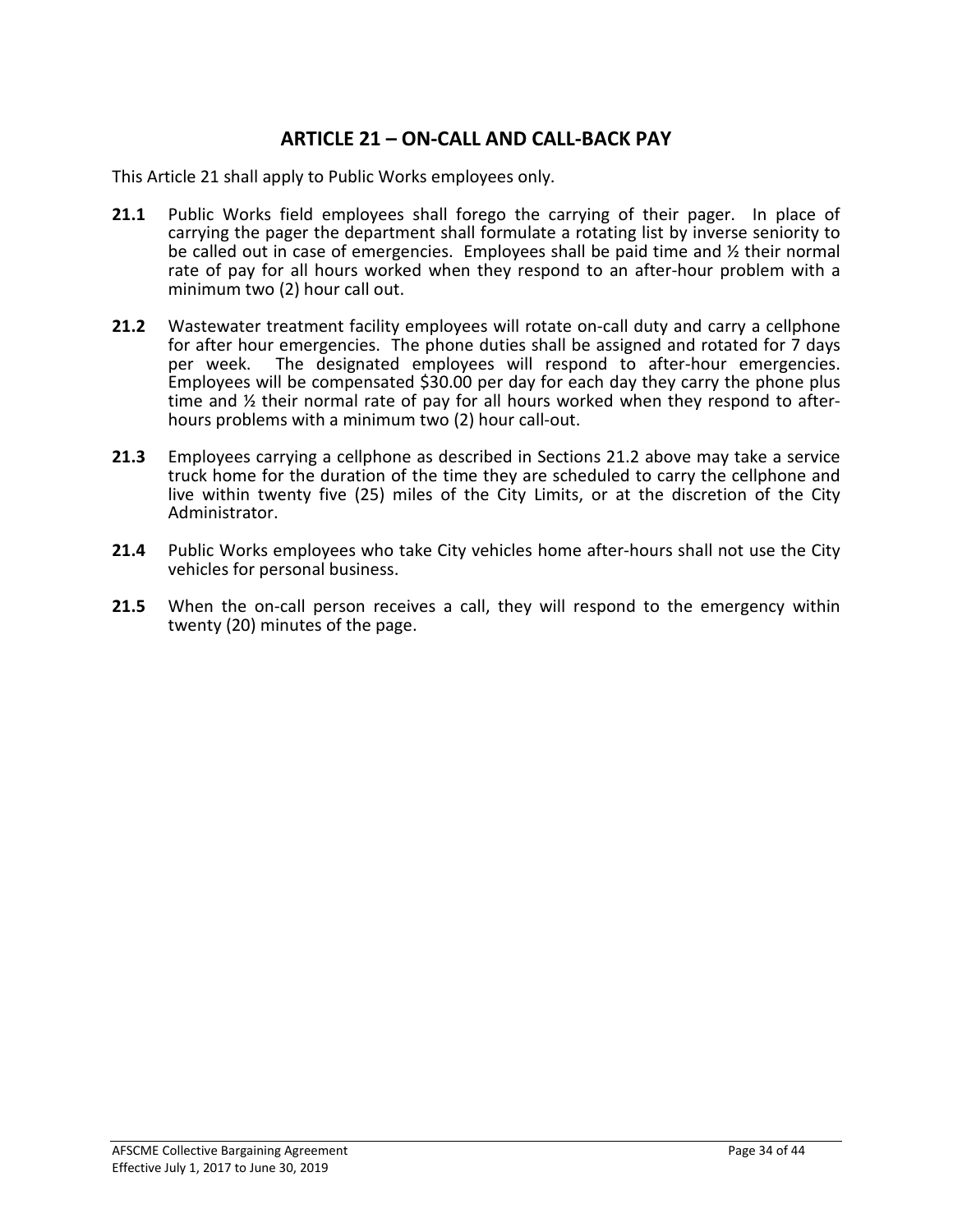### **ARTICLE 22 – NON-DISCRIMINATION**

- **22.1** Union Activities. The City and the Union agree not to discriminate against any employee due to legitimate activities for or against the Union, including membership or non-<br>membership in the Union.
- 22.2 Protected Classifications. The parties agree not to discriminate against any employee due to race, color, national origin, religion, age, sex, sexual orientation, marital or family status, or disability which may be accommodated reasonably.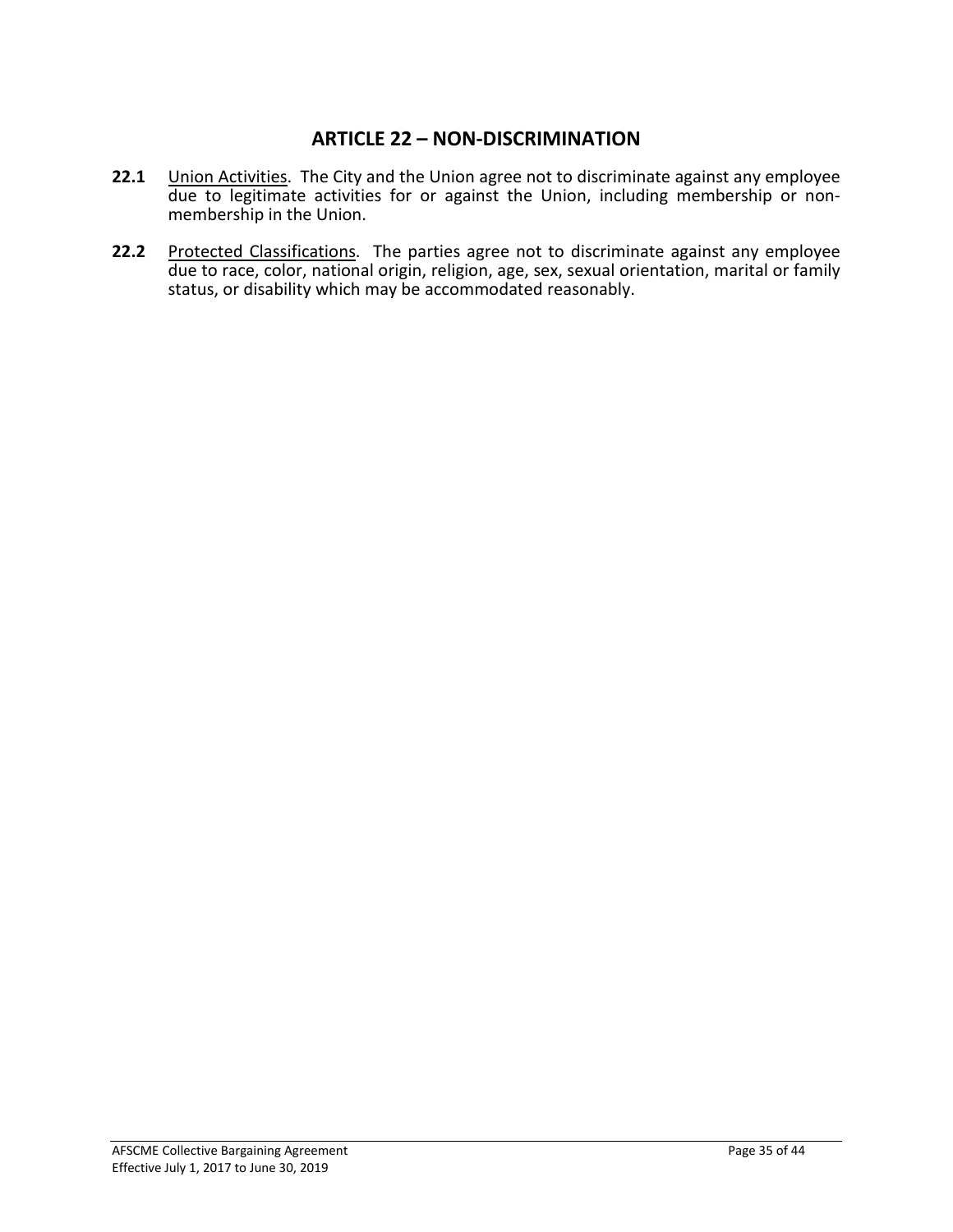### **ARTICLE 23 – COMPLETE AGREEMENT**

All employee rights and benefits shall be limited to the express terms of this Agreement. The parties agree that upon the effective date of this Agreement, all prior practices, understandings, grievance settlements, side letters, and any department agreements shall be null and void, whether written or oral. Any new agreements must be in writing and signed by both parties.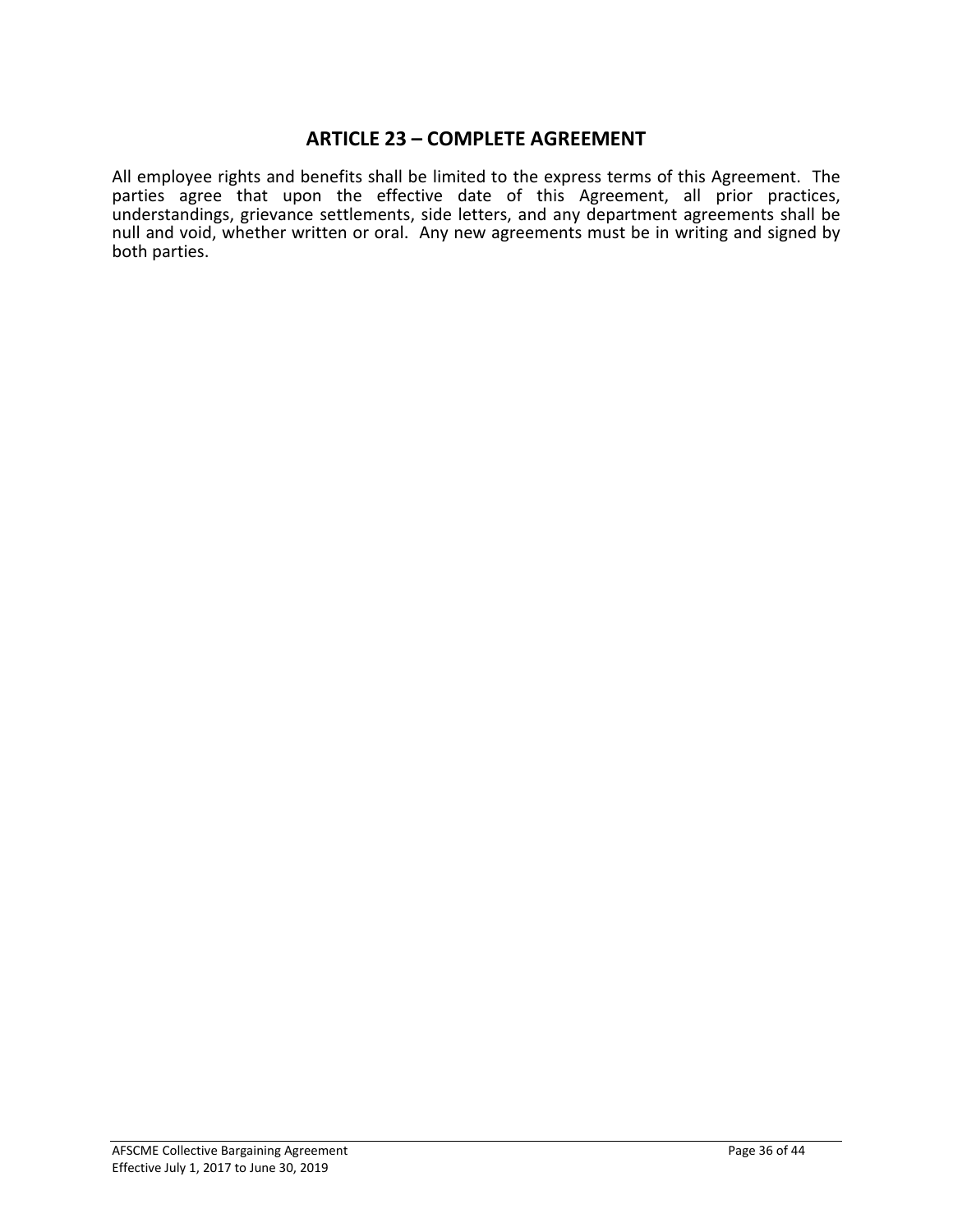### **ARTICLE 24 – BARGAINING UNIT WORK**

The parties agree that no work "belongs" to any particular classification, or to the bargaining unit. Nothing in this Agreement shall limit the right of any individual to perform any work duties, or limit the City's ability to assign any individual, whether inside or outside the bargaining unit, to perform any duties whatsoever.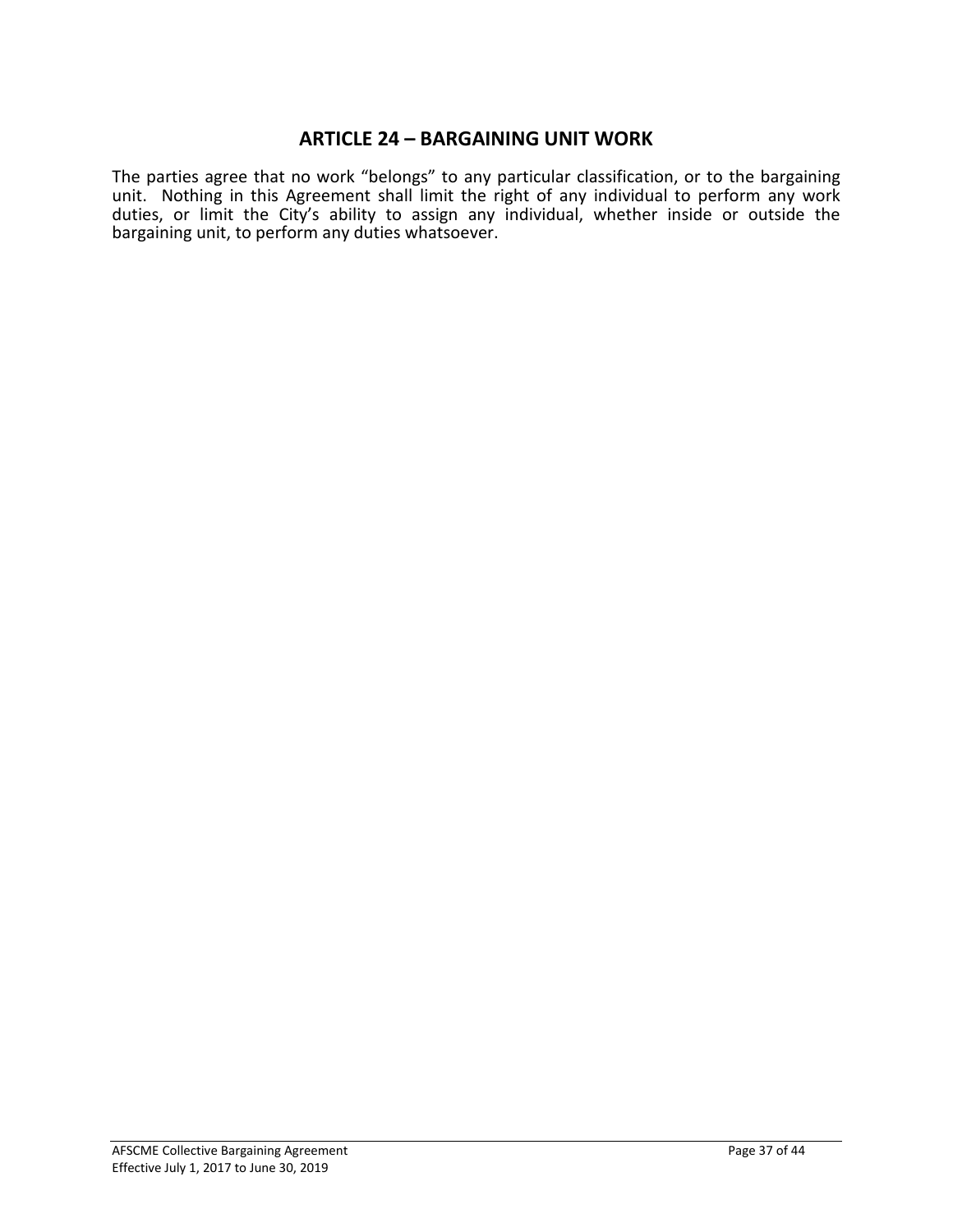### **ARTICLE 25 – SAVINGS CLAUSE**

All expenditures and obligations imposed hereunder must meet requirements of Oregon law, and if applicable, Federal Law. This Agreement shall in all respects, wherever the same may be applicable herein, be subject and subordinate to the ordinances of the City within its statutory jurisdiction, and shall further be subject and subordinate to the statutes of the State of Oregon. Should any Article, Section or portion thereof of this Agreement be held unlawful and unenforceable by any court of competent jurisdiction, such decision of the court shall apply only to the specific Article, Section or portion thereof directly specified in the decision. Upon the issuance of such a decision, the parties agree immediately to negotiate a substitute for the invalidated Article, Section or portion thereof.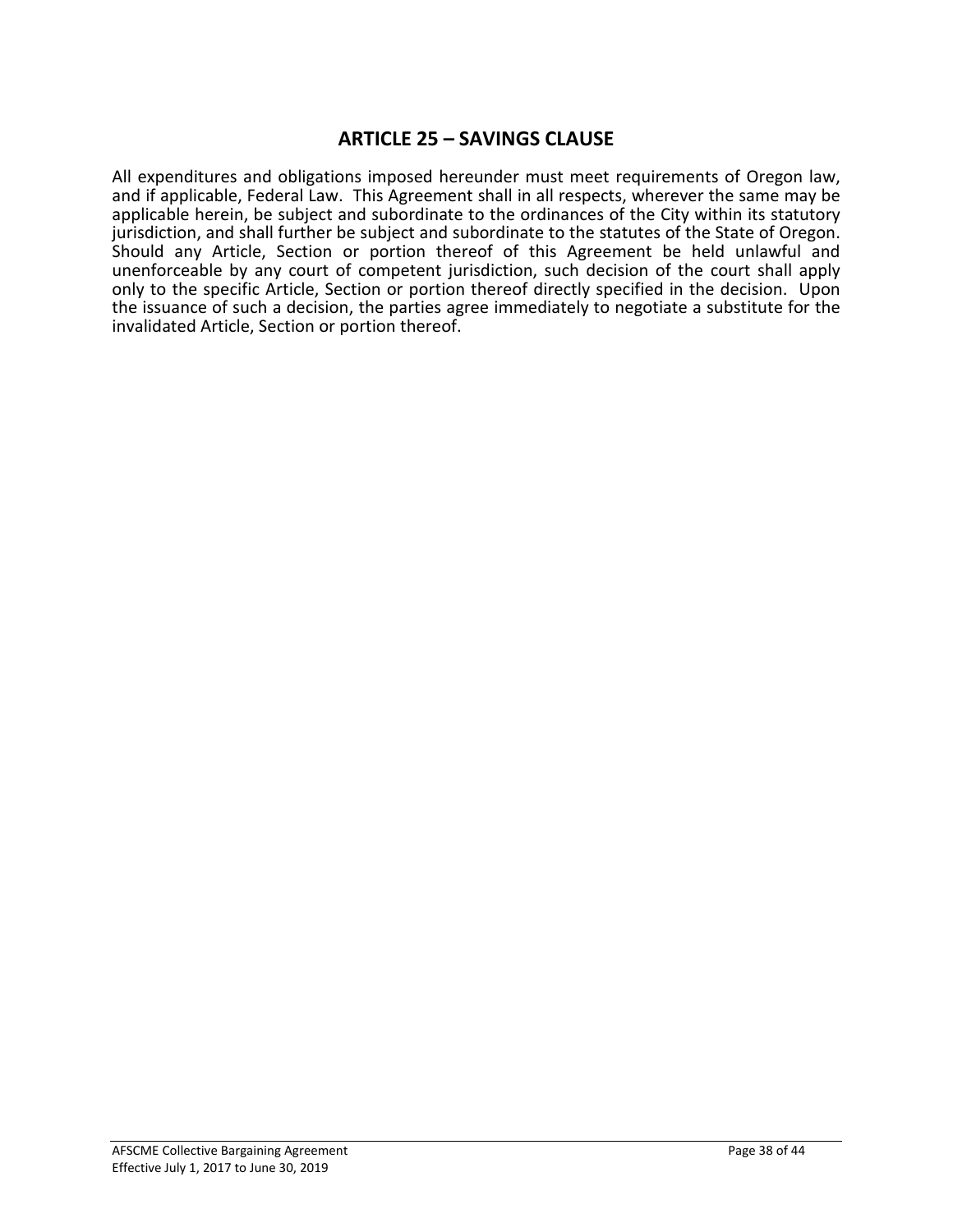### **ARTICLE 26 – SAFETY**

- 26.1 Employee Responsibility. Every employee is responsible for safety. To achieve the City goal of providing a safe workplace, everyone must be safety conscious. Employees shall report unsafe or hazardous conditions directly to a supervisor immediately. Employees will participate in all required safety training programs offered by the City.
- **26.2** Management Responsibility. The City acknowledges the importance of providing a safe workplace. The City will follow all applicable state and federal laws related to workplace safety, including maintaining a safety committee in accordance with state law.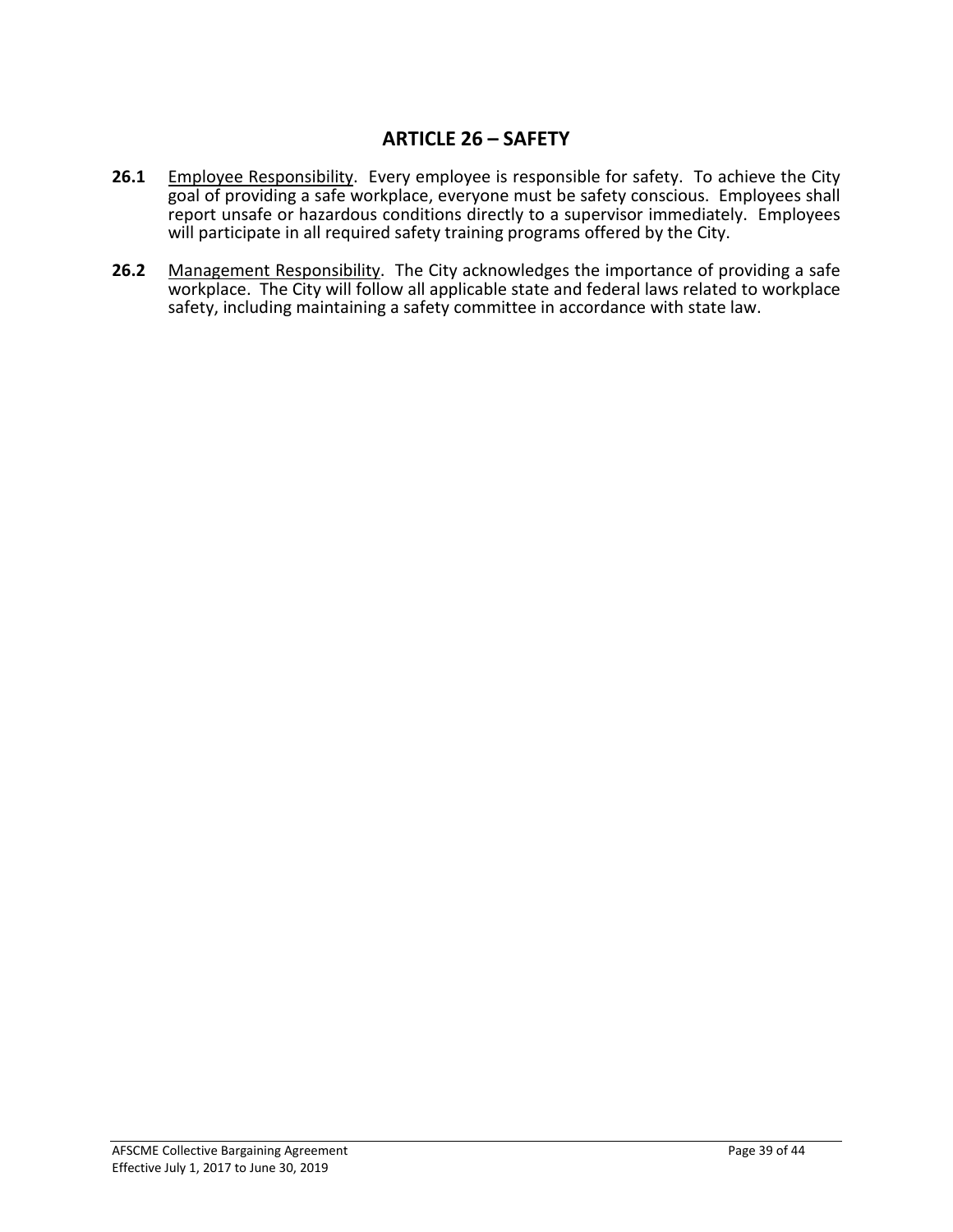### **ARTICLE 27 – HEALTH AND WELFARE**

**27.1** Health Benefits. The City retains the right to change insurance carrier, and/or plan features, if premium increases in the current plans make such action appropriate, or for any other legitimate business reason. The City agrees that in the event that it determines that such changes are necessary, it will make every effort to continue to offer medical plans with benefits. In the event that the City determines that a change in carrier or plan features becomes necessary under this provision, it will notify the Union of the proposed change(s) and discuss same. The parties acknowledge that they do not have control over tier structure or the plan year configuration of the insurance provider, but do recognize the potential duty to bargain significant impacts caused by such changes.

The City shall agree to fund the existing (HRA VEBA) accounts each year. Regular Part- time employees with City medical plan coverage, HRA/VEBA contribution paid by the City will be based on the pro-rated benefit outlined in Article 2.2. Employee contributions in future years shall increase by an amount equal to 25% of any premium increases.

- **27.2** Life Insurance. The City shall provide life insurance coverage for each employee in the amount of \$10,000, and shall provide coverage for employees' insured dependents in the amount of \$10,000, both at no cost to the employee.
- **27.3** Retirement. The City shall continue the retirement plan in effect as of July 1, 2004, including employee contributions effective as of that date, provided, however that the City retains the right to change plan administrator and/or plan features, if actuarial valuations or changes in the law make such action appropriate, or for any other legitimate business reason. The City agrees that in the event that it determines that such changes are necessary, it will make every effort to offer substantially equivalent benefits.

In the event that the City determines that a change in the plan is necessary, it will notify the Union of the proposed change(s) and bargain with the Union over the impact of such change(s), upon request from the Union. In the event that the City determines that a change in plan or plan administrator is necessary, the City shall arrange a presentation to employees to explain the change(s) and answer questions.

Notwithstanding the foregoing, the City retains the right to make fiduciary decisions regarding the plan consistent with the plan documents.

Any changes to the plan will apply to all plan participants.

Any plan document changes shall be provided to the Union.

27.4 Other Benefit Plans. The City shall continue all other current Benefit Plans, all of which are made available to City employees at the employee's own cost, and with no cost to the City. The City shall continue the foregoing plans as long as the plans are available, and as long as there is no cost to the City to continue those plans. In the event that one or more of the foregoing plans is no longer available, and/or is no longer available at no cost to the City, the City will notify the Union.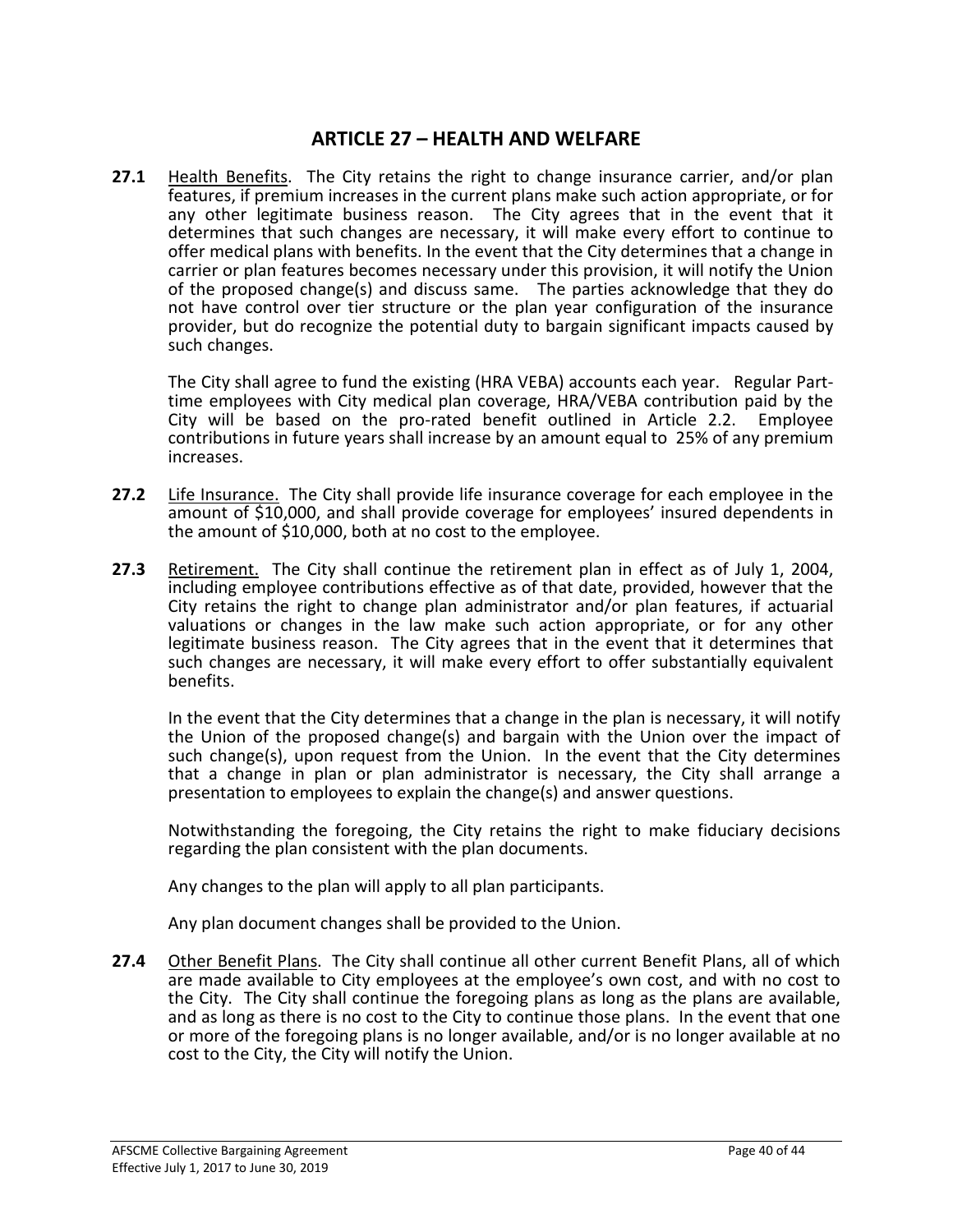### **ARTICLE 28 – WAGE SCALE and COLA**

- Note: Rate of Progression Step increments is 5%
- **28.1** Advancement from one step to the next shall be in accordance with Section 18.3 (B) and (C) of the Collective Bargaining Agreement.
- **28.2** Cost-of-living adjustment (COLA). Effective July 1, 2016 and July 1, 2017, the COLA shall be based on the all-US CPI-W over the prior twelve month period beginning May  $1<sup>st</sup>$  and ending April 30<sup>th</sup>, with a minimum of 1% and a maximum increase of 2% in each year. The wage adjustments effective July 1, 2018 shall be determined by the parties in a limited wage re-opener negotiation to determine wage adjustments and other issues related to the implementation of the wage/total compensation comparability study which the City will conduct prior to that time.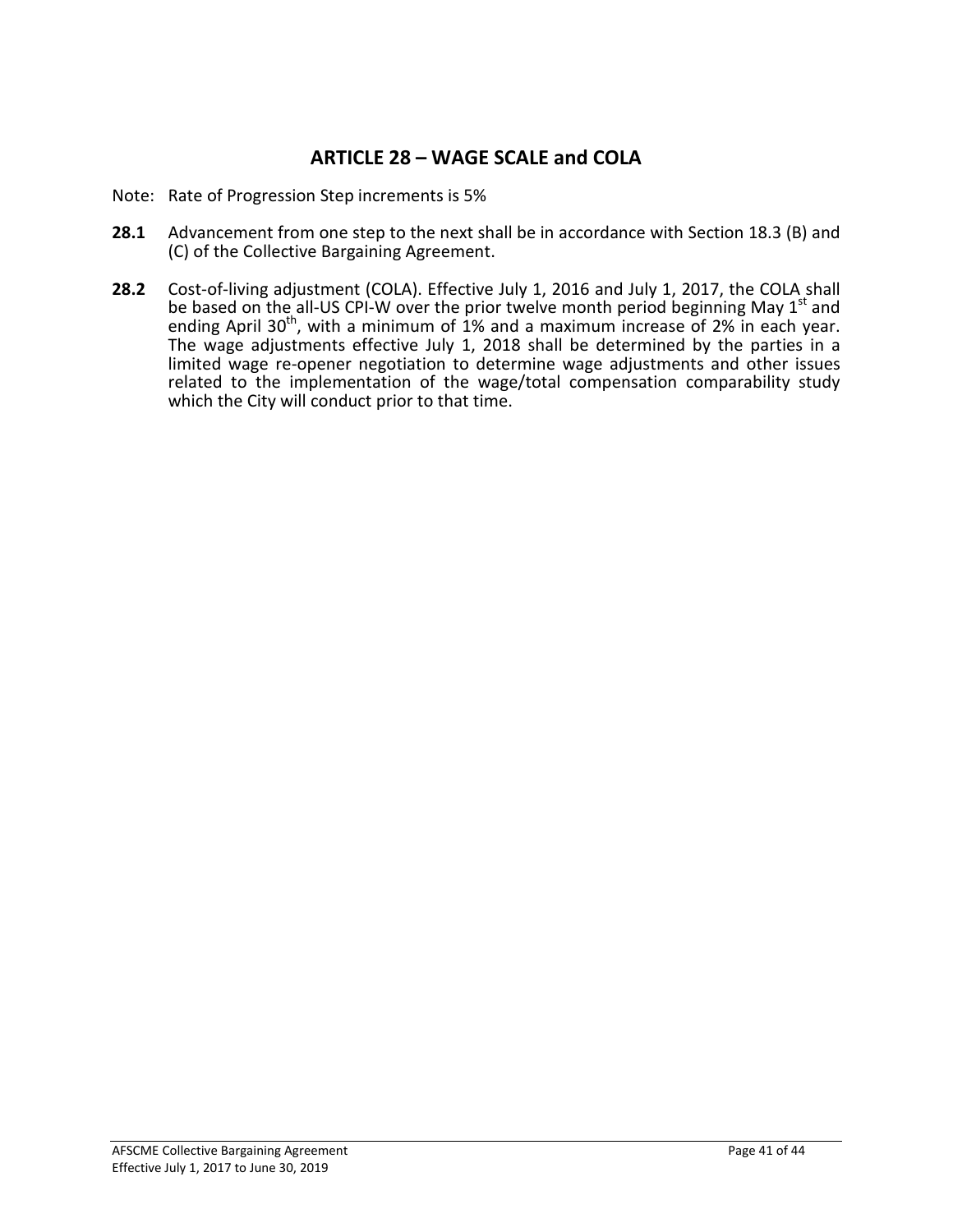### **ARTICLE 29 – WAGE/TOTAL COMPENSATION COMPARABILITY**

- **29.1** The City of Stayton and AFSCME agree that a Total Compensation Wage Study is a priority and needs to be performed for all paid City of Stayton positions, exempt and non-exempt. Recognizing that emergent needs can shift focus and resources, the City agrees to make a good-faith effort to adhere to the following timeline:
	- a. The parties agree that updated and correct position descriptions must be in place prior to beginning the study. The position descriptions update will be completed by April 1, 2017.
	- b. A vendor will be selected by August 1, 2017. The City will involve AFSCME in the selection of an organization/vendor to complete the study, input on which cities will be used for comparability and access to the final Total Compensation Wage Study. The goal is to have the study completed by March 1, 2018.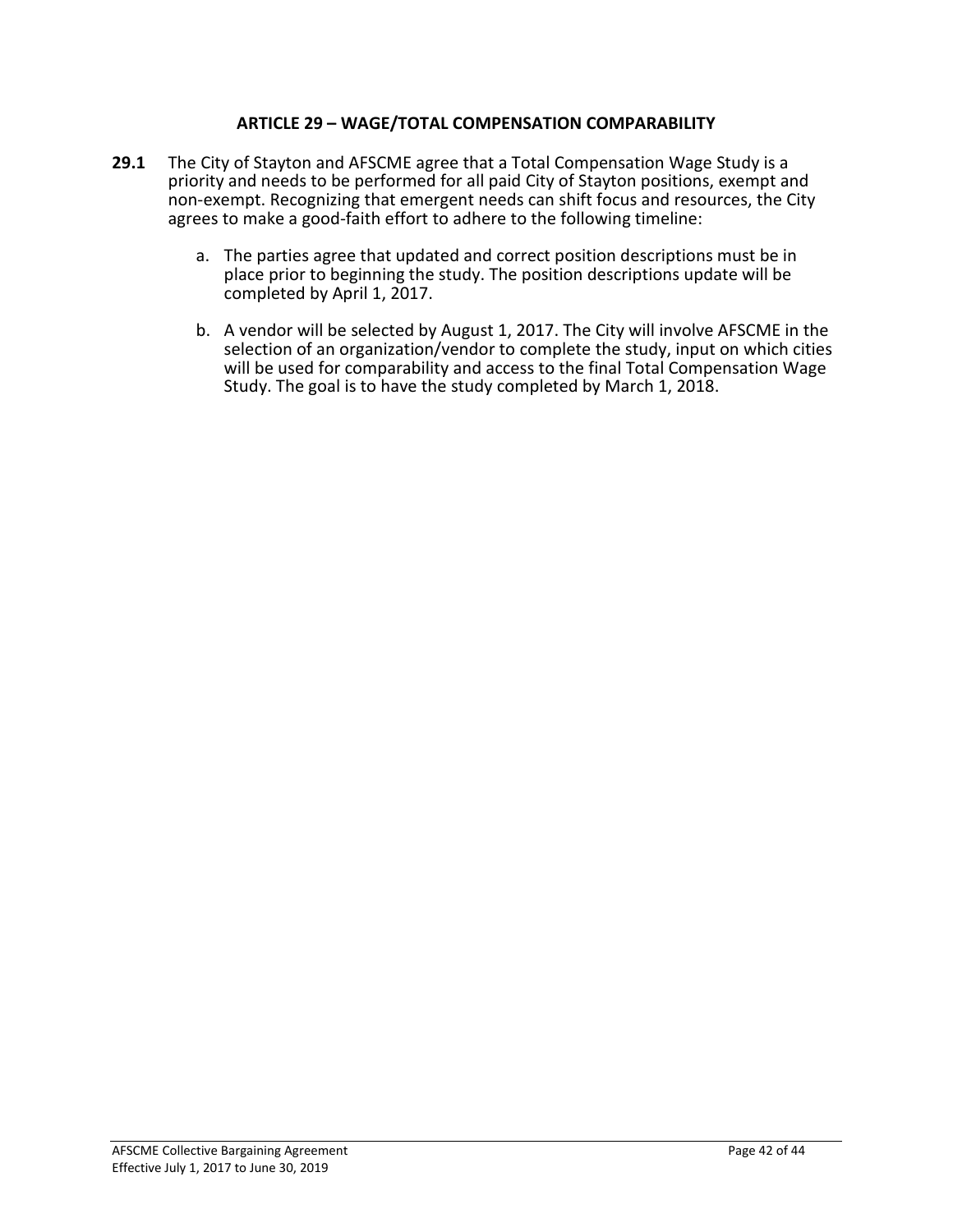IN WITNESS WHEREOF, the parties hereto have set their hands this **quart cast can be set their** 2017.

| THE CITY OF STAYTON, OREGON |                                         | <b>COUNCIL 75, AMERICAN FEDERATION</b><br>OF STATE, COUNTY & MUNICIPAL<br><b>EMPLOYEES</b> |  |  |  |
|-----------------------------|-----------------------------------------|--------------------------------------------------------------------------------------------|--|--|--|
| By:                         | Henry A. Porter, Mayor                  | By:<br>Diane Lovell, Council 75                                                            |  |  |  |
| By:                         | Keith D. Campbell<br>City Administrator | By:<br>Joshua Summerlin<br><b>President Local 3222</b>                                     |  |  |  |
| Attest:                     | Deputy City Recorder<br>Alissa Angelo   | By:<br><b>Bargaining Team Member</b>                                                       |  |  |  |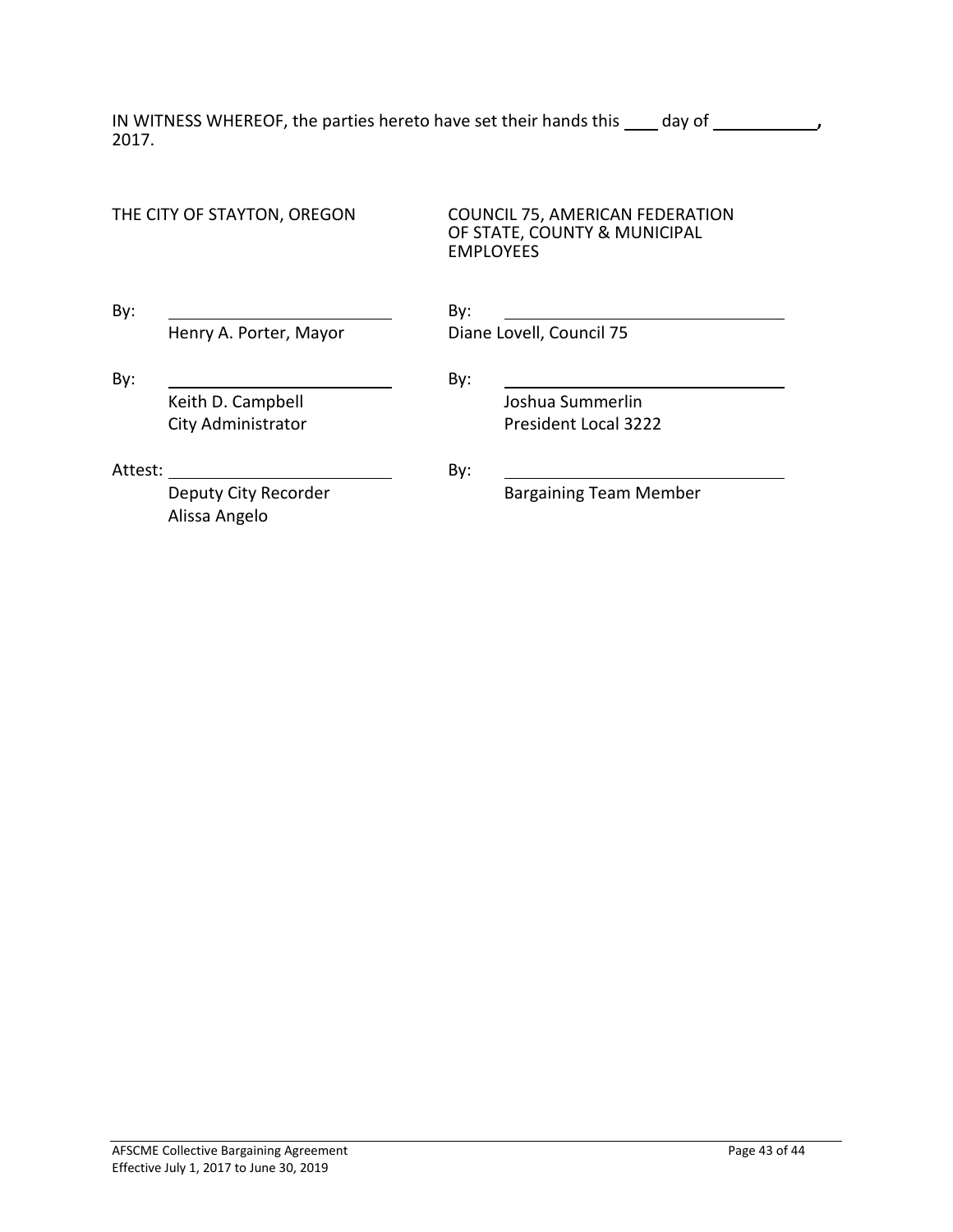

### **CITY OF STAYTON**

# M E M O R A N D U M

| TO:             | Mayor A. Henry Porter and the Stayton City Council                                                                                 |
|-----------------|------------------------------------------------------------------------------------------------------------------------------------|
| <b>FROM:</b>    | <b>Andy Parks, Finance Consultant</b>                                                                                              |
| DATE:           | June 5, 2017                                                                                                                       |
| <b>SUBJECT:</b> | Resolution No. 956 and Resolution No. 957, Certifying<br>Eligibility and Electing to Receive State Revenue Sharing<br><b>Funds</b> |

#### **ISSUE**

Compliance with Oregon Revised Statutes in order to receive State Shared Revenues.

#### **STAFF RECOMMENDATION**

Staff recommends that Council approve Resolution No. 956, certifying the City's eligibility to receive state-shared revenues and Resolution No. 957, electing to receive these funds.

### **BACKGROUND INFORMATION**

ORS 221.760 provides that cities located within a county having more than 100,000 inhabitants must provide four or more of the following municipal services to be eligible to receive stateshared revenues:

- Police protection
- Fire protection
- Street construction, maintenance, and lighting
- Sanitary sewers
- Storm sewers
- Planning, zoning, and subdivision control
- One or more utility services

Resolution No. 956 certifies the City's eligibility to receive state-shared revenues.

ORS 221.770 requires cities to annually pass a resolution requesting state revenue sharing money. Resolution No. 957 declares the City's election to receive state revenues. Along with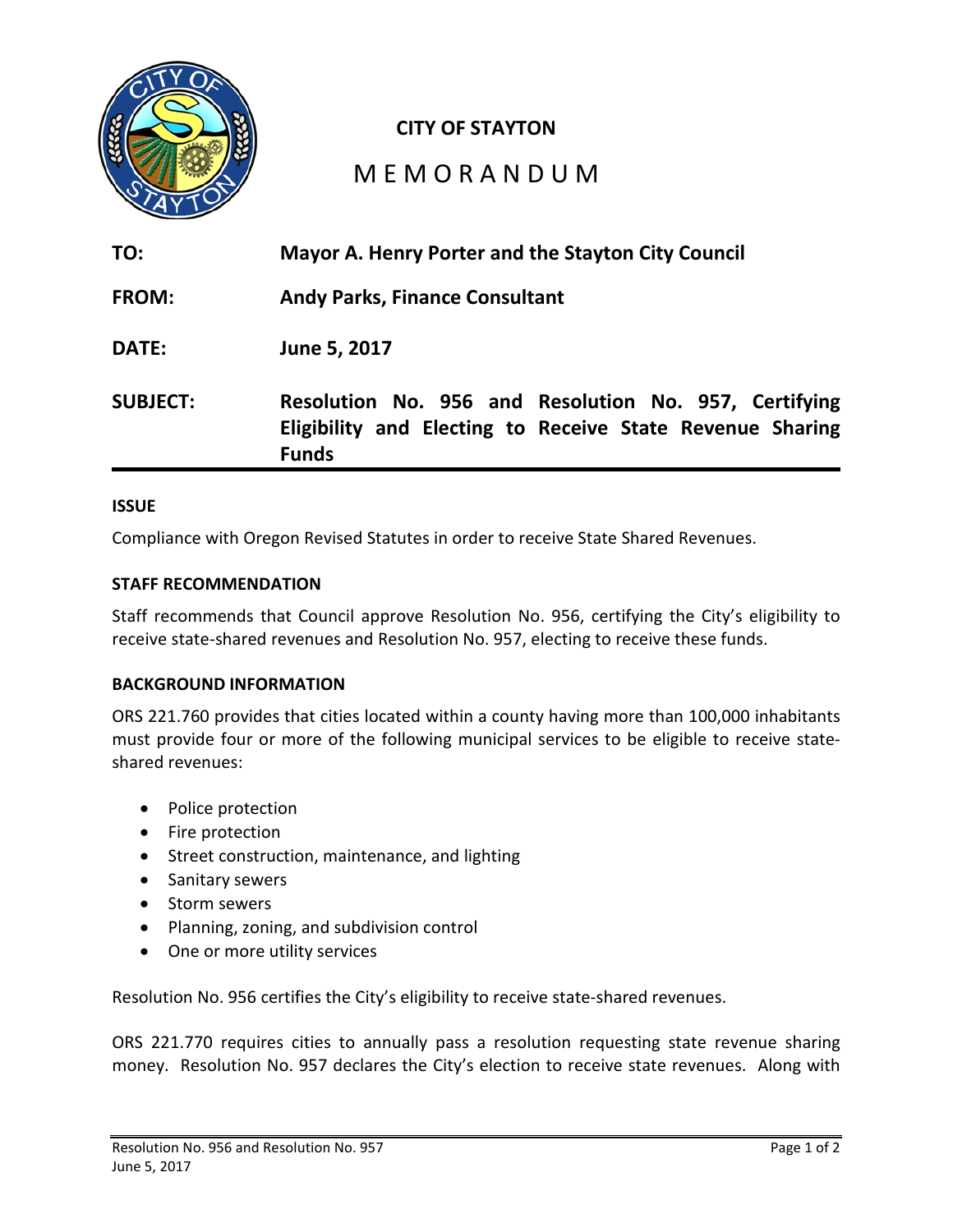this resolution, we also certify, on a state provided form, attested to by the Deputy City Recorder, the two required public hearings were held.

### **FACTS AND FINDINGS**

On May 8, 2017, a public hearing was held at the budget committee meeting to receive citizen input on possible uses of revenue sharing funds. Earlier this evening, a public hearing was held to receive citizen input on proposed uses of State Revenue Sharing funds. Oregon Revised Statutes (ORS) further require that the Council pass two separate resolutions in order to receive these funds.

### **FISCAL IMPACT**

The FY 2017-18 budget includes estimated revenue of \$10,500 from cigarette taxes, \$110,000 from liquor taxes, \$70,000 from State revenue sharing, for a total of \$190,500 in the General Fund and \$490,000 in state gas taxes in the Street Fund. Total State shared revenues total an estimated \$680,500. The monies received in the General Fund are budgeted for police, planning, and other governmental services, while the monies in the Street Fund are restricted to street maintenance.

### **OPTIONS**

- 1. Approve the attached Resolutions to comply with State Revenue Sharing Law and be eligible to receive these funds
- 2. Not approve the attached Resolutions to comply with State Revenue Sharing Law and be ineligible to receive these funds

### **MOTION(S)**

For Option 1: Offer a motion to approve Resolution No. 956, Certifying the City of Stayton's Eligibility to Receive State-Shared Revenues by Providing the Necessary Municipal Services.

> Offer a motion to approve Resolution No. 957, Declaring the City's Election to Receive State Revenues.

For Option 2: No motion necessary.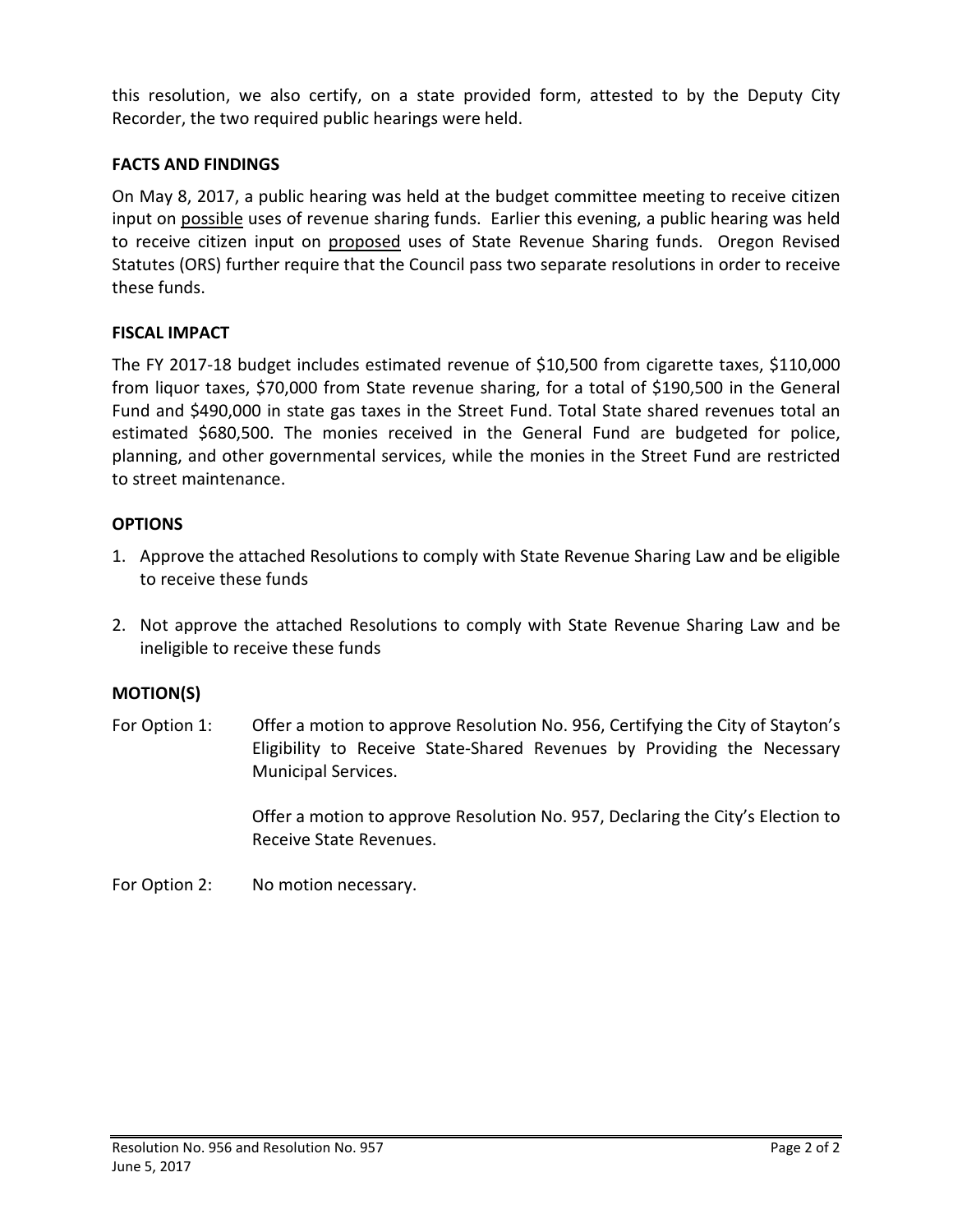#### **RESOLUTION NO. 956**

#### **A RESOLUTION CERTIFYING THE CITY OF STAYTON'S ELIGIBILITY TO RECEIVE STATE-SHARED REVENUES BY PROVIDING THE NECESSARY MUNICIPAL SERVICES**

WHEREAS, ORS 221.760, Section 1., provides that the officer responsible for disbursing funds to cities under ORS 323.455, 366.785 to 366.820, and 471.805 shall, in the case of a city located within a county having more than 100,000 inhabitants according to the most recent federal decennial census, disburse such funds only if the city provides four or more of the following services:

- 1. Police protection<br>2. Fire protection
- Fire protection
- 3. Street construction, maintenance, and lighting
- 4. Sanitary sewers
- 5. Storm sewers
- 6. Planning, zoning, and subdivision control
- 7. One or more utility services

WHEREAS, City officials recognize the desirability of assisting the state office responsible for determining the eligibility of cities to receive such funds in accordance with ORS 221.760.

NOW THEREFORE, be it resolved by the Stayton City Council that the City of Stayton hereby certifies that it provides the following municipal services enumerated in Section 1, ORS 221.760:

- 1. Police protection
- 2. Street construction, maintenance, and lighting
- 3. Sanitary sewers
- 4. Storm sewers
- 5. Planning, zoning, and subdivision control
- 6. Water utility service

APPROVED BY THE STAYTON CITY COUNCIL THIS 5TH DAY OF JUNE, 2017.

### CITY OF STAYTON

Date: By: \_\_\_\_\_\_\_\_\_\_\_\_\_\_\_\_\_\_\_\_\_\_\_\_\_\_\_\_\_\_\_\_\_\_\_

Henry A. Porter, Mayor

Date: Attest: \_\_\_\_\_\_\_\_\_\_\_\_\_\_\_\_\_\_\_\_\_\_\_\_\_\_\_\_\_\_\_\_

Keith D. Campbell, City Administrator

APPROVED AS TO FORM

\_\_\_\_\_\_\_\_\_\_\_\_\_\_\_\_\_\_\_\_\_\_\_\_\_\_ David A. Rhoten, City Attorney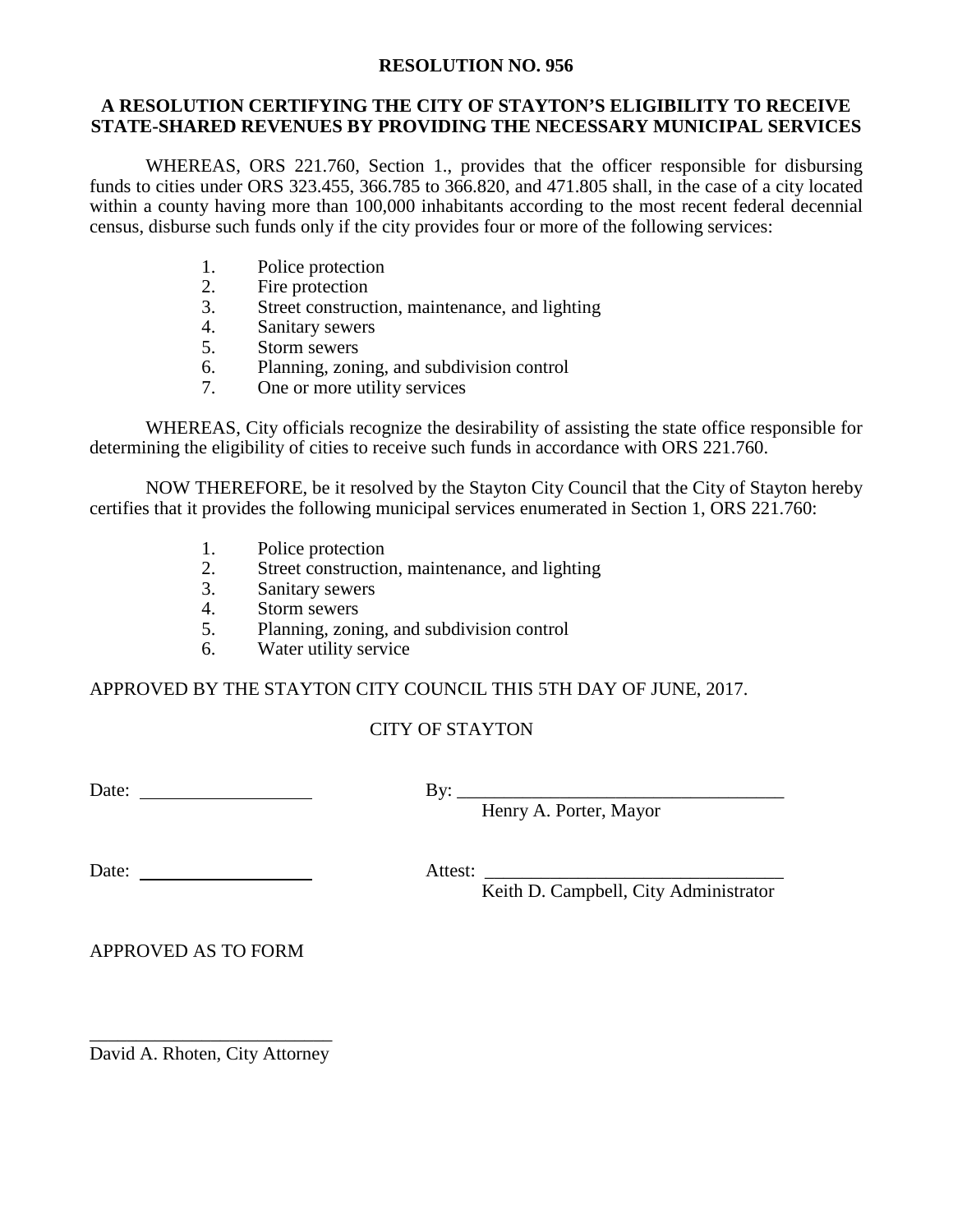#### **RESOLUTION NO. 957**

### **A RESOLUTION DECLARING THE CITY'S ELECTION TO RECEIVE STATE REVENUES**

WHEREAS, revenue sharing statutes require that a city may not be included in apportionments or receive distributions of State Revenue Sharing unless it elects to receive distributions by enactment of an ordinance or resolution expressing that election;

WHEREAS, a public hearing before the Budget Committee was held on the  $8<sup>th</sup>$  day of June, 2017 and a public hearing before the City Council was held on the  $5<sup>th</sup>$  day of June, 2017, giving the citizens an opportunity to comment on use of State Revenue Sharing.

NOW THEREFORE, be it resolved by the Stayton City Council that, pursuant to ORS 221.770, the City of Stayton hereby elects to receive state revenues for the 2017-2018 fiscal year.

APPROVED BY THE STAYTON CITY COUNCIL THIS  $5^{TH}$  DAY OF JUNE, 2017.

### CITY OF STAYTON

Date: By: \_\_\_\_\_\_\_\_\_\_\_\_\_\_\_\_\_\_\_\_\_\_\_\_\_\_\_\_\_\_\_\_\_\_\_\_\_\_\_\_\_\_\_\_

Henry A. Porter, Mayor

Date: Attest: \_\_\_\_\_\_\_\_\_\_\_\_\_\_\_\_\_\_\_\_\_\_\_\_\_\_\_\_\_\_\_\_\_\_\_\_\_\_

Keith D. Campbell, City Administrator

APPROVED AS TO FORM

\_\_\_\_\_\_\_\_\_\_\_\_\_\_\_\_\_\_\_\_\_\_\_\_\_\_ David A. Rhoten, City Attorney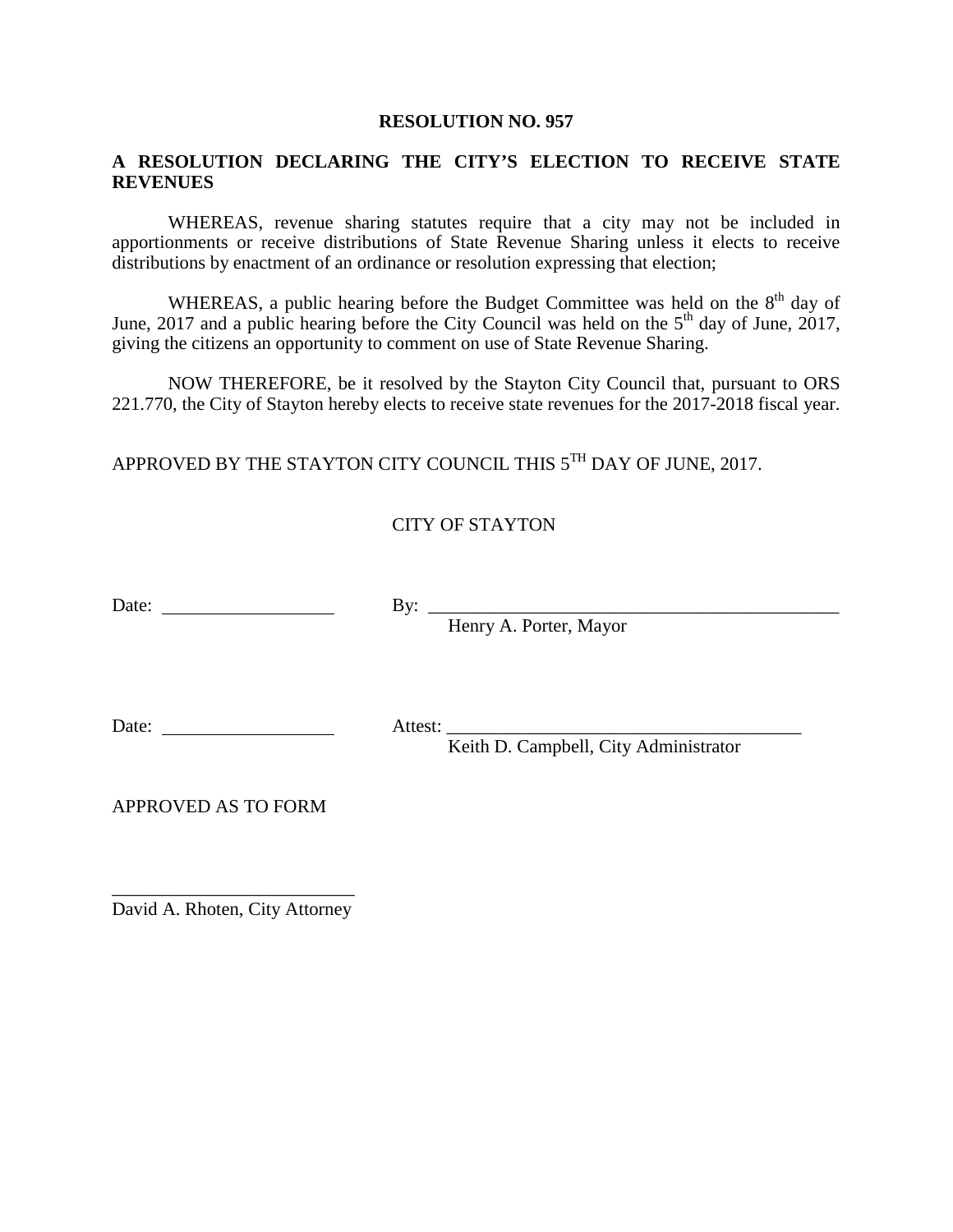

### **CITY OF STAYTON**

# M E M O R A N D U M

| TO:             | Henry A. Porter and the Stayton City Council                                                                                   |
|-----------------|--------------------------------------------------------------------------------------------------------------------------------|
| <b>FROM:</b>    | <b>Andy Parks, Finance Consultant</b>                                                                                          |
| DATE:           | June 5, 2017                                                                                                                   |
| <b>SUBJECT:</b> | Resolution No. 958, Adopting the 2017-18 City Budget, making appropriations and levying property taxes for the<br>fiscal year. |

#### **ISSUE**

Resolution No. 958 Adopting the Budget, Making Appropriations and Levying Property Taxes for Fiscal Year 2017-2018.

#### **STAFF RECOMMENDATION**

Staff recommends approval of Resolution No. 958 as presented or as may be amended.

#### **BACKGROUND INFORMATION**

On May 8, 2017, the City of Stayton Budget Committee approved a City Budget for Fiscal Year 2017-2018, including levying the City's established permanent tax rate of \$3.328/\$1,000 of assessed value and a local option property tax at the rate of \$0.60/\$1,000 as approved by Stayton voters on May 17, 2016.

Scheduled at the beginning of this meeting is a public hearing before the Stayton City Council, as required by Oregon Budget Law, to receive public input regarding the Budget as approved by the Budget Committee.

Local Budget Law allows the governing body to make changes to the Approved Budget during adoption, as long as the estimated appropriations in a fund are not changed by more than \$5,000 or 10 percent of the appropriation, whichever is greater.

#### **FACTS AND FINDINGS**

In the time since the Budget Committee approved the budget staff is recommending two amendments in four funds, each within the limitations established by Oregon Budget Law: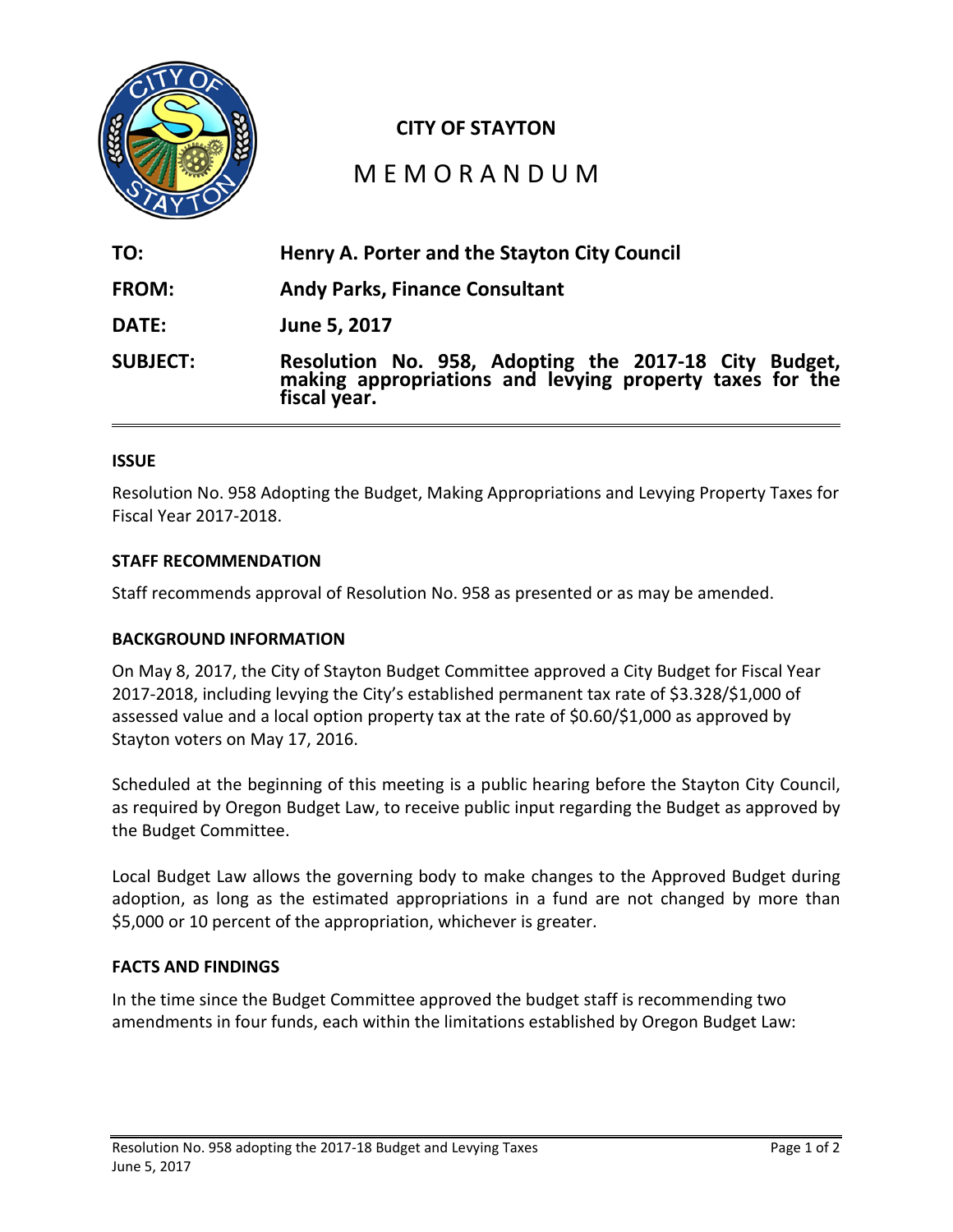- 1. Adjust Transfers \$11,200
	- a. An error in the budget document resulted in transfers between funds being overstated by \$11,200. To correct the error, the following changes are needed:
		- i. Reduce transfers by \$2,300 in the Street Fund, increase contingency by \$2,300
		- ii. Reduce transfers by \$2,300 in the Library Fund, increase contingency by \$2,300
		- iii. Reduce transfers by \$3,400 in the Water Fund, increase unappropriated amount by \$3,400, and
		- iv. Reduce transfers by \$3,200 in the Wastewater Fund, increase unappropriated by \$3,200.

The net change to the total budget is \$0.

- 2. Stayton voters passed Measure 24-419 Stayton Gas tax. The estimated annual revenue is \$160,000. The budget is amended up to the limits of local budget law, which allow an increase of less than ten percent (<10%) to the approved budget by the City Council.
	- a. Increase capital outlay \$149,000 (9.999% of Street Fund approved budget)

The recommended amendments to the approved budget are included in the proposed resolution.

Additionally, any changes deemed appropriate as a result of public testimony received at the Public Hearing on the 2017-2018 City Budget, held earlier this evening, should also be made at this time.

The Budget Committee approved levying the full amount of the City's general tax rate of \$3.2810 and the voter approved special levy of \$0.60 per thousand of assessed value.

### **FISCAL IMPACT**

Total City Budget is \$22,471,756, with total appropriations of \$19,295,145, and a General Fund Budget of \$4,838,250.

### **OPTIONS**

- 1. Adopt the 2017-2018 Budget as presented.
- 2. Adopt the 2017-2018 Budget with further specific amendments.

### **MOTION**

Offer a motion to approve Resolution No. 958, Adopting the 2017-2018 Budget, Making Appropriations for the 2017-2018 Fiscal Year and Levying Taxes for the Fiscal Year (either as presented or as further specifically amended).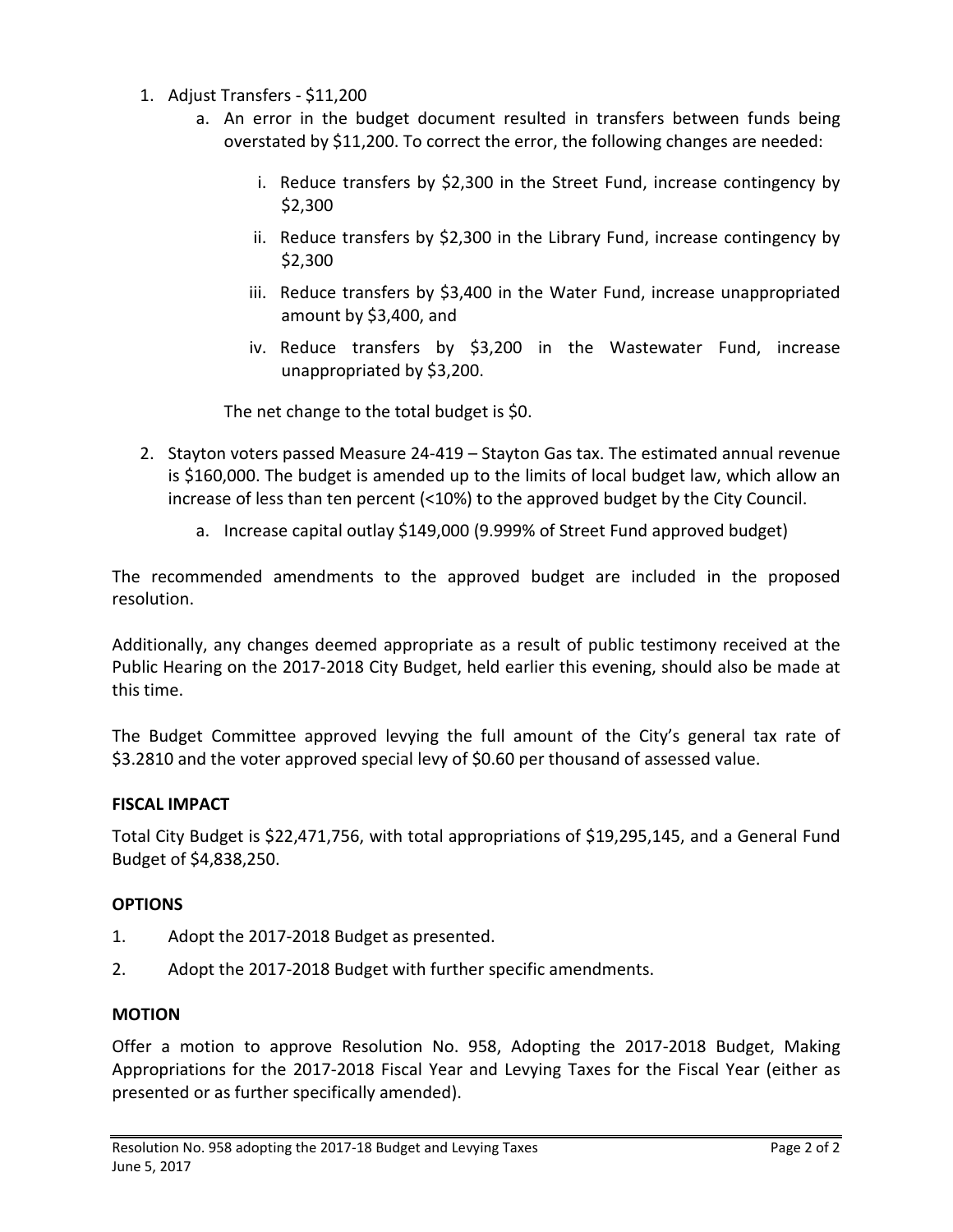### **RESOLUTION NO. 958**

### **A RESOLUTION ADOPTING THE 2017-2018 BUDGET, MAKING APPROPRIATIONS AND IMPOSING AND CATEGORIZING AD VALOREM TAXES FOR THE 2017-18 FISCAL YEAR**

WHEREAS, the City Budget Officer prepared the proposed budget for the City of Stayton for the 2017-18 fiscal year commencing July 1, 2017;

WHEREAS, the proposed budget was approved by the Budget Committee on May 8, 2017;

WHEREAS, there are changes to the approved budget as follows; correcting the amounts of transfers totaling \$11,200 including reductions of \$2,300 in the Street Fund, \$2,300 in the Library Fund, \$3,400 in the Water Fund and \$3,200 in the Wastewater Fund. The contingency amount in the Street and Library funds are increased by \$2,300 each. The unappropriated amount in the Water Fund is increased \$3,400 and \$3,200 in the Wastewater Fund. The passage of Measure 24-419 May 16, 2017 – Stayton Gas tax on motor fuels will provide an estimated \$160,000 additional revenue in the Street Fund. An adjustment to the capital outlay appropriation of \$149,000 (9.999% of the approved budget) is included. All changes are less than ten percent (10%) of their respective funds;

WHEREAS, the Stayton City Council held a public hearing for the approved budget to receive comments from citizens; and,

WHEREAS, the Stayton City Council has considered the public testimony received.

NOW, THEREFORE, BE IT RESOLVED that that the Stayton City Council hereby:

1. Adopts the budget for fiscal year 2017 – 2018, beginning July 1, 2017 in the total amount of \$22,471,756 and makes the following appropriations:

| Fund/Program/Organization Unit/Object Classification |    | Approved Budget |      | Change                       |    | Amended Budget |
|------------------------------------------------------|----|-----------------|------|------------------------------|----|----------------|
| General Fund                                         |    |                 |      |                              |    |                |
| Police                                               | \$ | 2.177.200 \$    |      | $\overline{a}$               | \$ | 2.177,200      |
| Planning                                             |    | 251.250         |      | $\overline{\phantom{0}}$     |    | 251,250        |
| Community Center                                     |    | 62,300          |      | $\overline{\phantom{0}}$     |    | 62,300         |
| Municipal Court                                      |    | 101,500         |      | -                            |    | 101,500        |
| City Council and Administration                      |    | 1.070.100       |      | -                            |    | 1.070.100      |
| Non-departmental (Operations)                        |    |                 |      | -                            |    | -              |
| Street Lights                                        |    | 117,000         |      | ٠                            |    | 117.000        |
| Transfers                                            |    | 619.100         |      | -                            |    | 619.100        |
| Contingency                                          |    | 439,800         |      | -                            |    | 439,800        |
| Total                                                | \$ | 4,838,250       | s    | ۰                            | s  | 4,838,250      |
| Street Fund                                          |    |                 |      |                              |    |                |
| Personnel                                            | \$ | 95,600          | - \$ | ۰                            | s  | 95,600         |
| Materials and Services                               |    | 206.300         |      | $\qquad \qquad \blacksquare$ |    | 206.300        |
| Capital Outlay                                       |    | 385,000         |      | 149,000                      |    | 534,000        |
| Transfers                                            |    | 136,500         |      | (2,300)                      |    | 134,200        |
| Contingency                                          |    | 666.771         |      | 2.300                        |    | 669,071        |
| Total                                                | s  | 1,490,171       | s    | 149,000                      |    | 1,639,171      |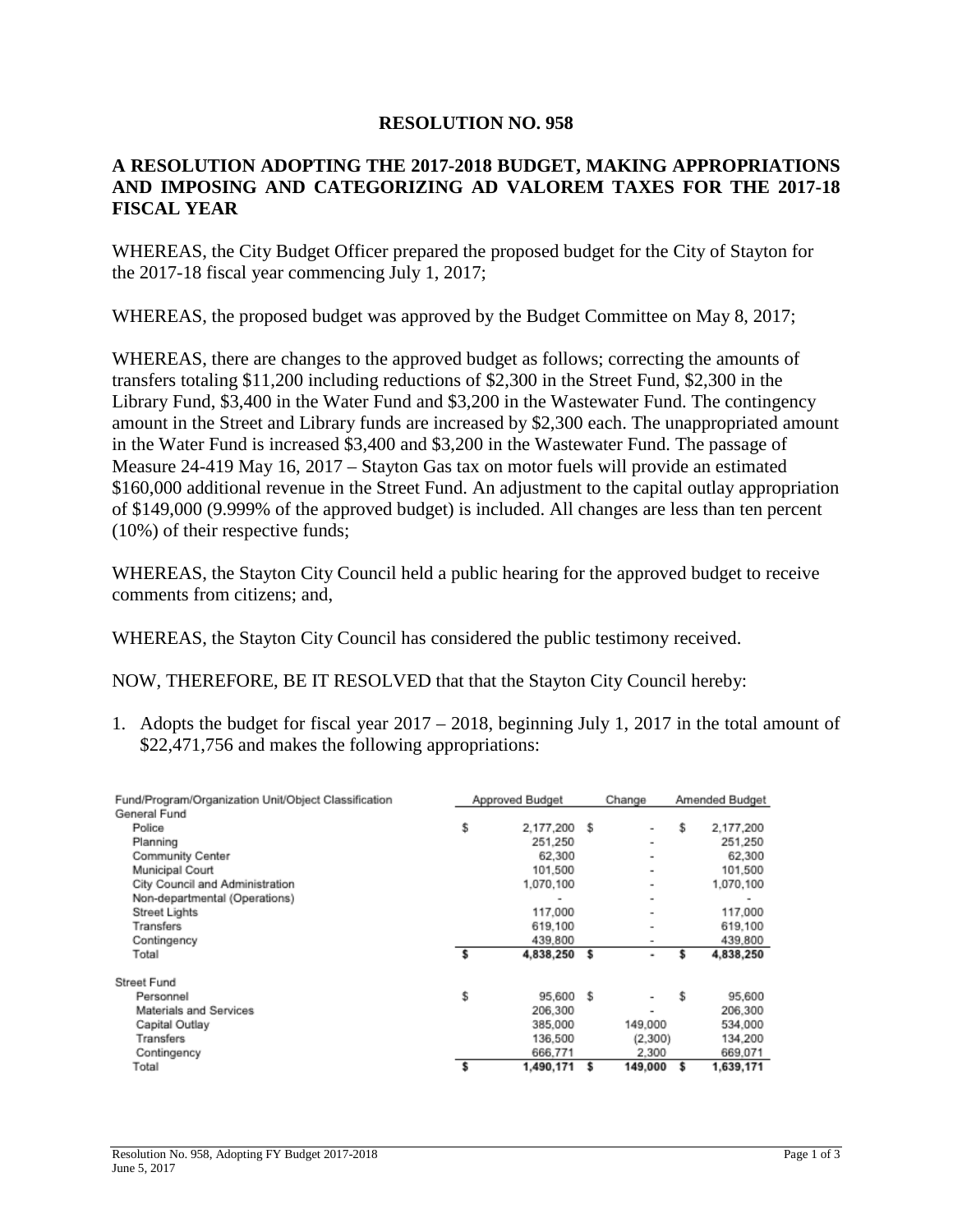| Fund/Program/Organization Unit/Object Classification<br>Parks Fund |    | Approved Budget |     | Change                   |    | Amended Budget |
|--------------------------------------------------------------------|----|-----------------|-----|--------------------------|----|----------------|
| Personnel                                                          | \$ | 83,500 \$       |     |                          | \$ | 83,500         |
| Materials and Services                                             |    | 75,500          |     |                          |    | 75,500         |
| Capital Outlay                                                     |    | 145,000         |     | $\overline{a}$           |    | 145,000        |
| Transfers                                                          |    | 28,800          |     |                          |    | 28,800         |
| Contingency                                                        |    | 38,700          |     |                          |    | 38,700         |
| Total                                                              | \$ | 371,500         | - S | ٠                        | \$ | 371,500        |
| Library Fund                                                       |    |                 |     |                          |    |                |
| Personnel                                                          | \$ | 338,200         | -S  |                          | \$ | 338,200        |
| Materials and Services                                             |    | 128,500         |     | $\overline{a}$           |    | 128,500        |
| Capital Outlay                                                     |    | 50,000          |     | $\overline{\phantom{a}}$ |    | 50,000         |
| Transfers                                                          |    | 28,800          |     | (2,300)                  |    | 26,500         |
| Contingency                                                        |    | 68,831          |     | 2,300                    |    | 71,131         |
| Total                                                              | \$ | 614,331 \$      |     |                          | \$ | 614,331        |
| Pool Fund                                                          |    |                 |     |                          |    |                |
| Personnel                                                          | \$ | 273,000         | s   |                          | \$ | 273,000        |
| Materials and Services                                             | \$ | 149,300 \$      |     |                          | \$ | 149,300        |
| Capital Outlay                                                     |    | $\overline{a}$  |     |                          |    |                |
| Transfers                                                          |    | 7.500           |     | $\overline{a}$           |    | 7.500          |
| Contingency                                                        |    | 69,717          |     |                          |    | 69,717         |
| Total                                                              | \$ | 499,517         | s   | ٠                        | \$ | 499,517        |
| Water Fund                                                         |    |                 |     |                          |    |                |
| Personnel                                                          | \$ | 426,300         | -S  |                          | \$ | 426,300        |
| Materials and Services                                             |    | 513,900         |     |                          |    | 513,900        |
| Capital Outlay                                                     |    | 265,000         |     |                          |    | 265,000        |
| Transfers                                                          |    | 445,900         |     | (3,400)                  |    | 442,500        |
| Debt Service                                                       |    | 330,900         |     |                          |    | 330,900        |
| Contingency                                                        |    | 277,900         |     |                          |    | 277,900        |
| Total                                                              | s  |                 |     | 3,400                    | s  |                |
|                                                                    |    | 2,259,900 - \$  |     |                          |    | 2,256,500      |
| Wastewater Fund                                                    |    |                 |     |                          |    |                |
| Personnel                                                          | \$ | 533.100         | -S  |                          | \$ | 533,100        |
| Materials and Services                                             |    | 982,960         |     | $\overline{a}$           |    | 982,960        |
| Capital Outlay                                                     |    | 765,000         |     |                          |    | 765,000        |
| Transfers                                                          |    | 413,600         |     | (3,200)                  |    | 410,400        |
| Debt Service                                                       |    | 825,600         |     |                          |    | 825,600        |
| Contingency                                                        |    | 512,200         |     |                          |    | 512,200        |
| Total                                                              | \$ | 4,032,460 - \$  |     | 3,200                    | s  | 4,029,260      |
| Stormwater Fund                                                    |    |                 |     |                          |    |                |
| Personnel                                                          | \$ | 41,200 \$       |     |                          | \$ | 41,200         |
| Materials and Services                                             |    | 71,800          |     |                          |    | 71,800         |
| Capital Outlay                                                     |    | 45,000          |     |                          |    | 45,000         |
| Transfers                                                          |    | 94,900          |     |                          |    | 94,900         |
| Debt Service                                                       |    | 25,070          |     | $\overline{a}$           |    | 25,070         |
| Contingency                                                        |    | 70,470          |     |                          |    | 70,470         |
| Total                                                              | \$ | 348,440 \$      |     |                          | \$ | 348,440        |
| Stormwater Construction Fund                                       |    |                 |     |                          |    |                |
| Materials and Services                                             | \$ | 50,000 \$       |     |                          | \$ | 50,000         |
| Capital Outlay                                                     |    | 500,000         |     |                          |    | 500,000        |
| Total                                                              | \$ | 550,000 \$      |     |                          | \$ | 550,000        |
| System Development Charge Funds                                    |    |                 |     |                          |    |                |
| Materials and Services                                             | \$ | 275,000 \$      |     |                          | \$ | 275,000        |
| <b>Transfers</b>                                                   |    | 210,000         |     |                          |    | 210,000        |
| Contingency                                                        |    | 1,395,410       |     |                          |    | 1,395,410      |
| Total                                                              | \$ | 1,880,410 \$    |     |                          | \$ | 1,880,410      |
|                                                                    |    |                 |     |                          |    |                |
| Public Works Administration Fund                                   |    |                 |     |                          |    |                |
| Personnel                                                          | \$ | 334,200 \$      |     |                          | \$ | 334,200        |
| Materials and Services                                             |    | 81,300          |     |                          |    | 81,300         |
| Transfers                                                          |    | 75,000          |     |                          |    | 75,000         |
| Contingency                                                        |    | 144,716         |     |                          |    | 144,716        |
| Total                                                              | \$ | 635,216 \$      |     | ۰                        | \$ | 635,216        |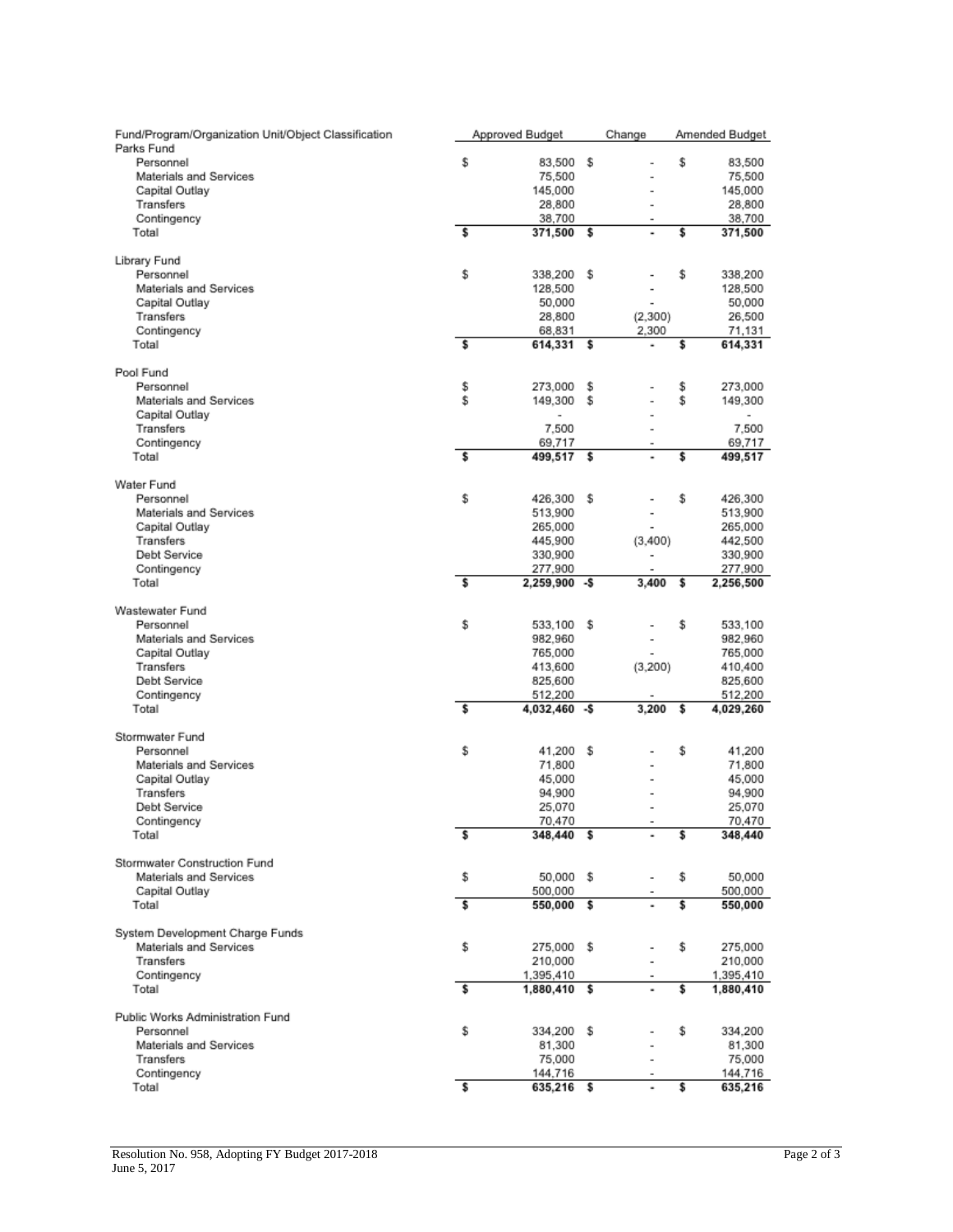| Fund/Program/Organization Unit/Object Classification | Approved Budget  |      | Change                   |     | Amended Budget |
|------------------------------------------------------|------------------|------|--------------------------|-----|----------------|
| <b>Facilities Fund</b><br>Personnel                  | \$<br>12.500     | - \$ | $\qquad \qquad$          | s   | 12,500         |
| Materials and Services                               | 25,000           |      | ٠                        |     | 25,000         |
| Transfers                                            | 100.000          |      | -                        |     | 100,000        |
| Contingency                                          | 475.137          |      | $\overline{\phantom{0}}$ |     | 475.137        |
| Total                                                | 612,637          | \$   | ۰                        |     | 612,637        |
| Vehicle Replacement Internal Services Fund           |                  |      |                          |     |                |
| Transfers                                            | \$<br>600.000    | £.   | -                        | ŝ   | 600.000        |
| Contingency                                          | 419.913          |      | $\overline{\phantom{0}}$ |     | 419.913        |
| Total                                                | 1.019.913        | s    | ۰                        |     | 1.019.913      |
| <b>Total appropriations, All Funds</b>               | \$<br>19,152,745 | s    | 142.400                  | - s | 19,295,145     |
| Total unappropriated and reserve amounts, All Funds  | 3.170.011        |      | 6.600                    |     | 3,176,611      |
| <b>Total Budget</b>                                  | 22,322,756       |      | 149,000                  |     | 22,471.756     |

- 2. Imposing and Categorizing Ad Valorem Property Taxes. The following ad valorem property taxes are hereby imposed upon the assessed value of all taxable property within the City for tax year 2017-2018:
	- a) At the rate of \$3.3280 per \$1,000 for permanent rate tax.
	- b) At the rate of \$0.6000 per \$1,000 for voter approved local option tax levy.
- 3. Categorizing the Taxes. The taxes imposed are hereby categorized for the purposes of Article XI section 11b as:

Subject to the General Government Limitation Excluded from Limitation

Permanent Rate Tax…………. \$3.3280 / \$1,000 Local Option Tax .................. \$0.6000 / \$1,000 *(Approved May 15, 2012)*

### APPROVED BY THE STAYTON CITY COUNCIL THIS 5TH DAY OF JUNE, 2017.

| Date: | Bv: |
|-------|-----|
|       |     |

Henry A. Porter, Mayor

Date: Attest:

Keith D. Campbell, City Administrator

APPROVED AS TO FORM

\_\_\_\_\_\_\_\_\_\_\_\_\_\_\_\_\_\_\_\_\_\_\_\_\_\_\_ David A. Rhoten, City Attorney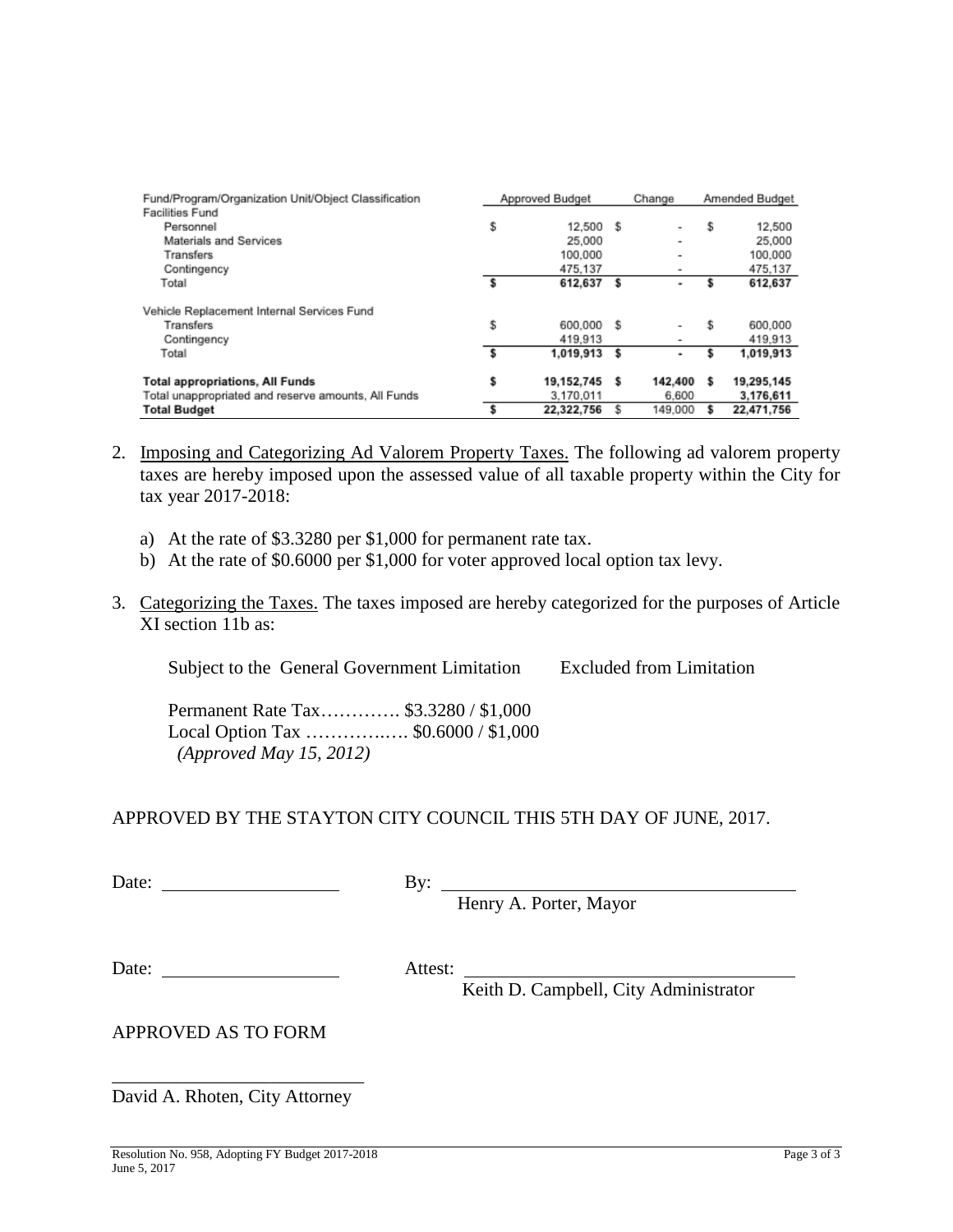

# **CITY OF STAYTON**

# M E M O R A N D U M

| TO:             | Henry A. Porter and the Stayton City Council                                |
|-----------------|-----------------------------------------------------------------------------|
| FROM:           | <b>Andy Parks, Finance Consultant</b>                                       |
| <b>DATE:</b>    | June 5, 2017                                                                |
| <b>SUBJECT:</b> | Resolution No. 959 - Fiscal Year 2016-17 Budget<br>appropriation transfers. |

### **ISSUE**

Resolution No. 959 fiscal year 2016-17 budget appropriation transfers.

#### **STAFF RECOMMENDATION**

Staff recommends approval of Resolution No. 959 as presented.

#### **BACKGROUND INFORMATION**

Local Budget Law allows the governing body to make changes to the Adopted Budget during the fiscal year to address unforeseen items during the year. The changes are allowed via resolutions so long as the adjustments in a fund are not changed by more than \$5,000 or 10 percent of the total fund, whichever is greater.

#### **FACTS AND FINDINGS**

Included in the Budget Committee approved budget were estimated expenditures that require budget amendments, each within the limitations established by Oregon Budget Law:

1. Expenditures in General Fund City Council and Administration are projected to exceed the appropriation by \$45,000. The estimated expenditures include approved legal expenses for a continuing land use case. (\$200,000 estimated actual compared to \$106,500 original budget).

The proposed budget adjustment is to increase appropriations in General Fund City Council and Administration by \$45,000 and reduce the contingency appropriation by \$45,000.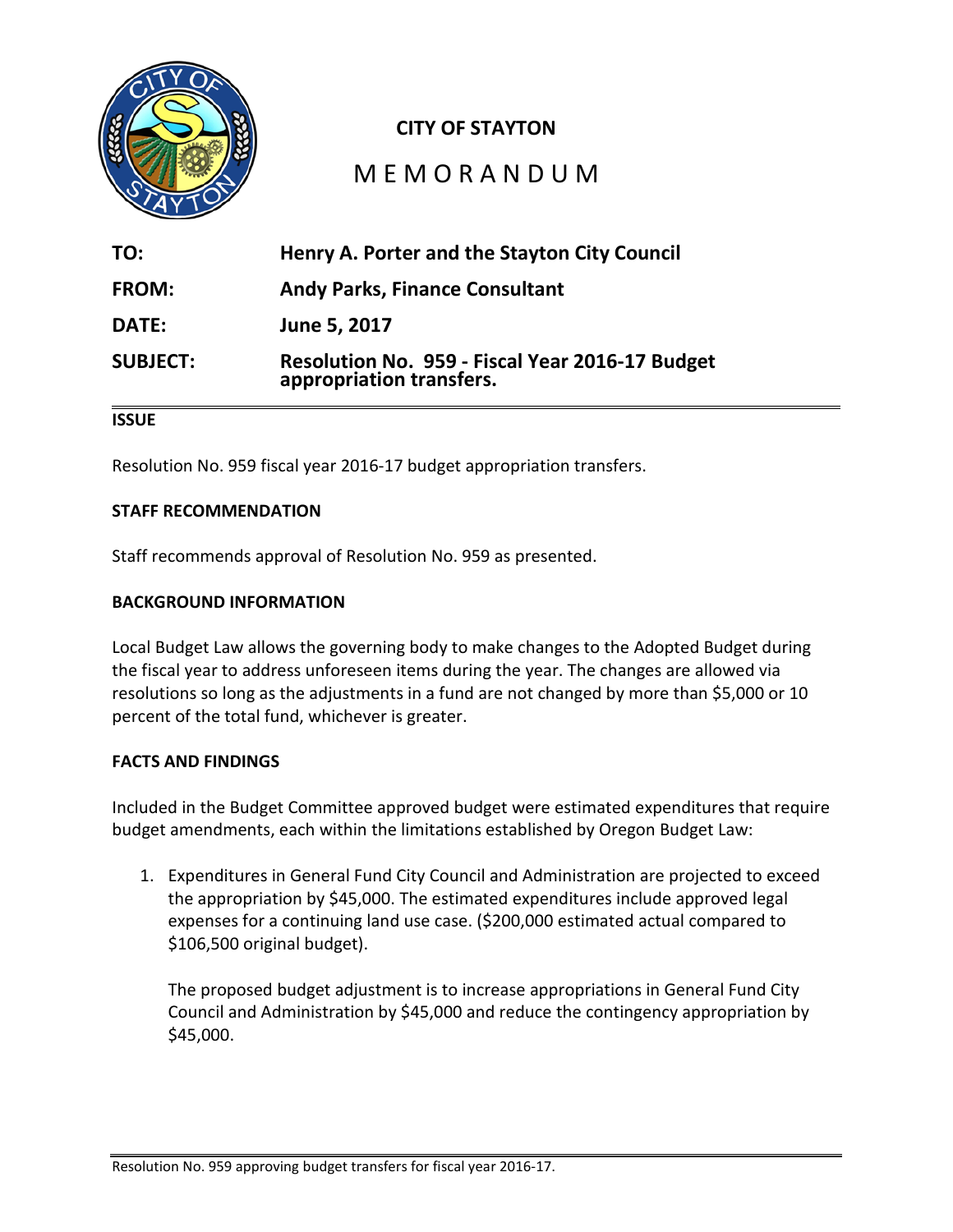2. Materials and services expenditures in the Library Fund are estimated to exceed the approved budget by approximately \$5,000 - \$10,000 due to unexpected building maintenance items.

The proposed budget adjustment is to increase the materials and services appropriation by \$10,000 and reduce the appropriation for personnel by \$10,000.

3. Materials and services expenditures in the Parks Fund are estimated to exceed the approved budget by approximately \$10,000 - \$15,000 due to several instances where budgeted amounts were insufficient for actual costs; electricity, parks maintenance, vehicle repair, insurance. This is in part attributable to the previous practice of distributing costs across several funds, with no clear concise means to know costs for budgeting purposes. This practice has been changed so that costs are in one fund.

The proposed budget adjustment is to increase the materials and services appropriation by \$15,000 and reduce the appropriation from capital outlay by \$15,000.

4. Personnel expenditures in the Street Fund are expected to exceed the appropriation by approximately \$2,000 - \$4,000. This is due to a change in health care plans from original budget.

The proposed budget adjustment is to increase the personnel appropriation by \$4,000 and reduce contingency by \$4,000.

5. Personnel expenditures in the Pool Fund are expected to exceed the appropriation by approximately \$4,000. This is due the City taking over operations of the pool facility July 1, 2017 and hiring staff to begin preparations for the change. Additionally, unexpected equipment purchases were needed during the year that cost \$11,200.

The proposed budget adjustment is to increase the personnel appropriation by \$4,000, increase capital outlay by \$11,200 and reduce contingency by \$15,200.

- 6. Unexpected developer reimbursements for capital construction completed during the fiscal year necessitate the need for budget adjustments in the SDC funds as follows:
	- a. Water SDC increase capital outlay \$10,000, reduce contingency \$10,000
	- b. Street SDC increase capital outlay \$35,000, reduce contingency \$35,000
	- c. Stormwater SDC increase capital outlay \$15,000, reduce contingency \$15,000

All of the proposed adjustments are within the limitations of Oregon Budget law.

### **FISCAL IMPACT**

The fiscal impact of the budget adjustments noted above have been accounted for in the preparation of the fiscal year 2017-18 budget.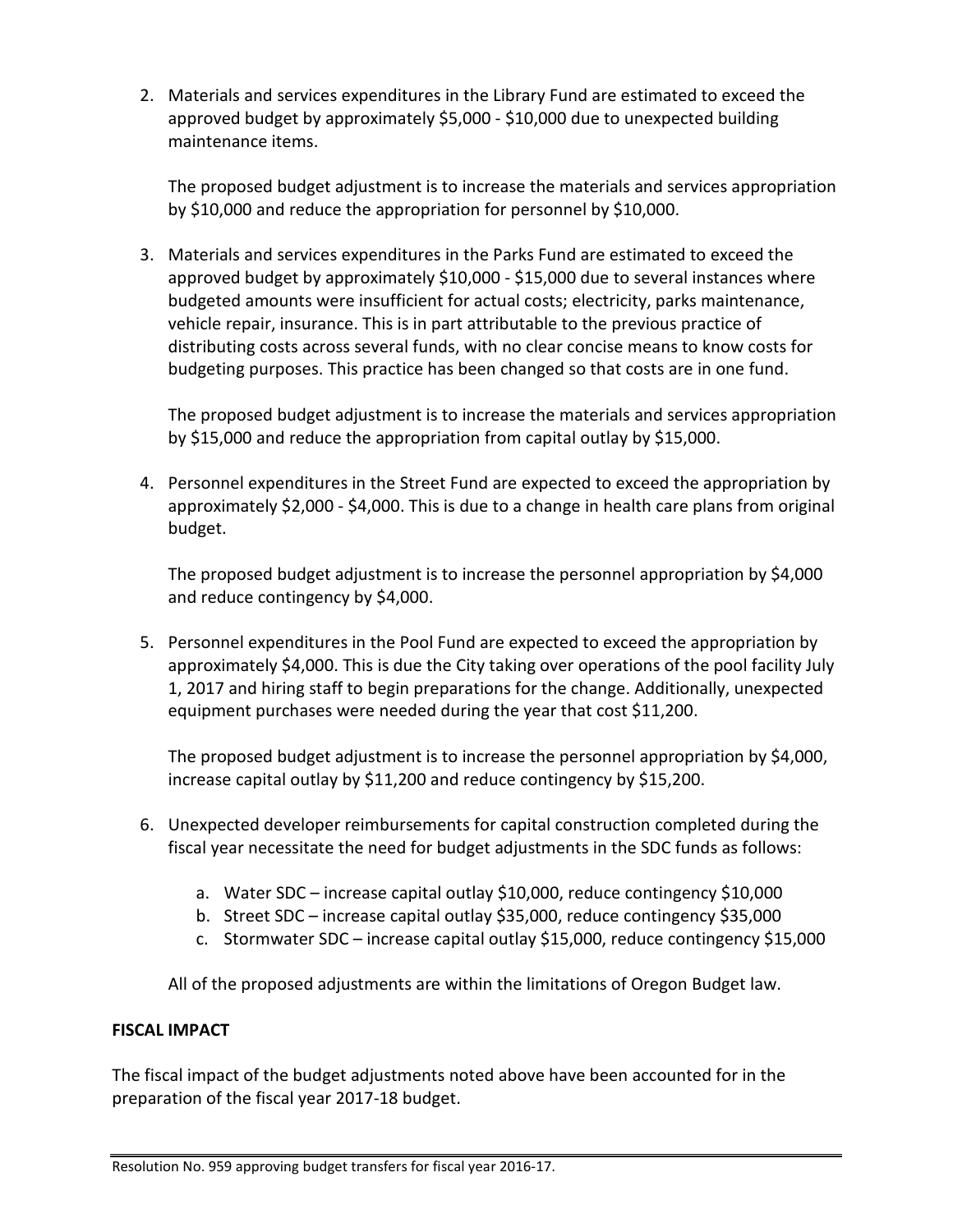### **OPTIONS**

- 1. Approve the resolution as presented.
- 2. Adjust year-end spending where possible to reduce over expenditure, e.g., park maintenance, mowing, etc.
- 3. Over expend appropriations.

### **MOTION**

Offer a motion to approve Resolution No. 959, approving the budget transfers for the 2016- 17 Budget as presented, or as amended.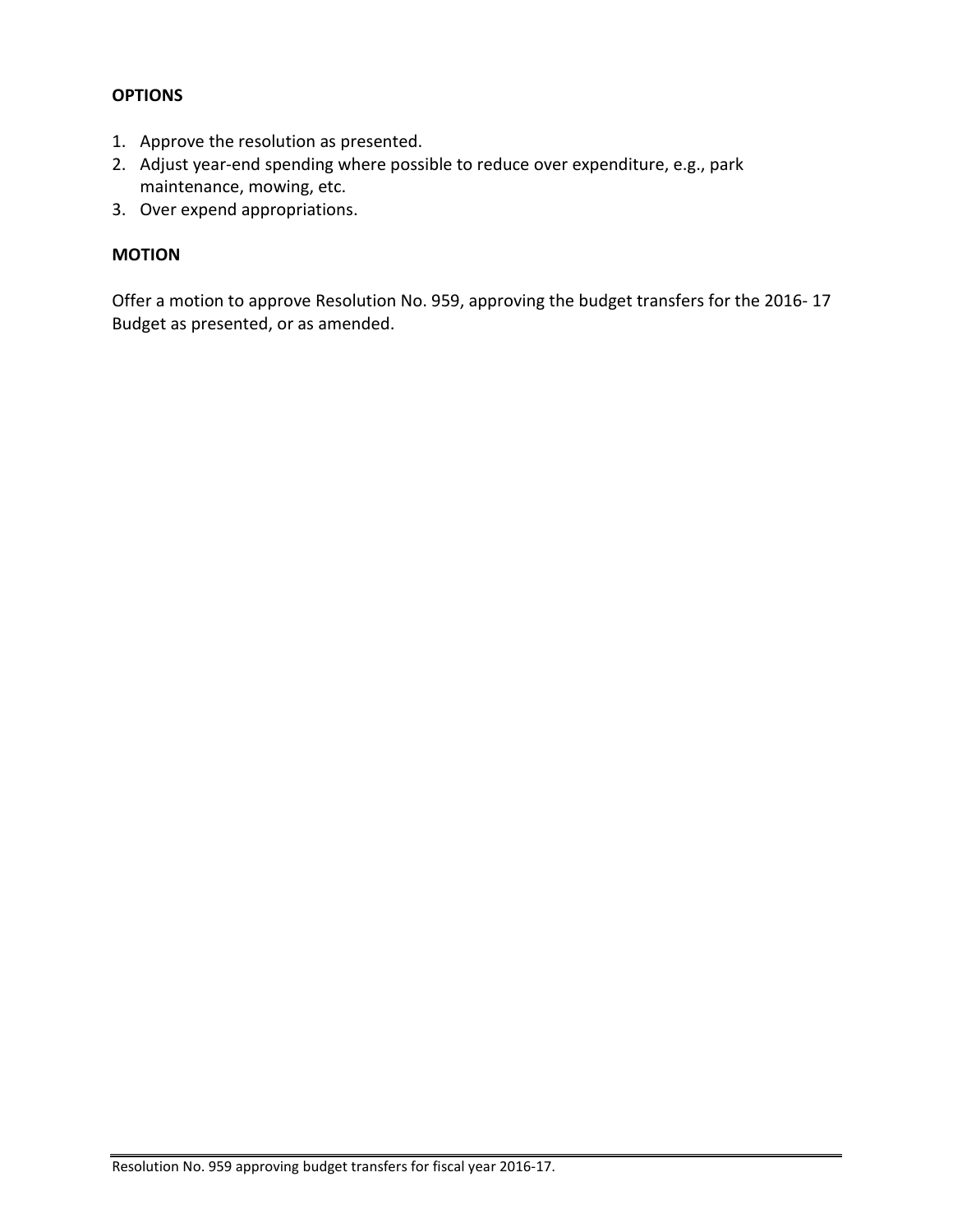### **RESOLUTION NO. 959**

### **A RESOLUTION APPROVING FISCAL YEAR 2016-2017 BUDGET APPROPRIATION TRANSFERS**

WHEREAS, certain needs have arisen during the fiscal year that require adjustment to fiscal year 2016-17 budget appropriations.;

NOW, THEREFORE, BE IT RESOLVED that that the Stayton City Council hereby approves the following transfers of budget appropriations for fiscal year 2016-17:

| General Fund:                                                                                                       |          |          |
|---------------------------------------------------------------------------------------------------------------------|----------|----------|
|                                                                                                                     | Increase | Decrease |
| City Council and Administration                                                                                     | \$45,000 |          |
| Contingency                                                                                                         |          | \$45,000 |
| The transfer is related to unexpected legal expenditures for land use related matters.                              |          |          |
| Library Fund:                                                                                                       |          |          |
| <b>Materials and Services</b>                                                                                       | \$10,000 |          |
| Personnel                                                                                                           |          | \$10,000 |
| The transfer is related to unexpected and needed building repairs.                                                  |          |          |
| Parks Fund:                                                                                                         |          |          |
| Materials and services                                                                                              | \$15,000 |          |
| Capital outlay                                                                                                      |          | \$15,000 |
| The transfer is related to unexpected maintenance and operating costs previously accounted for<br>in several funds. |          |          |
| <b>Street Fund:</b>                                                                                                 |          |          |
| Personnel                                                                                                           | \$4,000  |          |
| Contingency                                                                                                         |          | \$4,000  |
| This transfer is related to unexpected changes to personnel costs during the fiscal year.                           |          |          |
| Pool Fund                                                                                                           |          |          |
| Personnel                                                                                                           | \$4,000  |          |
|                                                                                                                     |          |          |

This transfer is related to the City taking over pool operations July 1, 2017, which was not anticipated when the budget was adopted. Additionally, unexpected equipment purchases were needed during the fiscal year.

Capital outlay  $$11,200$ 

Contingency \$15,200